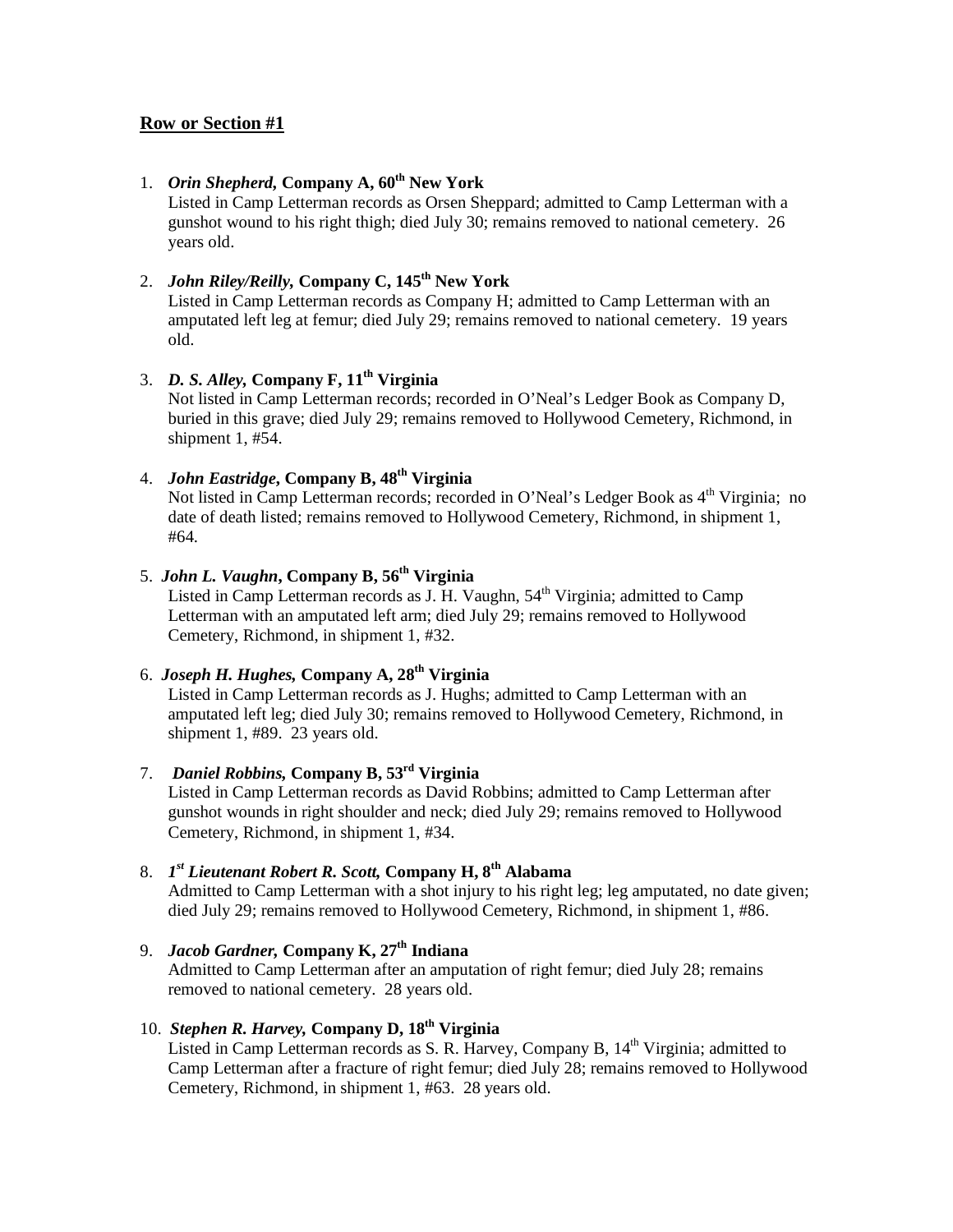### 11. *William T. Brawner,* **Company B, 15th Georgia**

Listed in Camp Letterman records as W. T. Bronner; admitted to Camp Letterman after a compound fracture of femur; died July 27 or 28; remains removed to Savannah.

### 12. *Thomas B. Pate,* **Company A, 9th Louisiana**

Listed in Camp Letterman records as Company C; died July 28 of typhoid fever; remains removed to Hollywood Cemetery, Richmond, in shipment 1, #88. 20 years old.

### 13. **[***James T. Bedell,* **Company F, 7th Michigan Cavalry] ?**

Admitted to Camp Letterman with a saber wound to the left side of his brain; died July 30; no record yet found to indicate original interment grave number; remains removed to national cemetery. 43 years old.

### 14. *James Parliament,* **Company C, 13th New Jersey**

Treated at Camp Letterman with an amputated right arm; died July 28; remains removed to national cemetery. 27 years old.

### 15. *J. H. Gersinger, Company H, 1<sup>st</sup> North Carolina*

Listed in Camp Letterman records as John H. Lessinger; shot fractured right femur July 3; leg amputated by Surgeon G. P. Oliver, 111<sup>th</sup> Pennsylvania; admitted to Camp Letterman; died July 28; remains removed to Raleigh as Gringer. 34 years old.

### 16. *Joseph McCurley,* **Company A, 2 nd Louisiana**

Listed in Camp Letterman records as McCowley; to Camp Letterman, dying of typhoid fever on July 28; interred as McKelsey; remains removed to Hollywood Cemetery, Richmond, in shipment 1, #40.

### 17. *Jacob W. Pickett,* **Company G, 13th Alabama**

Admitted to Camp Letterman after shot injury to left leg; leg amputated; died July 28; remains removed to Hollywood Cemetery, Richmond, in shipment 1, #29.

### *18. Hardy Graves,* **Company C, 6th Alabama**

Treated at Camp Letterman after amputation of right arm; died July 26; remains removed to Hollywood Cemetery, Richmond, in shipment 1, #30. 25 years old.

# 19. *Frank Baxter***, Company D, 1<sup>st</sup> Maryland Potomac Home Brigade straighted to Company and Straighted to Company and Straighted to Company and Straighted to Company and Straighted to Company and Straighted to Company a**

Listed in Camp Letterman records as 1 Michigan; admitted to Camp Letterman after amputation of right leg on July 5; died July 26; remains removed to national cemetery. 19 years old.

#### *20. Corporal Charles Burditt***, Company H, 2 nd Massachusetts** Admitted to Camp Letterman after July 4 amputation of left leg; died July 26; no records found yet about removal of remains. 21 years old.

#### 21. *Elisha Loomis,* **Company G, 137th New York** Admitted to Camp Letterman with a gunshot wound in intestines; died July 26; remains removed to national cemetery. 20 years old.

### 22. *W. T. Sutliff,* **Company B, 137th New York**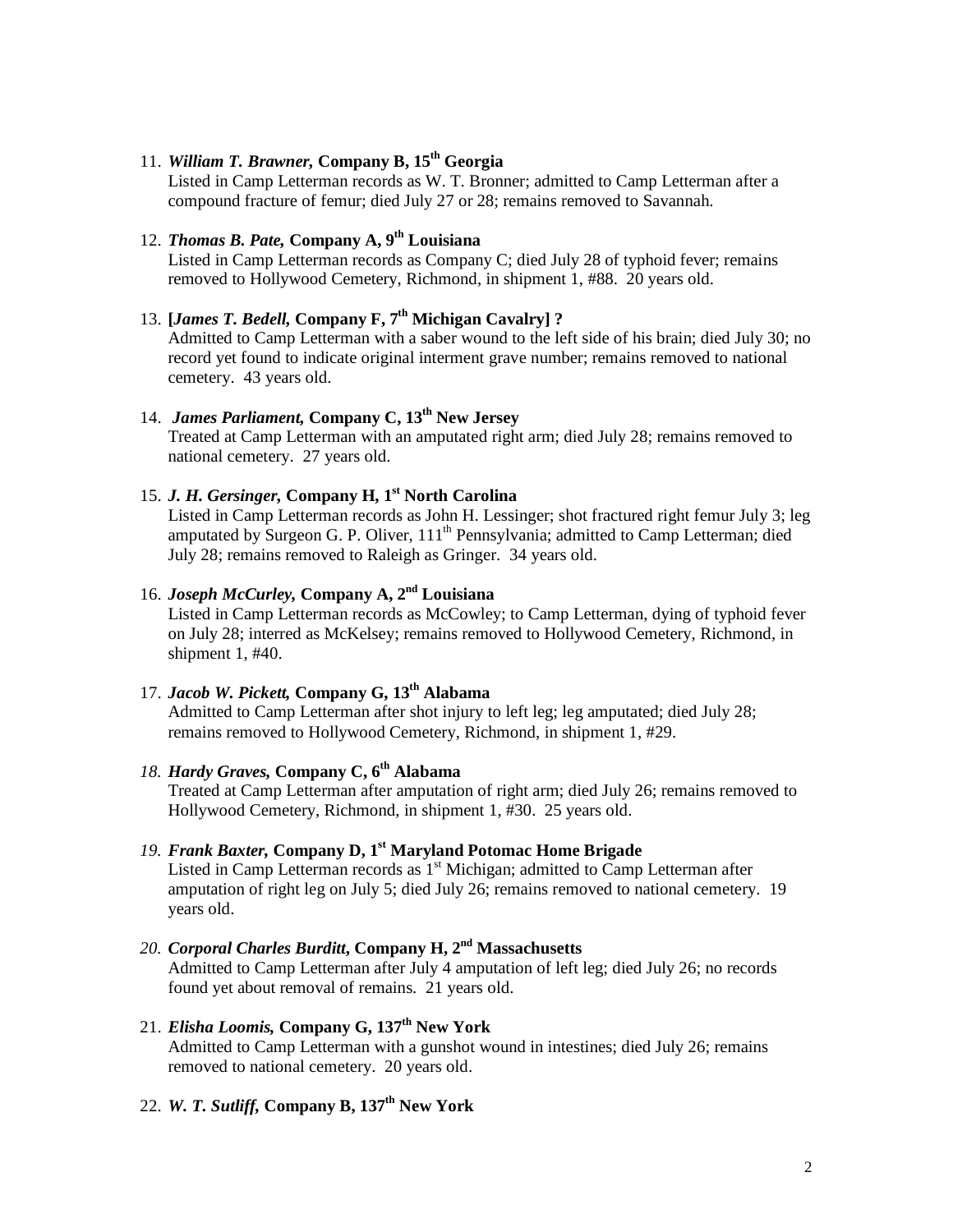Admitted to Camp Letterman with amputated right arm; died July 26; remains removed to national cemetery. 44 years old.

### 23. *Joseph Gee,* **Company G, 137th New York**

Suffered shot injury to left leg; amputated and admitted to Camp Letterman; died July 27; remains removed to national cemetery. 22 years old.

### 24. *Captain Norman Fox Weer,* **Company E, 123rd New York**

Listed in Camp Letterman records as W. F. Weir; admitted to Camp Letterman after gunshot wound of knee joint; died July 26; no records yet found about removal of remains. 26 years old.

### 25. **[***George Stapleton,* **Company E, 142nd Pennsylvania] ?**

Admitted to Camp Letterman after gunshot wound of knee joint; died July 26; no records yet found about original interment and grave number; no records yet found about disposition of remains.

### 26. *Nelson McMicken,* **Company A. 151 st Pennsylvania**

Suffered shot injury to right femur; admitted to Camp Letterman with sloughing; leg amputated August 1; died August 12; remains removed to national cemetery.

### 27. *Henry C. Dunnell***, Company D, 70th New York**

Admitted to Camp Letterman after fracture of right femur; died August 15; remains removed to national cemetery. 22 years old.

### 28. **[***Felix McGraw,* **Company K, 42nd New York] ?**

Admitted to Camp Letterman after July 3 amputation of right leg; died August 14-15; no records yet found of Camp Letterman grave number; remains removed to national cemetery. 28 years old.

### 29. *James Robinson,* **Company B, 45th North Carolina**

Listed in Camp Letterman records as 43<sup>rd</sup> North Carolina; admitted to Camp Letterman after shot fracture of left leg; leg amputated; died August 14 or 15; remains removed to Raleigh.

### 30. *John Ingram***, Company K, 15 th Alabama**

Listed in Camp Letterman records as Engrem; admitted to Camp Letterman after amputation of femur; died August 15; remains removed to Hollywood Cemetery, Richmond, in shipment 1, #55. 24 years old.

### 31. *N. B. Hindman***, Company A, 13th Mississippi**

Listed in Camp Letterman records as Hyndman and Hindeman; admitted to Camp Letterman with gunshot wounds of left lung and knee; died August 15; remains removed to Hollywood Cemetery, Richmond, in shipment 1, #36.

### 32. *Thomas Johnson,* **Company I, 42nd Mississippi**

Suffered shot fracture of left femur; lower third of femur amputated July 3; admitted to Camp Letterman; died of pyaemia August 14 or 15; remains removed to Hollywood Cemetery, Richmond, in shipment 1, #90.

### 33. *Stephen Nathan Warner,* **Company H, 83rd Pennsylvania**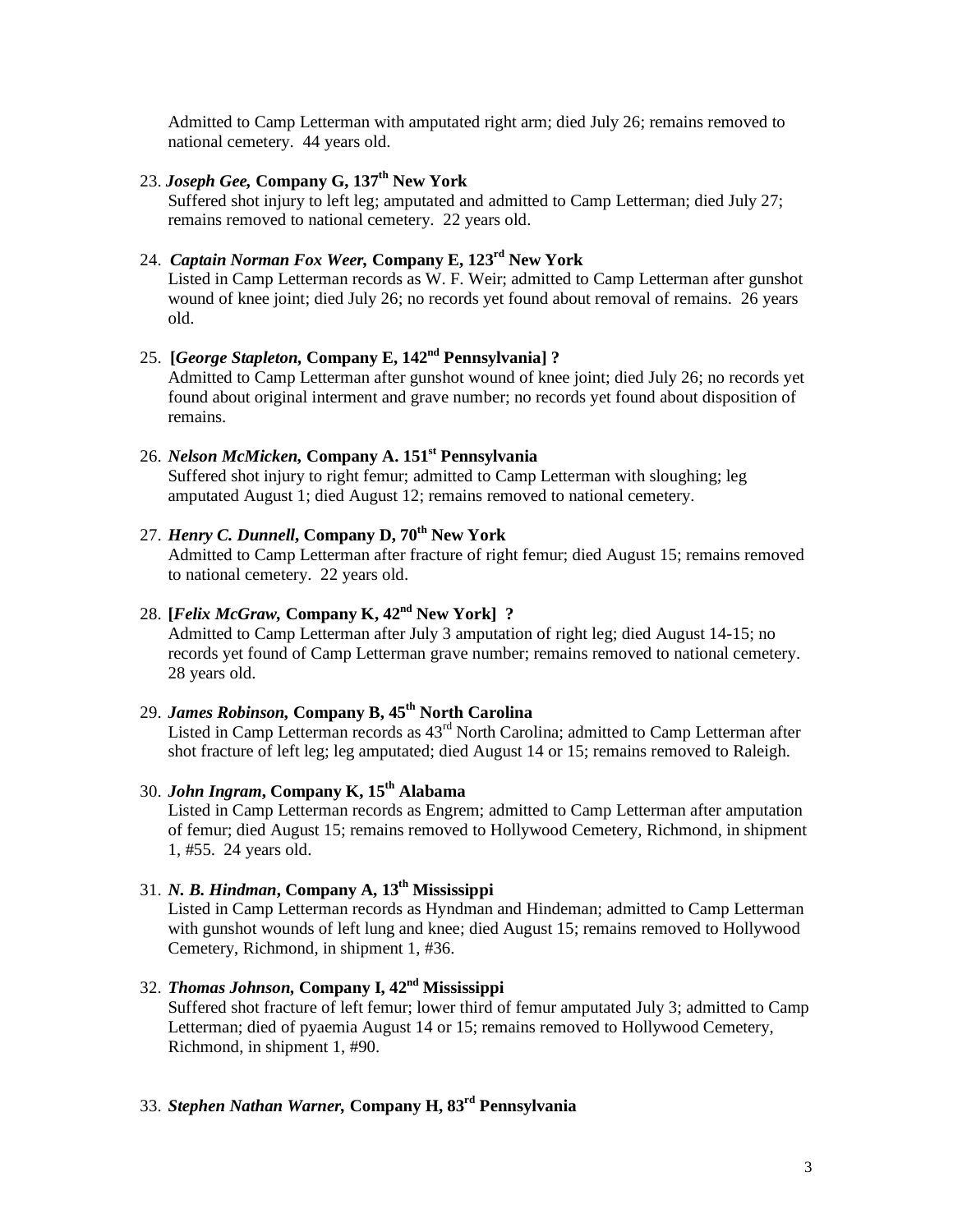Admitted to Camp Letterman after shot fracture of left femur; lower third of femur amputated August 3; died August 14 of diarrhea; remains removed to national cemetery. 21 years old.

### 34. *William Fullmer,* **Company F, 3rd South Carolina Battalion**

Listed in Camp Letterman records as Fullner; admitted to Camp Letterman with a penetrating wound in left lung; died August 15; remains removed to Magnolia Cemetery, Charleston.

### 35. *John Bowen,* **Company B, 7th Virginia**

Admitted to Camp Letterman after amputation of fractured left femur; died August 15; no records yet found about disposition of remains.

### 36. **[***John Taylor,* **Company E, 12th New Hampshire] ?**

Admitted to Camp Letterman after compound fracture of thigh; died August 14-15; no records yet found of Camp Letterman grave number; remains removed to national cemetery. 39 years old.

### 37. *Sergeant William C. Butler,* **Company F, 2nd Florida**

Admitted to Camp Letterman after shot fracture of left leg; leg amputated, no date; died August 15; remains removed to Hollywood Cemetery, Richmond, in shipment 1, #31. 21 years old.

#### 38. *William Gilbert,* **Company D, 23 rd North Carolina** Admitted to Camp Letterman after amputation at upper third of right femur; died August 15; remains removed to Raleigh.

### 39. *Wesley Jolly,* **Company I, 32 nd North Carolina**

Admitted to Camp Letterman after a gunshot wound to the left knee; died August 15; remains removed to Raleigh.

# 40. *Henry C. Rison,* **Company B, 7th Tennessee**

Admitted to Camp Letterman after fracture of left femur; died August 15 of pyaemia; remains removed to Hollywood Cemetery, Richmond, in shipment 1, #46.

### 41. *Stephen H. Palmer,* **Company I, 2nd New Hampshire**

Admitted to Camp Letterman after shot injury to left leg and a fracture of ulna; lower leg amputated August 10; died August 14 of pyaemia; remains removed to national cemetery. 35 years old.

42. *Charles Bodman,* **Company G, 11th United States** Listed in Camp Letterman records as Budman; suffered shot injury of right femur; amputated at upper third of femur at field hospital July 10; admitted to Camp Letterman; died August 15; remains removed to national cemetery.

### 43. **[***Eli T. Green,* **Company E, 14th Virginia] ?**

Suffered gunshot wound rig ht arm July 3; admitted to Camp Letterman after amputation of upper third of right humerus; died August 15; no records yet found of a Camp Letterman grave number, but this first long row may have been longer than the 42 documented graves; remains removed in error to Pennsylvania section of national cemetery as Eli Green, Company E, 14<sup>th</sup> Pennsylvania.

### 44. **[***Sergeant Danforth M. Maxey,* **Company C, 3 rd Maine] ?**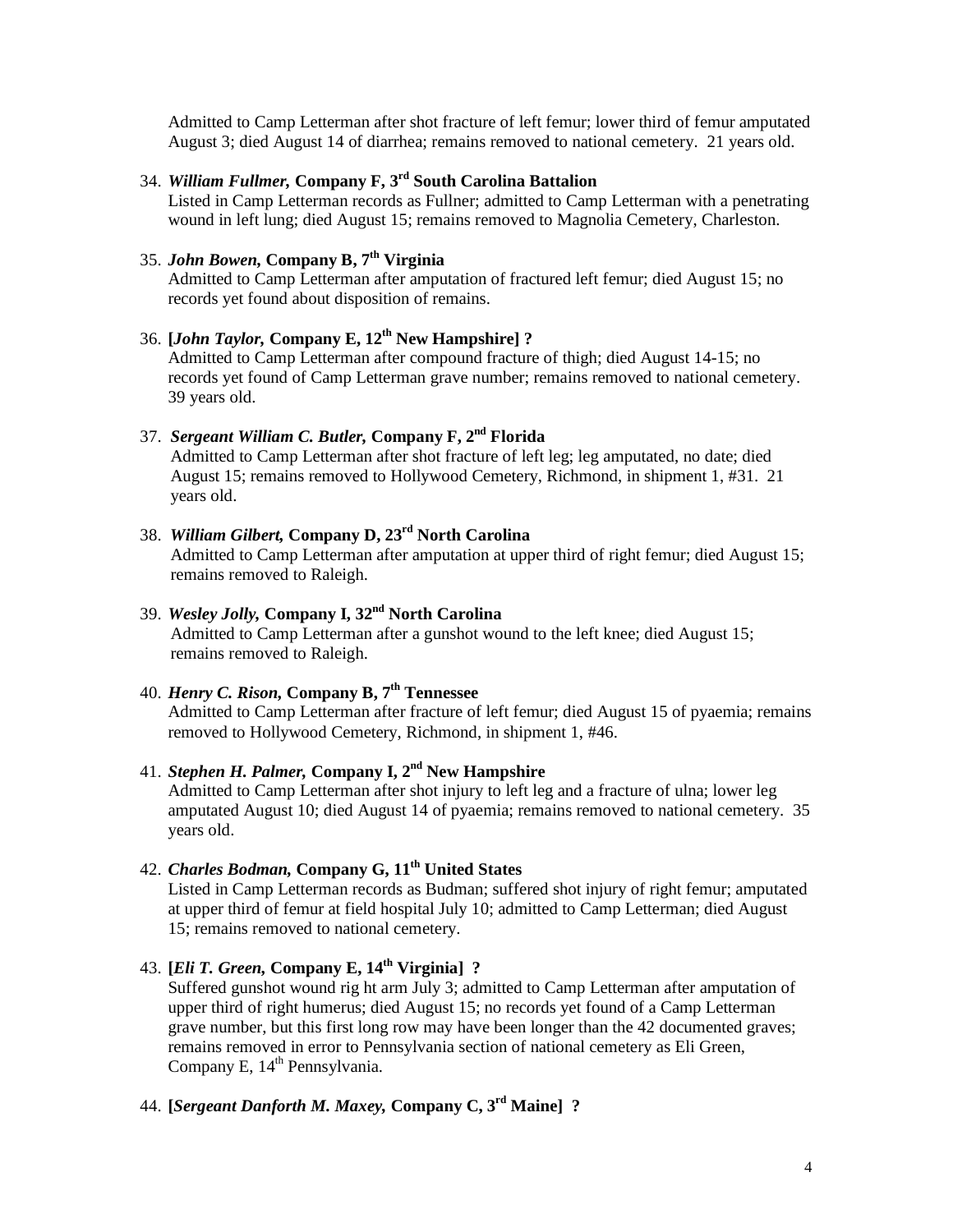Suffered shot fracture of right knee joint; admitted to Camp Letterman; leg amputated; died August 14; no records yet found of a Camp Letterman grave number, but this first long row may have been longer than the 42 documented graves; no records yet found about final disposition of remains. 19 years old.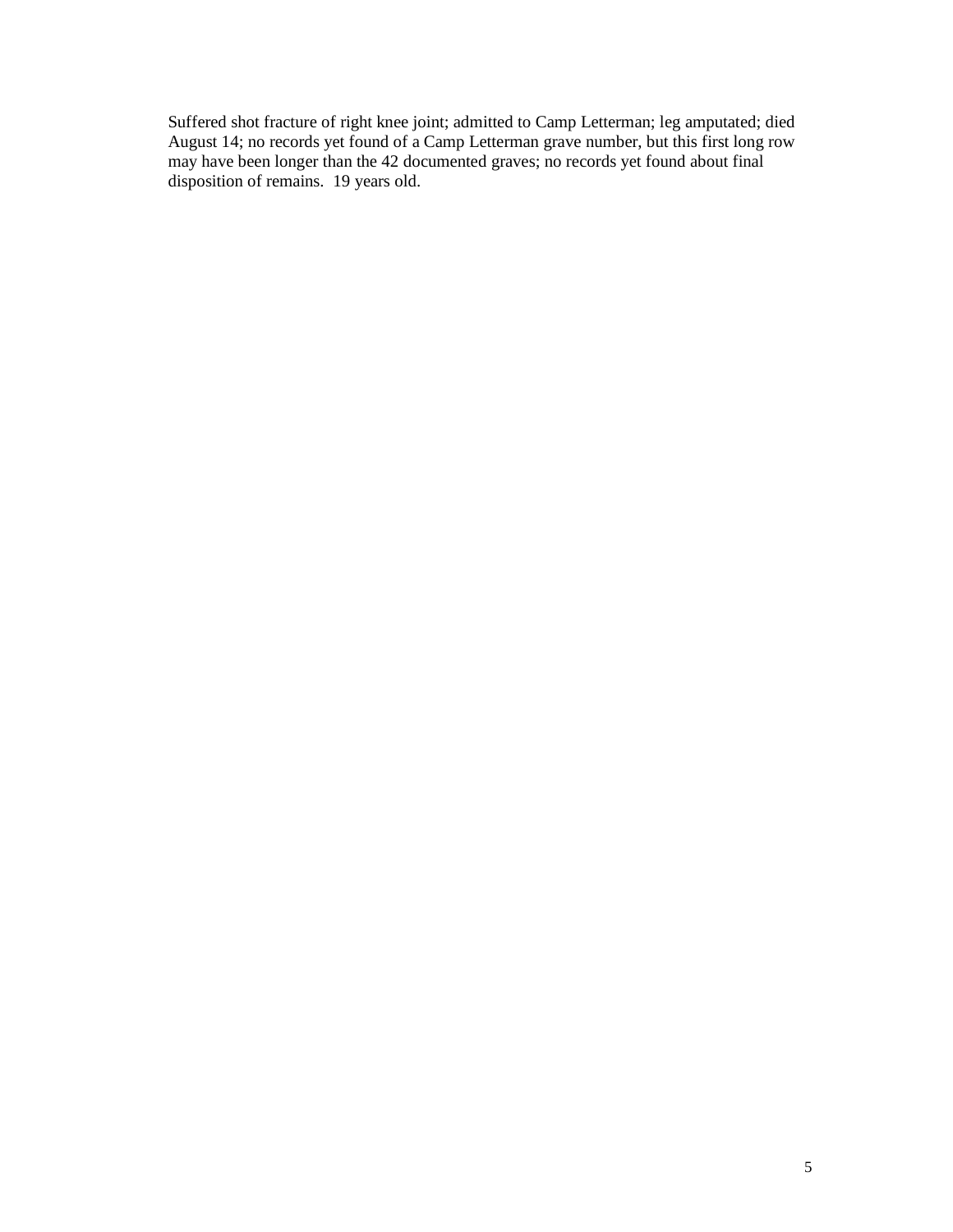1. *Theodore W. Gee*, Company I, 21<sup>st</sup> Mississippi

Admitted to Camp Letterman after a fractured left femur; died August 2; remains removed to Hollywood Cemetery, Richmond, in shipment 1, #62.

### 2. *George Case,* **Company C, 5 th Ohio**

Admitted to Camp Letterman with a gunshot wound of spine; died August 2; remains removed to national cemetery. 20 years old.

### 3. *Mark Beatty,* **Company D, 30 th Pennsylvania**

Listed in Camp Letterman records as Beaty; admitted to Camp Letterman after a gunshot wound to knee; died August 2; remains removed to national cemetery. 24 years old.

### 4. *John T. Denton,* **Company D, 56th Virginia**

Listed in Camp Letterman records as Company F, 36<sup>th</sup> Virginia; admitted to Camp Letterman with a penetrating wound to the right lung; died August 2; remains removed to Hollywood Cemetery, Richmond, in shipment 1, #52.

### 5. *John Briggs, jr.,* **Company A, 2 nd Massachusetts**

Admitted to Camp Letterman after a gunshot wound to the knee; died of pyaemia August 3; remains removed for private interment by family or friends on October 12. 37 years old.

### 5a. *Sergeant T. Edmund Gaillard,* **Company I, 2 nd South Carolina**

Listed in Camp Letterman records as Thomas E. Gaillard; admitted to Camp Letterman after gunshot wound to right thigh; died October 13; interred in vacated grave of John Briggs, jr. exhumed on October 12; remains removed to Magnolia Cemetery, Charleston. 23 years old.

### 6. **[***Franklin Martin Roney,* **Company F, 14 th United States] ?**

Admitted to Camp Letterman after amputation of left arm; died August 2; no records yet found to indicate Camp Letterman grave number; remains removed to national cemetery. 18 years old.

### 7. *Sergeant Major Montford Stokes McRae,* **26th North Carolina**

Listed in Camp Letterman records as M. Stokes McRay, Company C; admitted to Camp Letterman after a fracture of left femur; died August 2; no records yet found about removal of remains.

### 8. *Joseph Morrill,* **Company K, 11th Massachusetts**

Listed in Camp Letterman records as Merrill; admitted to Camp Letterman after a gunshot wound in left ankle; amputated; died August 2, remains removed to national cemetery. 22 years old.

### 9. *1st Lieutenant Lewis M. Moore,* **Company E, 17th Mississippi**

Admitted to Camp Letterman with a shell wound in the breast and after a shot fracture of the left femur; femur amputated in lower third on July 3; admitted to Camp Letterman; died August 2; remains removed to Hollywood Cemetery, Richmond, in shipment 1, #70.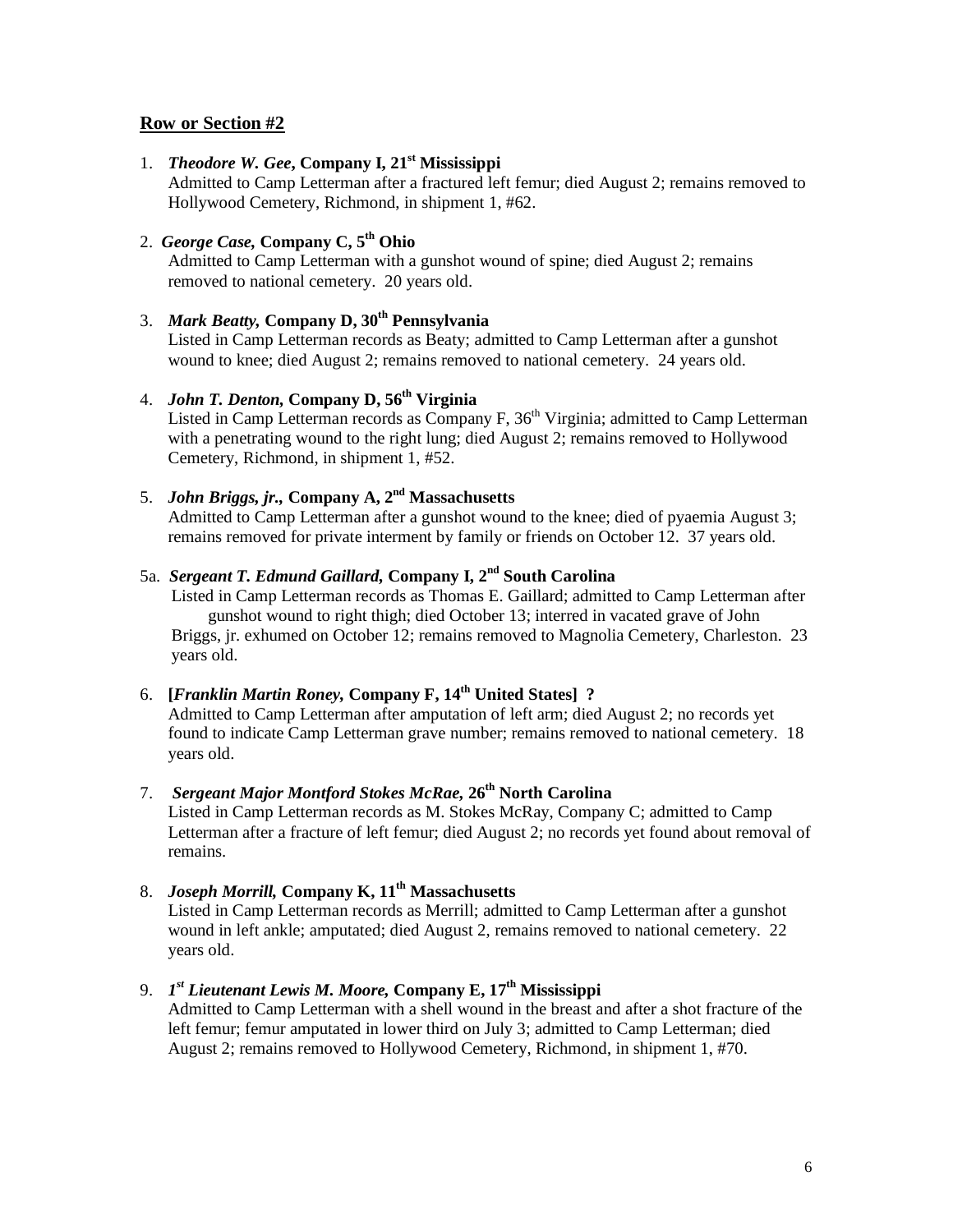### 10. *Matthew D. Bresnahan,* **Company H, 1st Virginia**

Listed in Camp Letterman records as M. D. Buckingham; admitted to Camp Letterman after shot injury and amputation of right or left leg; died August 1; remains removed to Hollywood Cemetery, Richmond, in shipment 1, #50. 22 years old.

# 11. *Kendall W. Cofran,* **Company H, 2nd New Hampshire**

Listed in Camp Letterman records as Coffren; admitted to Camp Letterman after a gunshot would in left shoulder; died July 30 of pyaemia; remains removed to national cemetery. 18 years old.

### 12. *Sergeant John A. Wingate,* **Company F, 8th Alabama**

Wounded July 3; died August 1; does not appear in Camp Letterman death records and may have died during move to the General Hospital; Wingate's name appears in all O'Neal records for General Hospital interments; remains removed to Hollywood Cemetery, Richmond, in shipment 1, #51.

#### 13. *William T. Strause,* **Company H, 151st Pennsylvania**

Admitted to Camp Letterman after gunshot wound of knee joint; died August 1; remains removed to national cemetery.

# 14. **[***John A. Weaver,* **Company A, 3rd Indiana Cavalry]**

Admitted to Camp Letterman after amputation of femur; died August 2; no records yet found indicating Camp Letterman grave number; remains removed to national cemetery.

### 15. *William Dwyer,* **Company A, 119th New York**

Listed in Camp Letterman records as Wyer; admitted to Camp Letterman with a shell fracture of skull; died August 1; remains removed to national cemetery. 18 years old.

### 16. *Sergeant John J. Lynch,* **Company I, 3rd Alabama**

Admitted to Camp Letterman with a gunshot wound in right hip; died August 1; interred as Ainch; remains removed to Hollywood Cemetery, Richmond, in shipment 1, #33.

### 17. *Anderson Keith,* **Company I, 3rd North Carolina**

Admitted to Camp Letterman after a gunshot wound in right shoulder; died August 1; remains removed to Raleigh. 27 years old.

## 18. *Sergeant James T. Carter,* **Company B, 5th Texas**

Listed in Camp Letterman records as Company D; admitted to Camp Letterman after gunshot wounds in both legs; died July 30; interred as  $5<sup>th</sup>$  Louisiana; remains removed as J. I. Caster, Company D,  $5<sup>th</sup>$  Louisiana to Hollywood Cemetery, Richmond, in shipment 1, #48.

# 19. *James C. Burly,* **Company I, 12th Mississippi**

Listed in Camp Letterman records as Burley; admitted to Camp Letterman with a fractured skull; died July 31; remains removed to Hollywood Cemetery, Richmond, in shipment 1, #87.

## 20. *Jacob E. Aderholt,* **Company D, 55th North Carolina**

Listed as J. Adehoer and Anderholte in Camp Letterman records; admitted to Camp Letterman after a fracture of femur; died July 30; remains removed to Raleigh. 35 years old.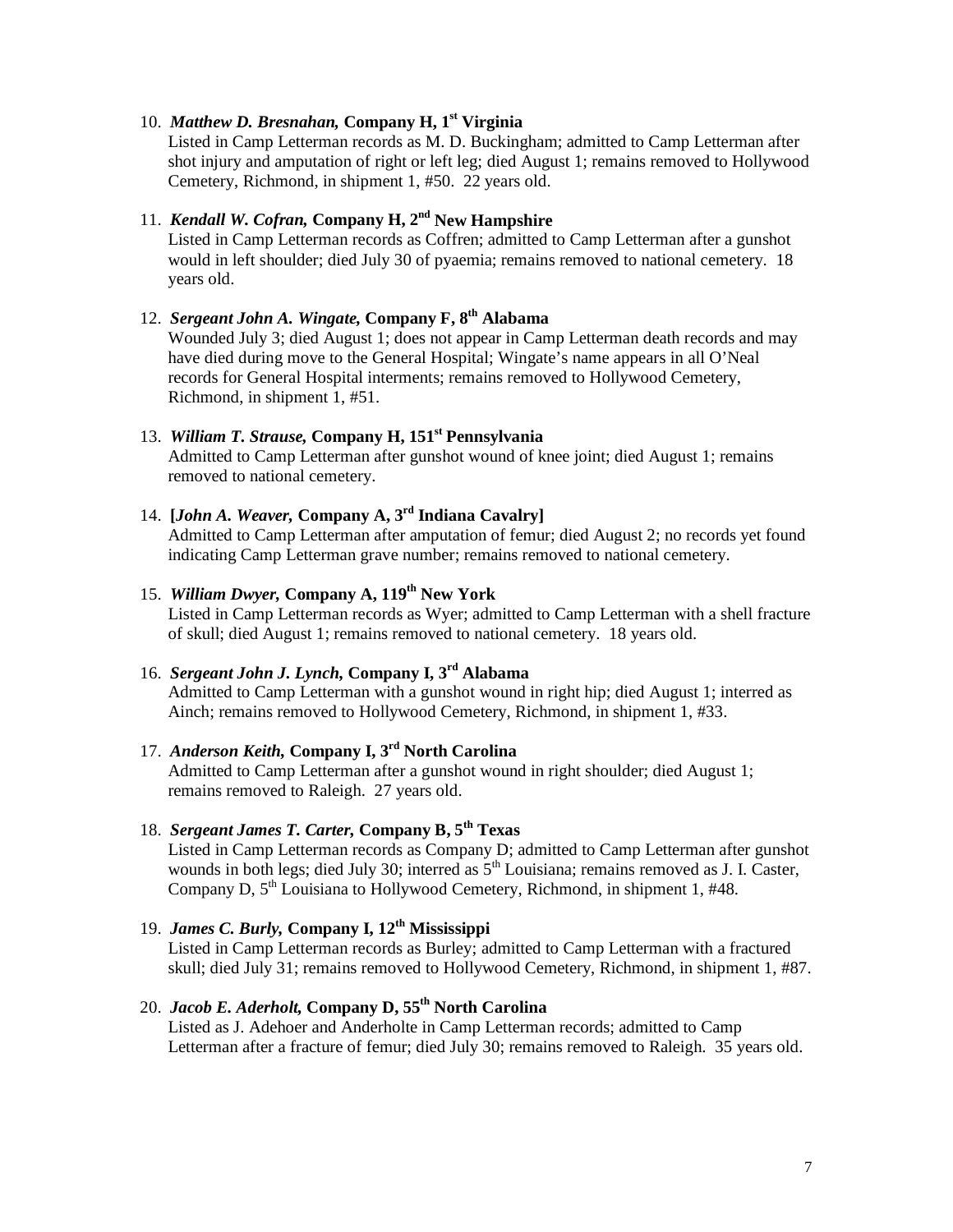# 21. *Thomas Laughlin,* **Company H, 29th Virginia**

Admitted to Camp Letterman after fracturing right femur; died July 30; remains removed to Hollywood Cemetery, Richmond, in shipment 1, #61.

### 22. *2nd Lieutenant John P. Walrond,* **Company D, 28th Virginia**

Suffered gunshot fracture of right femur; femur amputated at middle third; admitted to Camp Letterman; died July 30; interred as  $1<sup>st</sup> Virginia$ ; remains removed to Hollywood Cemetery, Richmond, shipment 1, #28. 22 years old.

### 23. *Joseph D. Buchan,* **Company G, 8th Florida**

Admitted to Camp Letterman after a fracture of right humerus; died July 30-31; remains removed as Buchanan to Hollywood Cemetery, Richmond, in shipment 1, #65.

24. *Corporal Theodore S. Butters,* **Company I, 2nd Massachusetts** Suffered shot injury to right foot; foot amputated in field hospital on July 17; hemorrhage and diptheria recorded on July 21; admitted to Camp Letterman; died July 31; remains removed to national cemetery. 22 years old.

# 25. *John or James Swanner,* **Company A, 5th Alabama**

Admitted to Camp Letterman after gunshot wounds of head, shoulder, and hip; died August 15; remains removed to Hollywood Cemetery, Richmond, in shipment 1, #49.

### 26. *Parham Morgan Buford,* **Company G, 11th Mississippi**

Admitted to Camp Letterman after amputation of femur; died August 15; remains removed to Hollywood Cemetery, Richmond, in shipment 1, #101. 20 years old.

### 27. *Richard James Nash,* **Company G, 19th Virginia**

Listed in Camp Letterman records as Company D, 9<sup>th</sup> Virginia; admitted to Camp Letterman after gunshot fracture of lower third of right femur and amputation; secondary hemorraging; died August 16; remains removed to Hollywood Cemetery, Richmond, in shipment 1, #75. 28 years old.

## 28. *Andrew Chaffee,* **Company E, 44th New York**

Suffered shot fracture of right tibia and wounded in left lung; excision of portion of tibia on July 4; admitted to Camp Letterman; died August 16; remains removed to national cemetery. 28 years old.

### 29. *Livingston G. Cobb,* **Company H, 45th North Carolina**

Admitted to Camp Letterman after shot fracture of right leg and amputation at thigh; reamputation; secondary hemorrhaging; died August 16; remains removed to Raleigh. 37 years old.

### 30. *Charles Henry Womack,* **Company H, 14th Virginia**

Listed in Camp Letterman records as Wymack; admitted to Camp Letterman after gunshot fracture of left femur and a penetrating wound of chest; died August 16; remains removed to Hollywood Cemetery, Richmond, in shipment 1, #60. 26 years old.

## 31. *Thomas Smith,* **Company H, 14th Louisiana**

Admitted to Camp Letterman with a penetrating wound in pelvis; died August 16; remains removed to Hollywood Cemetery, Richmond, in shipment 1, #58.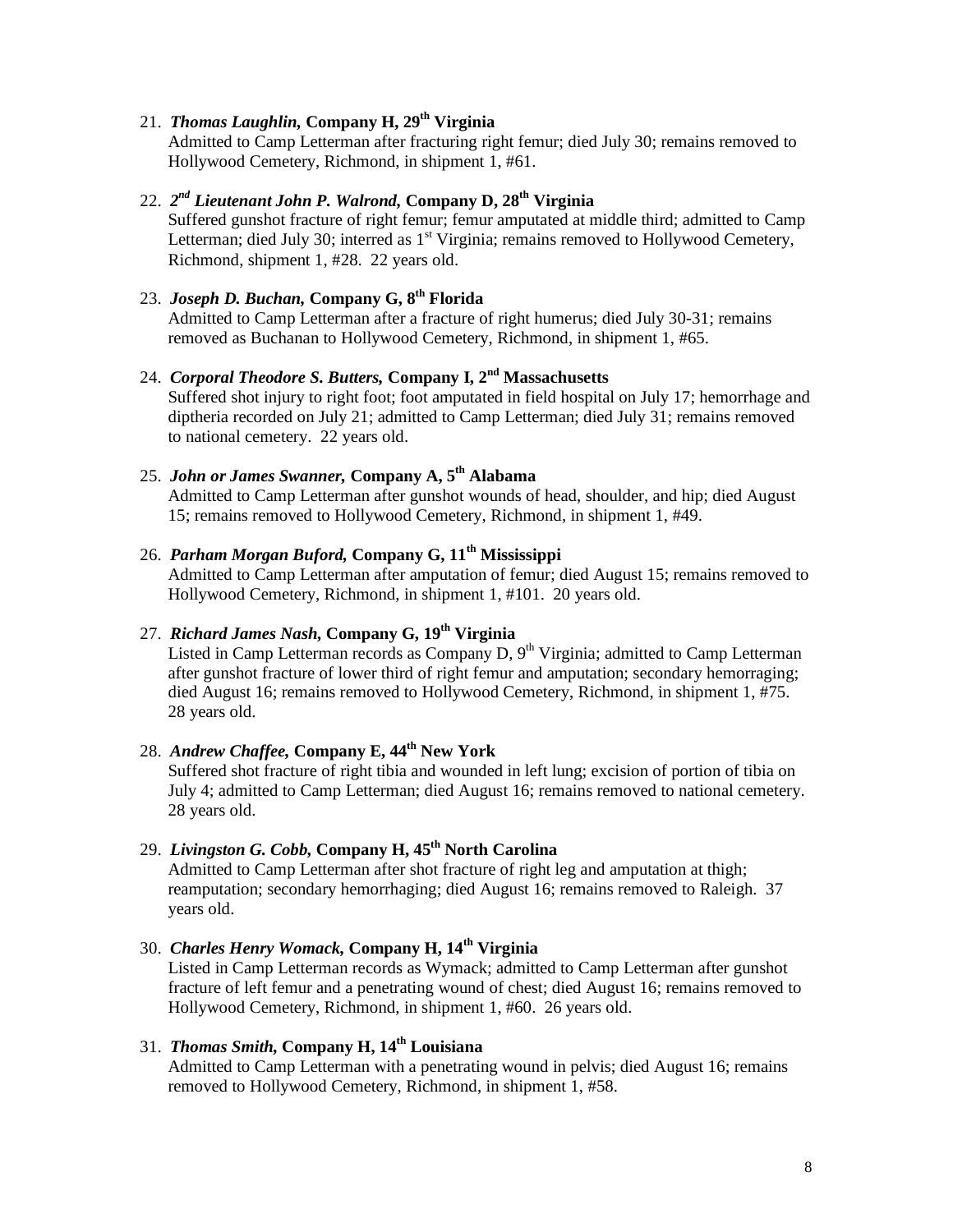### 32. *William Thomas,* **Company E, 110th Pennsylvania**

Admitted to Camp Letterman after fracture of left femur; died August 17; remains removed to national cemetery. 50 years old.

### 33. *Samuel D. Campbell,* **Company A, 142nd Pennsylvania**

Admitted to Camp Letterman after gunshot wound in right hip; died August 17; remains removed to national cemetery.

### 34. *Henry M. Moore,* **Company G, 14th Virginia**

Not listed in Camp Letterman death records; wounded right side and thigh; exchanged from Chester General Hospital August 17, 1863. Listed as interred in this grave in O'Neal's Ledger Book and in Hollywood Cemetery records as Henry Moor, Company F, 14<sup>th</sup> Virginia; O'Neal listed date of death as August 17; remains removed to Hollywood Cemetery, Richmond, in shipment 1, #104.

#### 35. *William F. Nash,* **Company G, 9th Georgia**

Admitted to Camp Letterman after a comminuted compound fracture to the head of the femur; died August 18; remains removed to Savannah. 20 years old.

### 36. *John Metz,* **Company A, 68th Pennsylvania**

Admitted to Camp Letterman after shot fracture and amputation of left femur; died August 18; remains removed to national cemetery.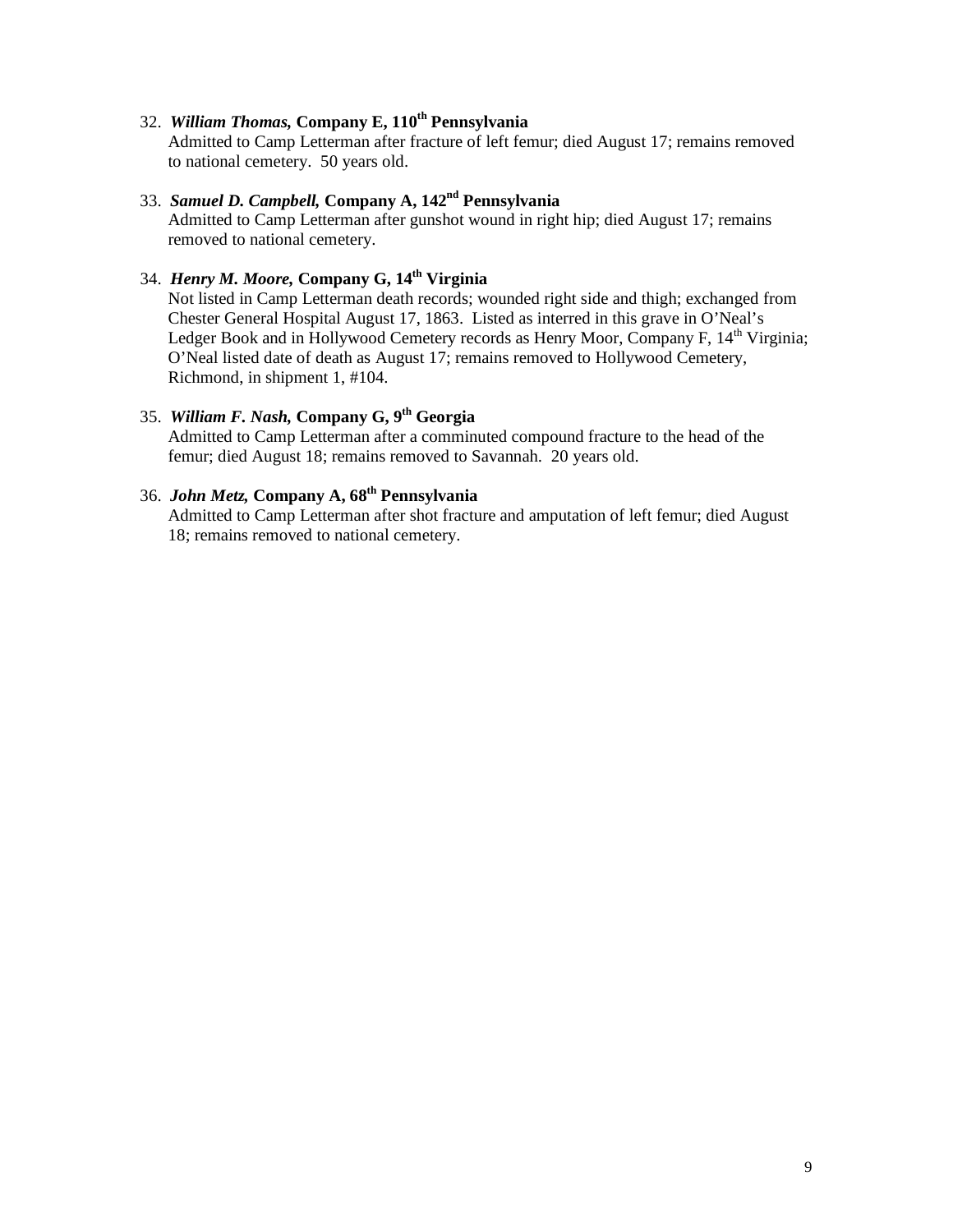#### 1. *?? George Linch,* **Company I North Carolina ??**

No records of this name in Camp Letterman death list; no records with this name in Robert Krick's "Gettysburg Death Roster;" on all O'Neal lists as interred at Camp Letterman and death on August 8; probably an error.

### 1a. *John McKenzie*, Company E, 1<sup>st</sup> Minnesota

Listed in Camp Letterman records as McKensie; shot fracture and amputation of left thigh; admitted to camp Letterman; died August 7; remains removed to national cemetery. 24 years old.

### 2. *Homer Hawkinson,* **Company I, 94 th New York**

Admitted to Camp Letterman with a penetrating wound in abdomen; died August 7; remains removed to national cemetery.

### 3. **[***Charles Sewald,* **Company A, 8th Ohio] ?**

Admitted to Camp Letterman after amputation of fractured right leg; died August 7; no records yet found indicating Camp Letterman grave number; no records yet found about final disposition of remains. 18 years old.

### 4. *Leander Huckaby,* **Company E, 11th Mississippi**

Admitted to Camp Letterman after a compound fracture of femur; died August 7; remains removed to Hollywood Cemetery, Richmond, in shipment 1, #67.

### 5. *R. E. Bennett,* **Company H, 8th Alabama**

Admitted to Camp Letterman with typhoid fever; died August 5 or 7; remains supposed removed to Hollywood Cemetery, Richmond, but no records found to verify this.

### 6. *Benjamin F. Bendall,* **Company F, 53rd Virginia**

Suffered gunshot injury of right leg and left forearm; both amputated; admitted to Camp Letterman; died August 6; remains removed to Hollywood Cemetery, Richmond, in shipment 1, #57.

### 7. *James M. Fulks,* **Company G, 19th Virginia**

Listed in Camp Letterman records as Thilks; suffered shot injury and amputation of right leg; admitted to Camp Letterman; died August 6; not listed in any Confederate reinterment records to Hollywood Cemetery, Richmond. 18 years old.

### 8. *Sergeant George Becker,* **Company A, 40th New York**

Listed in Camp Letterman records as Baker; admitted to Camp Letterman after a gunshot wound of right femur; died August 6; remains removed to national cemetery. 27 years old.

### 9. *Henry Danley,* **Company H, 47th North Carolina**

Listed in Camp Letterman records as Company K; admitted to Camp Letterman after a gunshot wound in shoulder; died August 5; remains removed to Raleigh.

### 10. **[***Sergeant Matthew M. Allegar,* **Company G, 142nd Pennsylvania] ?**

Admitted to Camp Letterman on July 24 with a penetrating wound of left lung and gunshot wound in abdomen, perforating liver and gall bladder; died August 6; no records yet found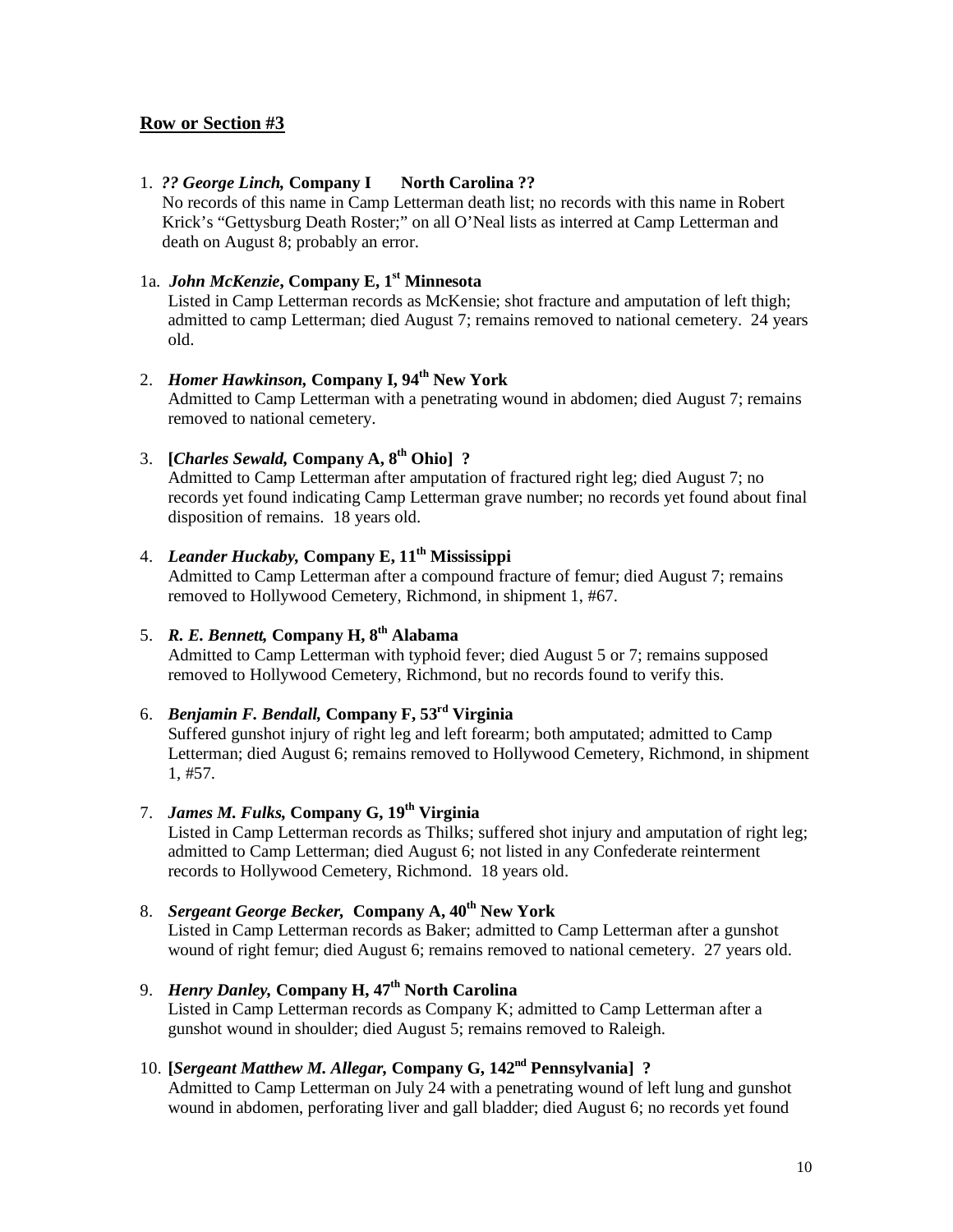indicating Camp Letterman grave number; no records yet found about final disposition of remains.

### 11. *Frederick Bevensted,* **Company A, 69th Pennsylvania**

Admitted to Camp Letterman with a penetrating wound to lung; died August 6; remains removed to national cemetery.

### 12. *Lieutenant James M. Manley,* **Company G, 1st Tennessee**

Listed in Camp Letterman records as Company A; admitted to Camp Letterman after a fractured right arm and a gunshot wound in right thigh; died August 6; remains removed to Hollywood Cemetery, Richmond, in shipment 1, #68.

### 13. *Lieutenant Edward B. Harvey,* **Company H, 18th Virginia**

Admitted to Camp Letterman after receiving a gunshot wound in the thigh; secondary hemorrhage; died August 5-6; remains removed to Hollywood Cemetery, Richmond, in shipment 1, #45. 28 years old.

### 14. *James Martin,* **Company K, 2nd South Carolina**

Admitted to Camp Letterman after receiving a compound fracture of right humerus; died August 6; remains removed to Hollywood Cemetery, Richmond, in shipment 1, #106.

### 15. *Thomas Milliford***, Company G, 2nd North Carolina**

Admitted to Camp Letterman with left arm amputated at shoulder joint; died August 5; remains removed to Raleigh.

### 16. **[***Hiram Fones,* **Company I, 150th Pennsylvania] ?**

Admitted to Camp Letterman with gunshot wound in left hip joint; died August 5; no records yet found about Camp Letterman grave number; no records yet found about final disposition of remains.

### 17. *Michael Burns***, Company C, 140th New York**

Admitted to Camp Letterman with left thigh amputated at middle third; died August 4; remains removed to national cemetery. 18 years old.

### 18. *Dennis Wallace,* **Battery I, 5th United States**

Both legs amputated July 4 after shot fractures to both femurs, shattering right patella and the condyles of the left knee joint; admitted to Camp Letterman; died August 2; remains removed to national cemetery. 27 years old.

### 19. *James H. Fiser,* **Company C, 14th Tennessee**

Listed in Camp Letterman records as Feizer; admitted to Camp Letterman with a shell wound in the breast; died August 2; remains removed to Hollywood Cemetery, Richmond, in shipment 1, #103.

### 20. *John Jolliff,* **Company F, 70th New York**

Listed in Camp Letterman records as Jolloff,  $1<sup>st</sup>$  New York Excelsior; admitted to Camp Letterman with an amputated left leg; died August 4; remains removed to national cemetery. 33 years old.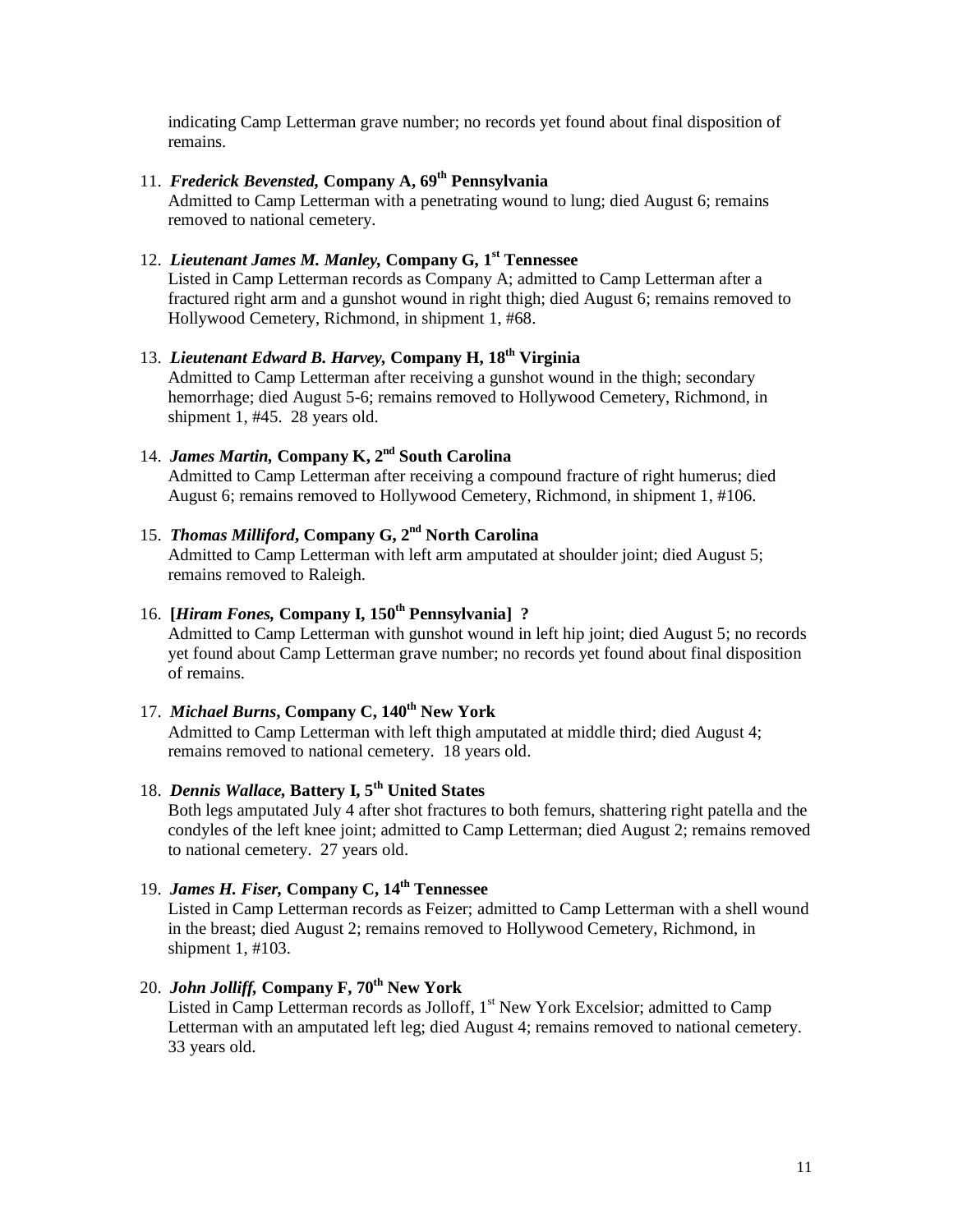### 21. *W. R. Williams,* **Company C, 53rd Virginia**

Admitted to Camp Letterman with gunshot wound in abdomen; died August 4; remains removed to Hollywood Cemetery, Richmond, in shipment 1, #72.

# 22. **[***Harry/Harvey Morris,* **Company A, 150th Pennsylvania] ?**

Admitted to Camp Letterman with an amputated right thigh; died August 3; no records yet found about Camp Letterman grave number; no records yet found about final disposition of remains.

### 23. **[***Isaiah Budd,* **Company F, 30<sup>th</sup> Pennsylvania] ?**

Admitted to Camp Letterman after a gunshot wound in left ankle; probably amputated prior to admission to General Hospital; died August 3; no records yet found about Camp Letterman grave number; remains removed to national cemetery. 35 years old.

### 24. *Charles W. Burress,* **Company G, 24th Virginia**

Listed in Camp Letterman records as Burriss; admitted to Camp Letterman after compound fracture of left femur; died August 3; remains removed to Hollywood Cemetery, Richmond, in shipment 1, #97.

## 25. *Thomas J. Anderson,* **Company G, 42nd Mississippi**

Admitted to Camp Letterman after fracturing his right femur; died August 18; remains removed to Hollywood Cemetery, Richmond, in shipment 1, #43.

### 26. *John Conway,* **Company F, 11th United States**

Suffered gunshot wound of left knee joint with fracture of lower femur; amputated; admitted to Camp Letterman; reamputated at upper third of femur; died August 18 of exhaustion, remains removed to national cemetery. 21 years.

### 27. *William B. Horne,* **Company H, 43rd North Carolina**

Listed in Camp Letterman records as Horn, Company F; admitted to Camp Letterman after gunshot wound of knee joint; died August 18 of pyaemia; remains removed to Raleigh as Horner. 34 years old.

28. *T. Geoghegan,* **Company D, 19th Mississippi**

Listed in Camp Letterman records as F. D. Grohegan; admitted to Camp Letterman with an amputated right thigh; secondary amputation; died August 18; remains removed to Hollywood Cemetery, Richmond, in shipment 1, #66. 18 years old.

### 29. *Solomon Waesner***, Company E, 28th North Carolina**

Listed in Camp Letterman records as Waisner; gunshot fracture of right hip joint; admitted to Camp Letterman on July 23; died August 18; remains removed to Raleigh. 27 years old.

30. *Isaiah Eaton,* **Company D, 4th Maine** Admitted to Camp Letterman with an amputated right leg; died August 18; remains removed to national cemetery.

# 31. *Sergeant F. L. Nettles,* **Company E, 8th South Carolina**

Admitted to Camp Letterman after thigh wounded by shell; died August 18; remains removed to Magnolia Cemetery, Charleston. 21 years old.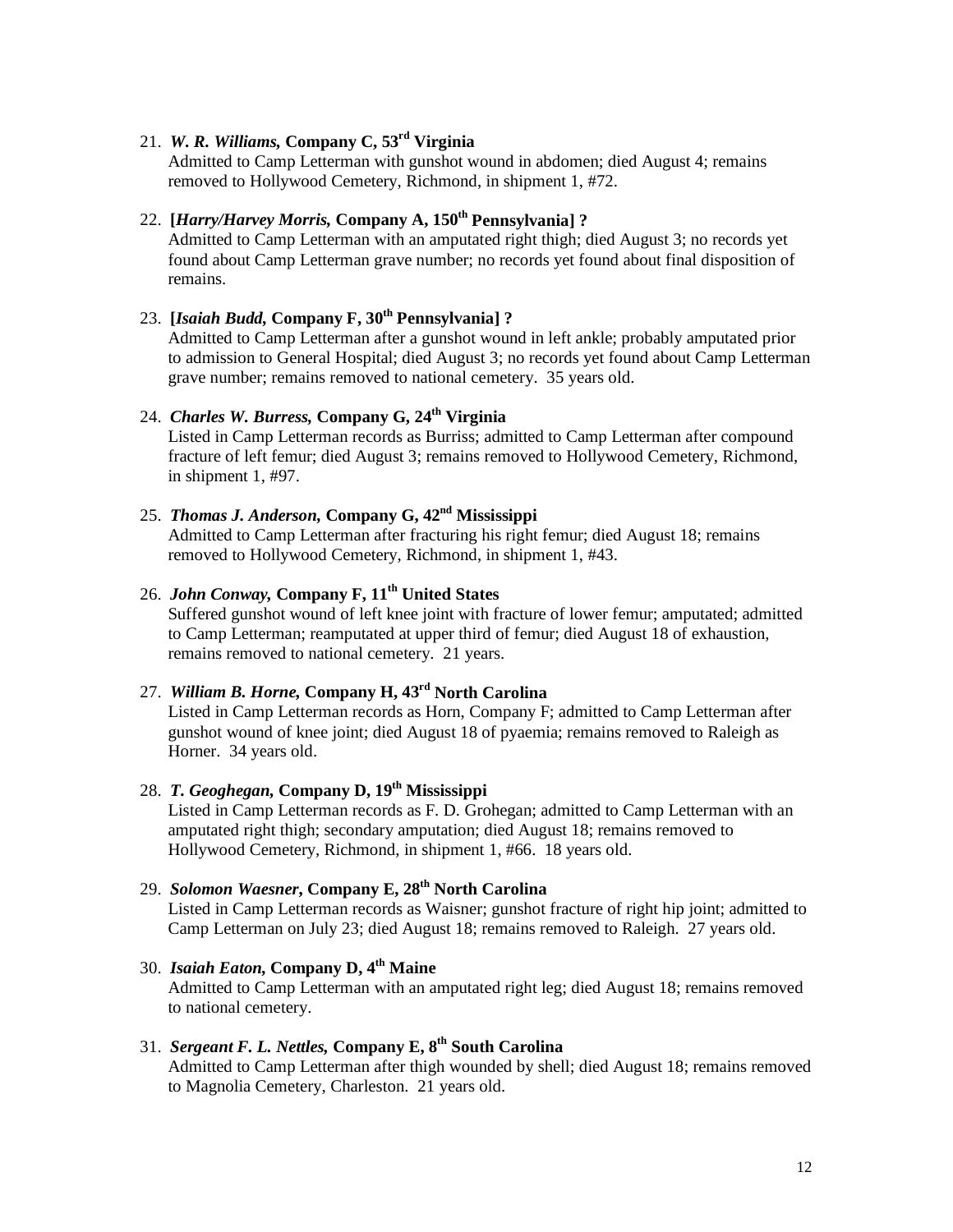### 32. *Corporal James Quinn***, Company K, 99th Pennsylvania**

Admitted to Camp Letterman after compound fracture of right femur; died August 19; remains removed to national cemetery.

# 33. *Drury A. Green,* **Company D, 55th North Carolina**

Listed in Camp Letterman records as Company G; admitted to Camp Letterman after fracturing right femur; contracted typhoid fever; died August 19; remains removed to Raleigh. 25 years old.

### 34. *William A. Park,* **Company K, 13th Mississippi**

Listed in Camp Letterman records as Parker; admitted to Camp Letterman after amputation of thigh; died August 18; remains removed to Hollywood Cemetery, Richmond, shipment 1, #42.

### 35. *Thomas K. Lawrence,* **Company G, 24th Georgia**

Admitted to Camp Letterman after fracturing right femur; amputated August 6; died August 19; remains removed to Savannah. 31 years old.

# 36. *Richard Gauley,* **Company B, 44th New York**

Admitted to Camp Letterman after incurring a compound fracture of right femur; died August 20; remains removed to national cemetery. 19 years old.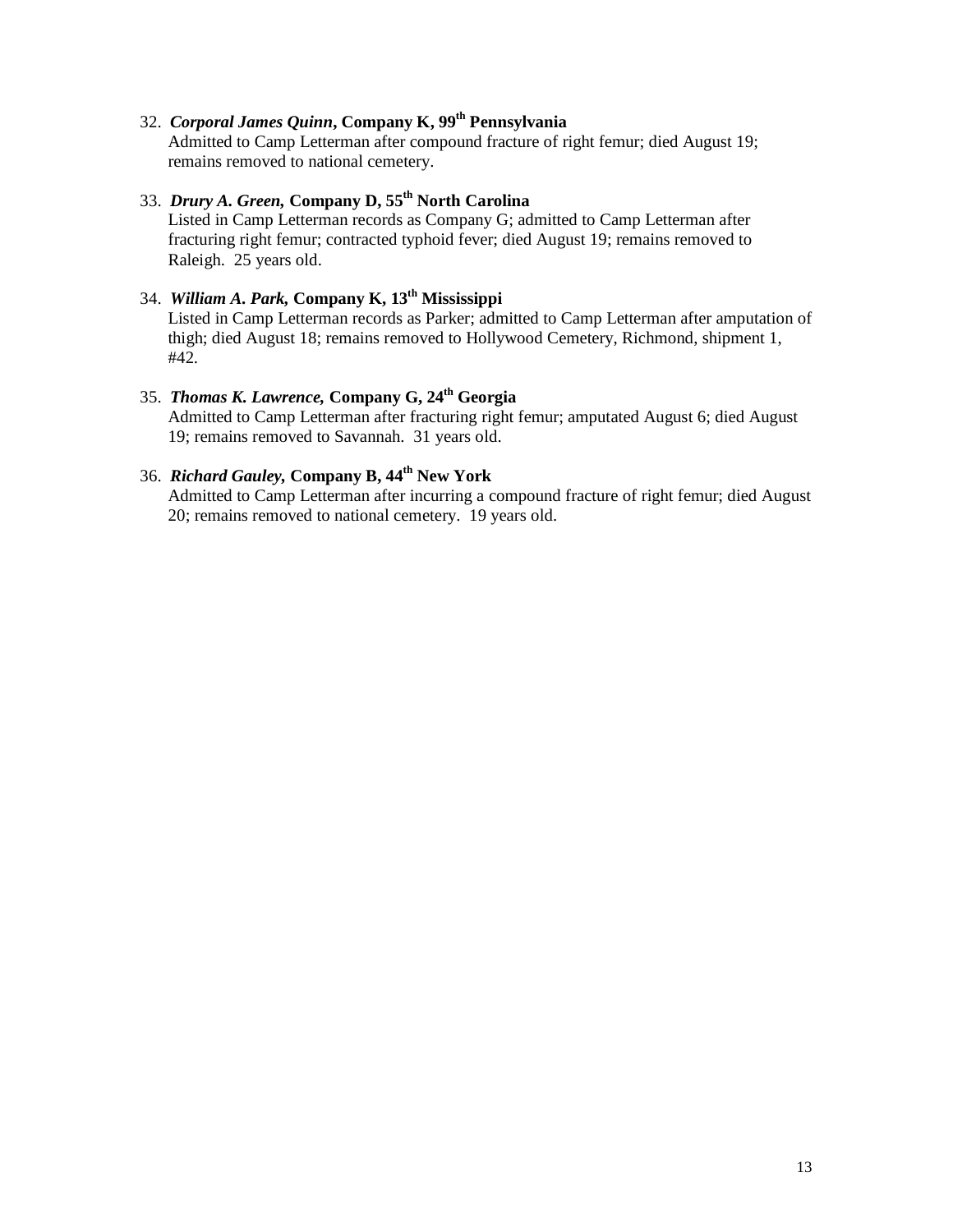### 1. *Sergeant James Parks,* **Company C, 139th Pennsylvania**

Admitted to Camp Letterman after a compound fracture in upper third of left femur; died August 9 after secondary hemorrhage; remains removed to national cemetery.

### 2. *Sergeant Alfred E. Cook,* **Company G, 11th United States**

Admitted to Camp Letterman after amputation of left leg above knee; secondary amputation; died August 10; remains removed to national cemetery. 22 years old.

### 3. *Charles Newman,* **Company C, 73rd New York** Admitted to Camp Letterman after compound fracture of right humerus; died August 9; remains removed to national cemetery. 20 years old.

### 4. *T. J. Turner,* **Company G, 22nd South Carolina**

Listed in Camp Letterman records, but no other records yet found for this soldier; admitted to Camp Letterman after compound fracture of thigh; died August 9; remains removed to Charleston. [See Grave #8 below, for possible duplicate of same soldier as a North Carolina casualty.]

### 5. *Jacob H. Chaney,* **Company K, 13th South Carolina**

Listed in Camp Letterman records as Company G; admitted to Camp Letterman after incurring compound fracture of right femur; died August 9; remains removed to Charleston. 22 years old.

### 6. *Corporal John Burke,* **Company K, 20th Massachusetts**

Admitted to Camp Letterman after fracturing left leg; died August 8; remains removed to national cemetery.

#### 7. *Ferdinand D. Taber,* **Company A, 1st Louisiana**

 Listed in Camp Letterman records as T. S. Taber; admitted to Camp Letterman with dysentery; died August 10; remains removed to Hollywood Cemetery, Richmond, in shipment 1, #39. 27 years old.

### 8. *T. J. Turner,* **2nd North Carolina ?**

 No records as a Camp Letterman death; only O'Neal list records this name at this grave number; O'Neal records date of death as August 8; this name appears on remains removed to Raleigh.

#### 9. *Sergeant William L. Brewer,* **Company K, 51st Georgia**

 Admitted to Camp Letterman after a shot fracture to the middle third of the right femur; leg amputated on August 1; died August 10; remains removed to Savannah. 39 years old.

### 10. *Sergeant Thomas B. Thompson***, Company G, 52nd North Carolina**

Listed in Camp Letterman records as  $53<sup>rd</sup>$  North Carolina; amputation of left leg July 3 by Surgeon H. M. McAbee,  $4<sup>th</sup>$  Ohio, after shot fracture of left femur; admitted to Camp Letterman; died August 9-10; remains removed to Raleigh.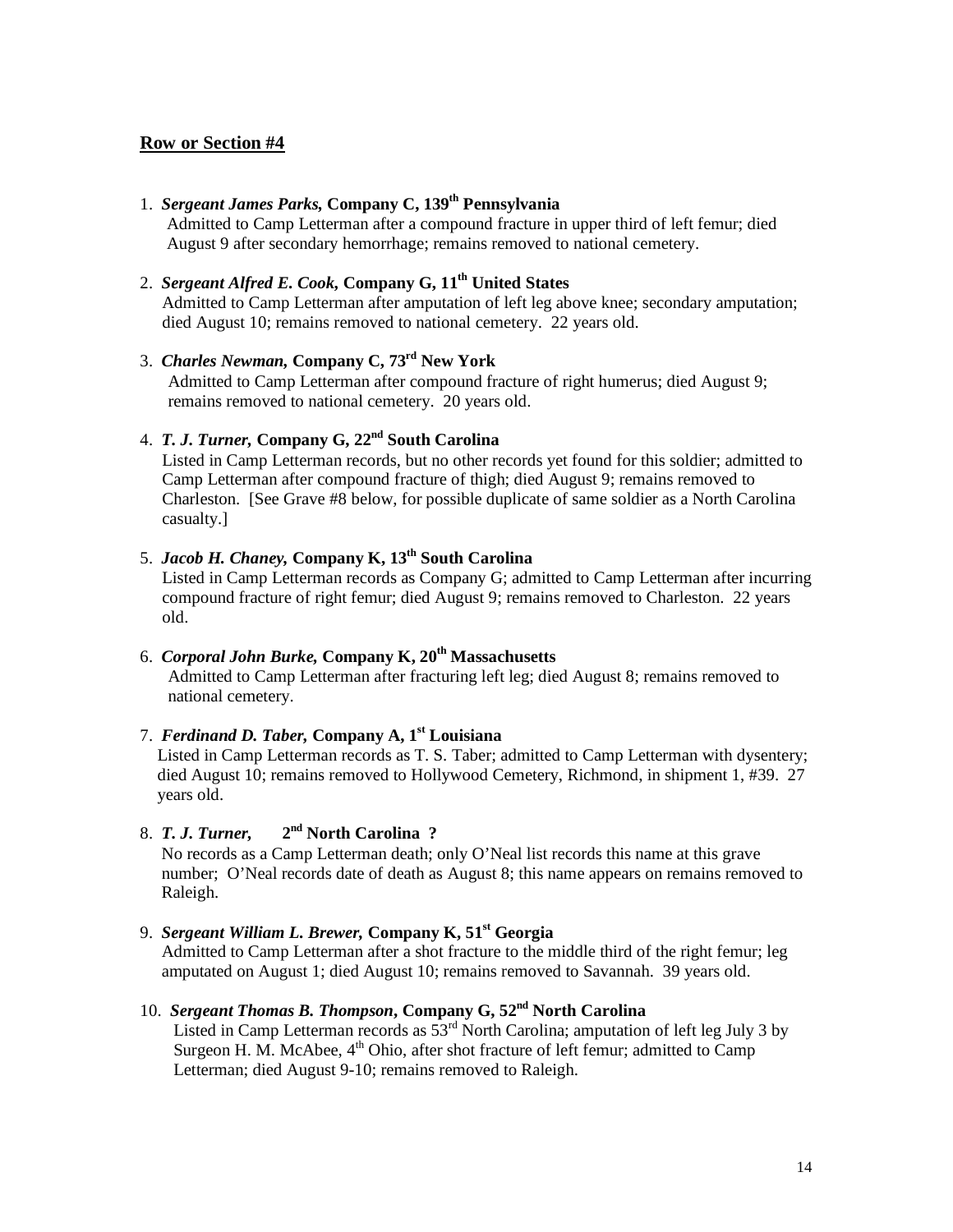### 11. *Elijah H. Heaton,* **Company G, 52nd Virginia**

Admitted to Camp Letterman after fracture of left femur; died August 9; remains removed to Hollywood Cemetery, Richmond, in shipment 1, #107. 21 years old.

### 12. *Frank Smith,* **Company F, 14th Vermont**

Listed in Camp Letterman records as dying on July 25; O'Neal's interment records place *Frank Smith, Company F, 14<sup>th</sup> Virginia* in this grave; O'Neal records the death date on the headboard at this grave as August 8; remains supposed removed to Hollywood Cemetery, Richmond. No records of a Frank or F. W. Smith in  $14<sup>th</sup>$  Virginia as a casualty at Gettysburg. This may actually be a death from August 8, whose name was obliterated and looked like Smith's(?). Frank Smith of  $14<sup>th</sup>$  Vermont aged 27 years.

# 13. *Henry White,* **Company C, 55th North Carolina**

Admitted to Camp Letterman with a penetrating wound through the left lung; died August 8; remains removed to Raleigh. 25 years old.

### 14. *James E. Beales,* **Company H, 148th Pennsylvania**

Admitted to Camp Letterman with an amputated arm; secondary hemorrhage on August 7; died August 9; no records yet found about final disposition of remains. 18 years old.

### 15. *Nicholas Young,* **Company G, 26th Wisconsin**

Listed in Camp Letterman records as Nicholas James; admitted to Camp Letterman after fracture of right femur; died August 8; no records yet found about final disposition of remains.

# 16. *John Russell,* **Company I, 8th Florida**

Admitted to Camp Letterman with a fractured left femur; died August 7; remains removed to Hollywood Cemetery, Richmond, in shipment 1, #59.

#### 17. *H. W. Walker,* **Company I, 18th Virginia (?)**

Listed in Hollywood Cemetery shipment list and O'Neal records as  $18<sup>th</sup>$  Florida; O'Neal does not give Row number but lists as in grave number 17; died August 7; remains supposed removed to Hollywood Cemetery. No records yet found for this name or unit(s) in Gettysburg casualty lists.

### 18. *James Giles,* **Company I, 104th New York**

Admitted to Camp Letterman with fracture left fibula; died August 7 of tetanus; remains removed to national cemetery. 19 years old.

#### 19. *Sergeant Crosby Brookings,* **Company A, 4th Maine**

Admitted to Camp Letterman after gunshot wound to right knee; died August 7; remains removed to national cemetery. 21 years old.

20. *Constantine Pease,* **Company C, 4th Michigan** Wounded in left hip and first treated at Fifth Corps hospital; admitted to Camp Letterman on July 24; died August 7; remains removed to national cemetery. 20 years old.

## 21. *John L. Marshall,* **Company K, 4th Vermont**

Admitted to Camp Letterman after gunshot wound to right knee; died August 8; remains removed to national cemetery.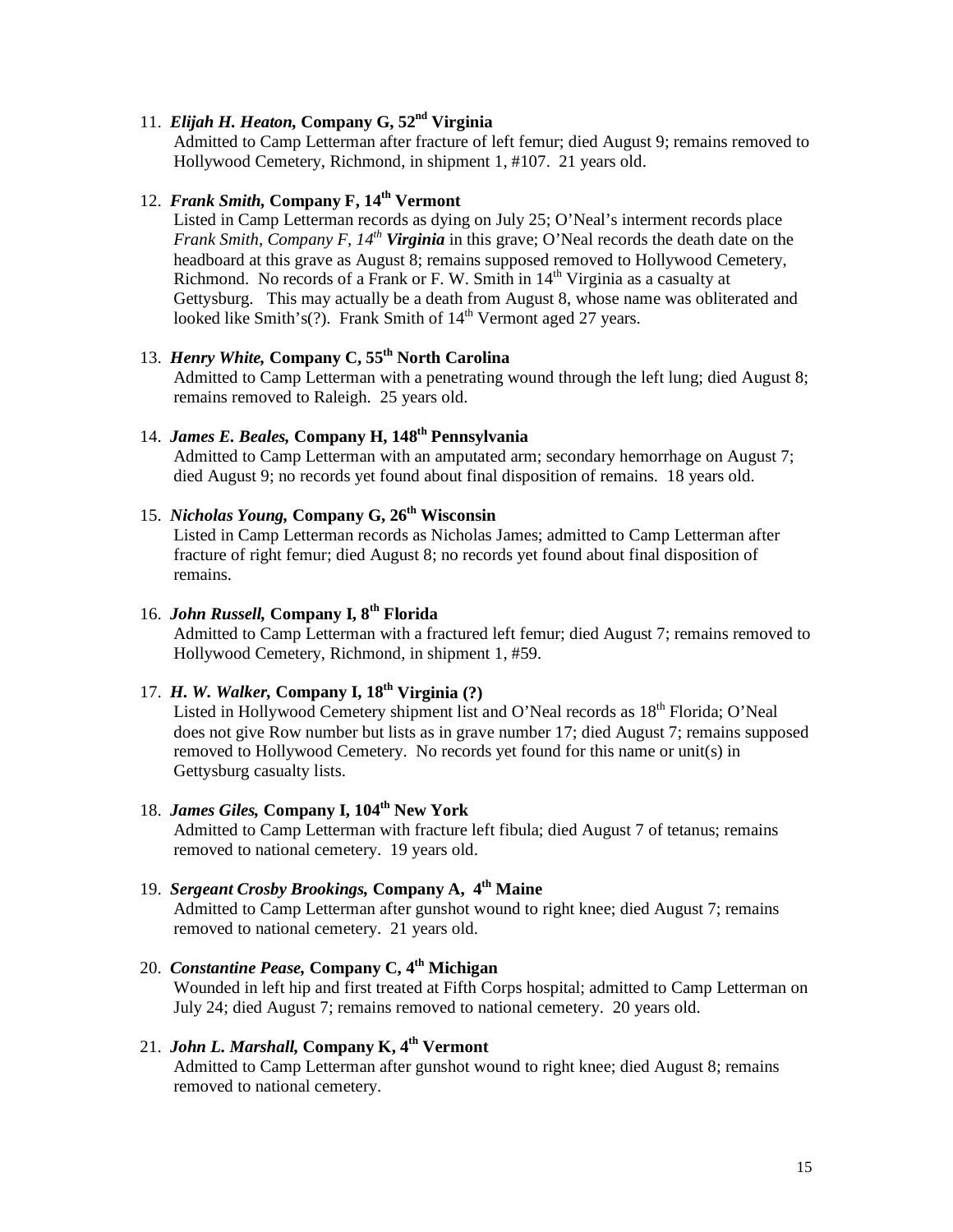### 22. *Elijah W. Baker,* **Company I, 56th Virginia**

Admitted to Camp Letterman after gunshot wound of left femur; died August 7; remains removed to Hollywood Cemetery, Richmond, in shipment 1, #53.

### 23. *Corporal E. S. Gould,* **Company I, 22nd Massachusetts**

Amputation of right leg on July 3 after shot fracture of femur; admitted to Camp Letterman; died August 7; remains privately exhumed on November 2. 18 years old. (Remains of Corporal William A. Smith, Company K,  $1<sup>st</sup>$  Louisiana placed in this vacated grave.)

#### 23a. *Corporal William J. Smith,* **Company K, 1st Louisiana**

Incurred gunshot fracture of lower third of left tibia; admitted to Camp Letterman July 27 and assigned to Acting Assistant Surgeon P. S. Leisenring; under care of Assistant Surgeon R. G. Southall, CSA, on September 14; sloughing, ulceration, diarrhea; died November 3 of exhaustion; interred in E. S. Gould's vacated grave; remains supposed removed to Hollywood Cemetery, but not on Weaver list for shipment with others; this grave was no longer marked or recorded by O'Neal in his second survey of Confederate burials in May 1866.

# 24. *Lieutenant W. R. Arent,* **Company H, 52nd North Carolina**

Admitted to Camp Letterman after incurring compound fracture of right tibia; died August 7; remains removed to Raleigh. 23 years old.

### 25. *John Ellis,* **Company G, 12th Illinois Cavalry**

Admitted to Camp Letterman with an amputated right arm; died August 19; remains removed to national cemetery. 23 years old.

## 26. *P. S. Bobbitt,* **Company G, 47th North Carolina**

Admitted to Camp Letterman from the Seminary Hospital on August 5 with a penetrating wound to bladder and urethra; died August 20 of exhaustion; remains removed to Raleigh. 24 years old.

### 27. *John Laraba,* **Company E, 75th Ohio**

Listed in Camp Letterman records as Larabee; amputation of left leg after shot injury on July 1; hemorrhages on July 18 and July 20; re-ligation of femoral artery on July 21; admitted to Camp Letterman; died August 20 of pneumonia; remains removed to national cemetery as Lavenden.

### 28. *James B. Hutchinson***, Company B, 42nd Virginia**

Admitted to Camp Letterman after a gunshot wound in the right leg; died August 19; remains removed to Hollywood Cemetery, Richmond, in shipment 1, #41.

# 29. *James C. Perrine,* **Company I, 2nd Wisconsin**

Admitted to Camp Letterman after gunshot wound of arm; died August 19 of an accidental overdose; remains removed to national cemetery.

### 30. *Frederick W. Smith,* **Company K, 27th Indiana (?)**

John Busey indicates that this soldier died on July 25 and was buried in this grave at Camp Letterman; Camp Letterman records indicate that a F.W. Smith, Company F, 14<sup>th</sup> Vermont died on July 25 but there is no record for a F. W. Smith, Company  $K$ ,  $27<sup>th</sup>$  Indiana in any of the Camp Letterman death records for July 25 or any other day; the remains in this grave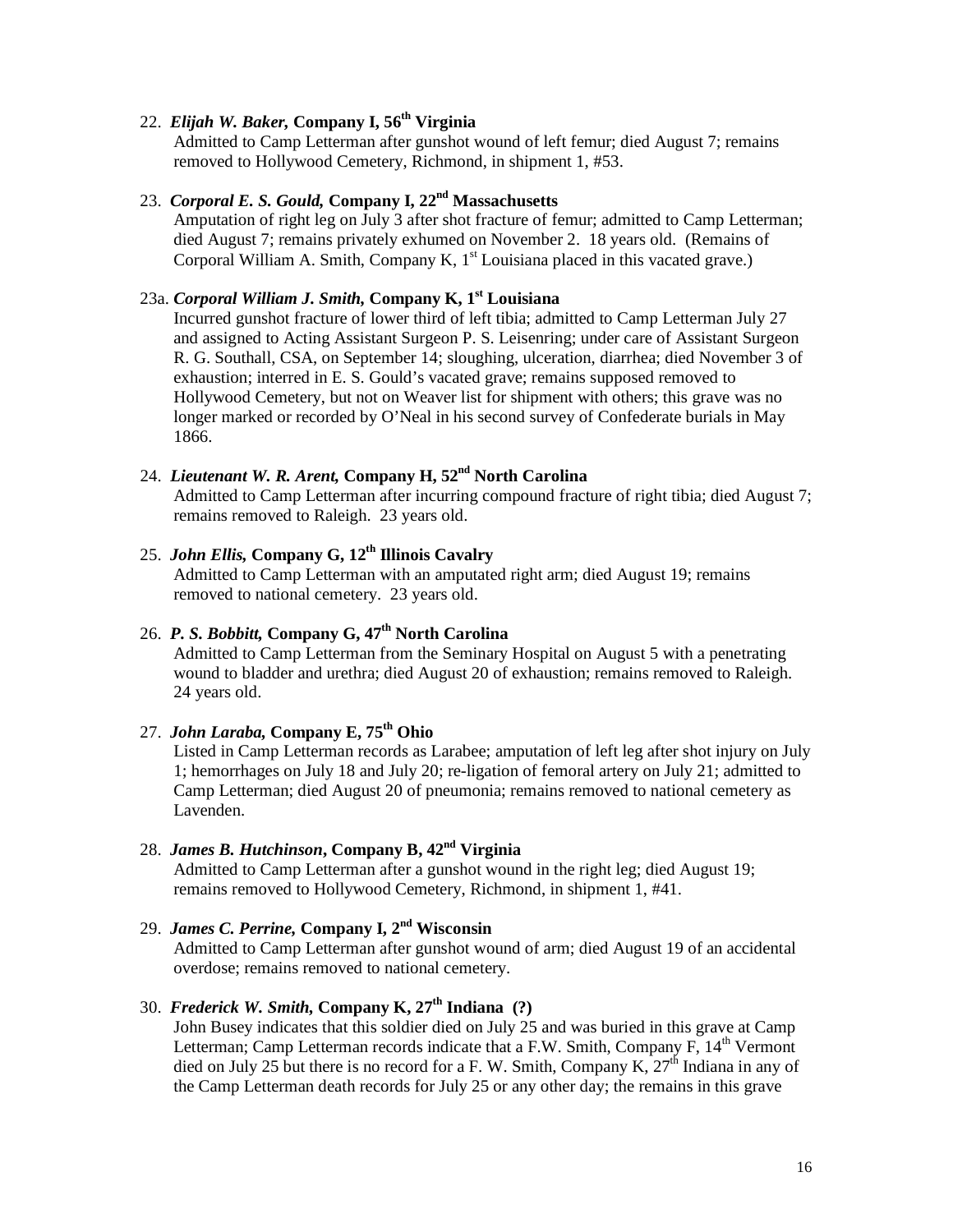were removed to the national cemetery as  $27<sup>th</sup>$  Indiana. These remains may be those of Frank Smith of the 14<sup>th</sup> Vermont. See Section 4, grave #12 above.

# 31. *Robert Finch,* **Company E, 7th Michigan Cavalry**

Admitted to Camp Letterman after a gunshot wound of shoulder joint; died July 25; remains removed to national cemetery as  $17<sup>th</sup>$  Maine.

32.

33.

34.

### 35. *Stephen A. Wallace,* **Company B, 3rd Arkansas** Admitted to Camp Letterman with an amputated left arm; died August 21; remains removed to Hollywood Cemetery, Richmond, in shipment 1, #44.

# 36. *George T. Box,* **Company A, 17th Mississippi**

Admitted to Camp Letterman after fracturing left leg; died August 21; remains removed to Hollywood Cemetery, Richmond, in shipment 1, #27. 21 years old.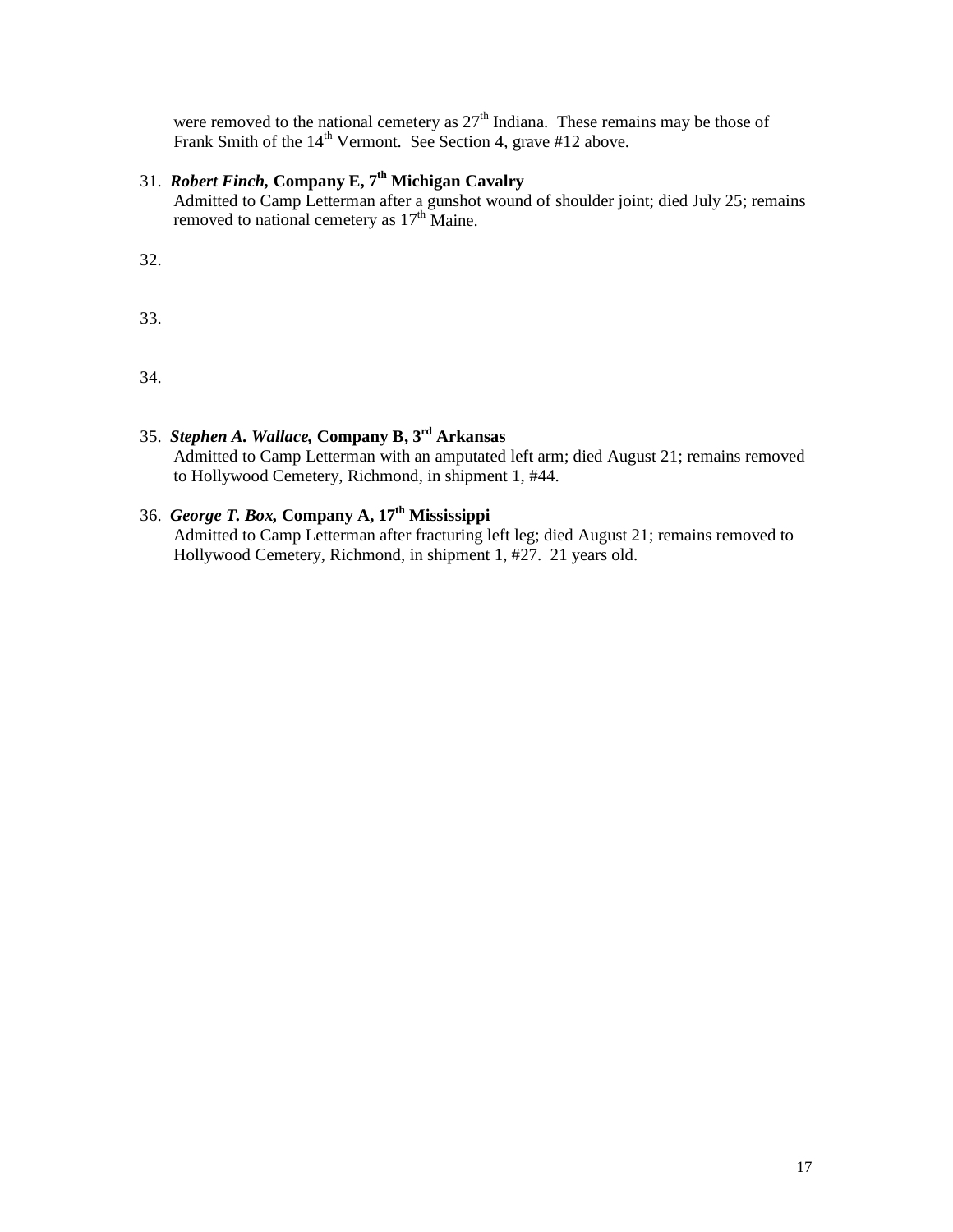### 1. *Corporal William O. Doubleday,* **Company H, 14th Vermont**

Admitted to Camp Letterman after shot fracture to left tibia; admitted to Camp Letterman; leg amputated August 10 by Surgeon L. W. Oakley, 2<sup>nd</sup> New Jersey; died August 12 or 14 of dysentery; remains removed to national cemetery. 41 years old.

### 2. *Jacob Dilbert,* **Company C, 119 th New York**

Admitted to Camp Letterman after gunshot wound to right knee; died August 15; remains removed to national cemetery.

# 3. *John Blount Walker,* **Company I, 30th North Carolina** Listed in Camp Letterman records as 13<sup>th</sup> North Carolina; admitted to Camp Letterman after

shell wound of right shoulder received on skirmish line; died August 12; remains removed to Raleigh. 25 years old.

### 4. *Joseph Cottrell,* **Company A, 43 rd New York** Admitted to Camp Letterman with an amputated right arm; died August 15; remains removed to national cemetery. 29 years old.

#### 5. Lieutenant P. A. or G. A. Bailey, Company A, 10<sup>th</sup> Georgia Admitted to Camp Letterman after suffering compound fracture of left femur; died August 12; remains removed to Savannah.

#### 6. *Josiah T. Alley,* **Company F, 47th North Carolina** Admitted to Camp Letterman after gunshot wound to left shoulder joint; died August 12, remains removed to Raleigh.

#### 7. *Sergeant James G. Tucker,* **Company I, 53rd Virginia** Admitted to Camp Letterman after fracture of left leg; died August 13; remains removed to Raleigh as 53<sup>rd</sup> North Carolina.

#### 8. *Major Sorber,* **Company D, 143 rd Pennsylvania** Admitted to Camp Letterman after fracture of right femur; died August 12; remains removed to national cemetery.

### 9. *Thomas Malloy,* **Company E, 45th North Carolina**

Listed in Camp Letterman records as Mallory; gunshot fracture of right leg; amputated right femur; admitted to Camp Letterman; died August 13; remains removed to Raleigh.

### 10. *Tallis E. McCain,* **Company G, 29th Ohio**

Admitted to Camp Letterman after incurring a compound fracture of left thigh; died August 12; remains removed to national cemetery. 18 years old.

### 11. *Sergeant Calvin H. Reid,* **Company F, 7th North Carolina**

Listed in Camp Letterman records as Reed; left leg amputated July 3 after shot injury; admitted to Camp Letterman; died August 13; remains removed to Raleigh. 22 years old.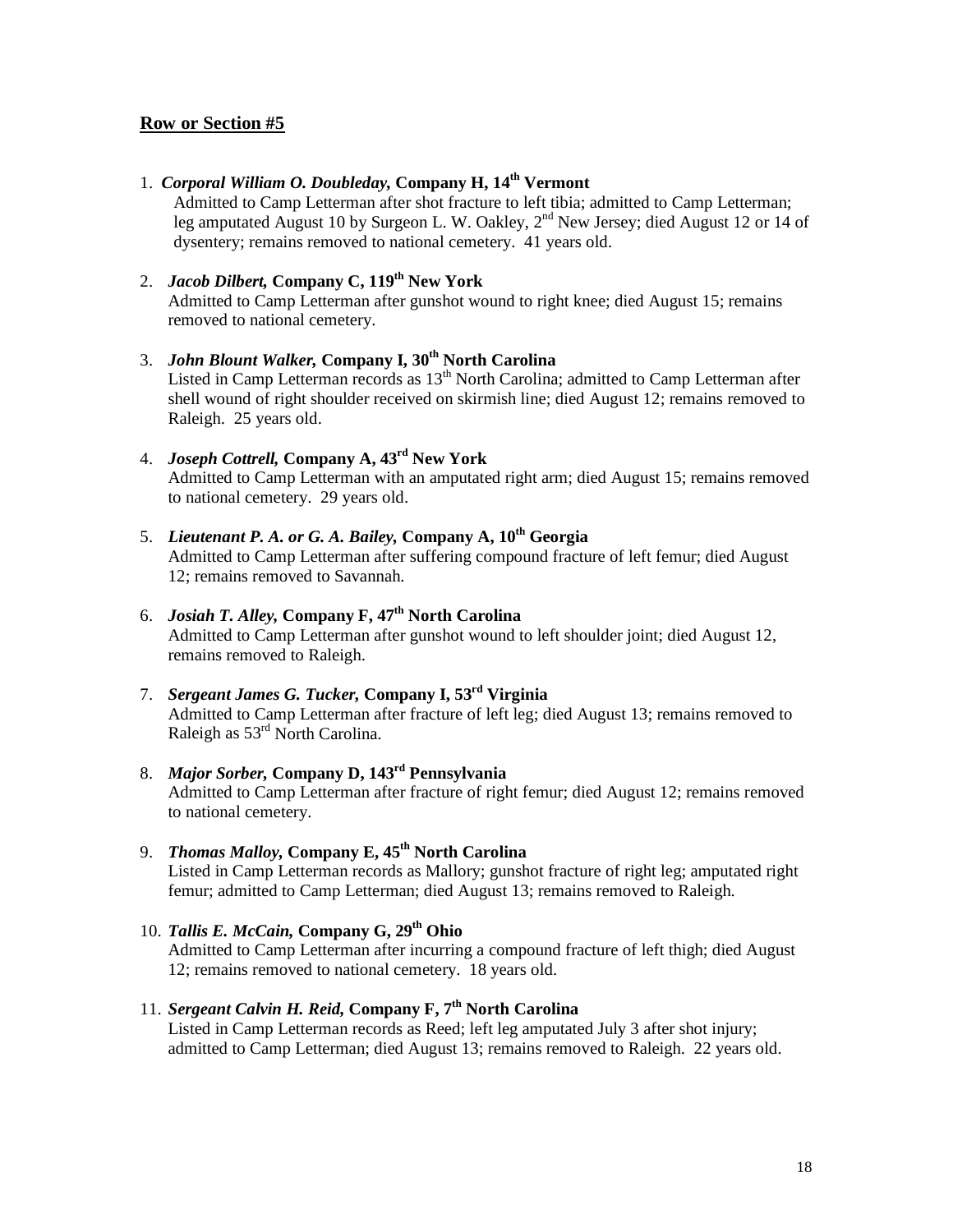#### 12. *James Godman/Chadman,* **colored teamster**

Not listed in Camp Letterman records; "Surgical History" identified him as J. H. Chadman, colored teamster; O'Neal and Weaver interment records do not identify him beyond his name; left leg amputated after shot fracture received on July 3; admitted to Camp Letterman; died August 13; remains removed to Hollywood Cemetery, Richmond.

### 13. *Joseph L. Mason,* **Company I, 17th Mississippi**

Admitted to Camp Letterman after gunshot wound to right knee joint; died August 12; remains removed to Hollywood Cemetery, Richmond, in shipment 1, #37.

### 14. *Edward Barker*, Company A, 26<sup>th</sup> North Carolina

Listed in Camp Letterman records as  $25<sup>th</sup>$  North Carolina; wounded in face and shot fracture of left leg; leg amputated; admitted to Camp Letterman; died August 12-13; remains removed to Raleigh. 21 years old.

### 15. *1 st Sergeant George S. Moss,* **Company C, 125th New York**

Listed in Camp Letterman records as Moses, 124<sup>th</sup> New York; admitted to Camp Letterman after gunshot would of left thigh and/or shell wound of right hip; died August 10 from effects of chloroform during excision of shell fragment; remains removed to national cemetery. 27 years old.

### 16. *Fabius Haywood Jones,* **Company G, 7 th North Carolina**

Listed in Camp Letterman records as Thomas C. Jones, South Carolina; admitted to Camp Letterman after compound fracture of left femur; died August 10; remains removed to Magnolia Cemetery, Charleston as H. S. Jones, 7<sup>th</sup> South Carolina. 32 years old.

### 17. *Henry Nickell,* **Company A, 1 st Minnesota**

Listed in Camp Letterman records as H. Nichols; fractured right femur July 3; admitted to Camp Letterman; died August 10; remains removed to national cemetery as Nickels. 22 years old.

#### 18. *S. B. Forrester,* **24 th Georgia**

Admitted to Camp Letterman with a penetrating wound of the lung; died August 11; remains removed to Savannah.

#### 19. *George Smith,* **Company I, 7th United States** Admitted to Camp Letterman after July 2 gunshot wound in right knee; died August 7; remains removed to national cemetery. 25 years old.

### 20. *Jacob Pheiffer,* **Company E, 40 th New York**

Admitted to Camp Letterman after gunshot fracture of femur; died August 11; remains removed to Raleigh as Jacob Fifer, Company I, 4<sup>th</sup> North Carolina.

### 21. *John L. Black,* **Company K, 48 th Virginia**

Admitted to Camp Letterman after fracture of right femur; died August 11; remains removed to Hollywood Cemetery, Richmond, in shipment 1, #74.

### 22. *James Stanton,* **Company H, 2nd United States**

Admitted to Camp Letterman after shot fracture of left leg; leg amputated August 8; died August 11; remains removed to national cemetery. 40 years old.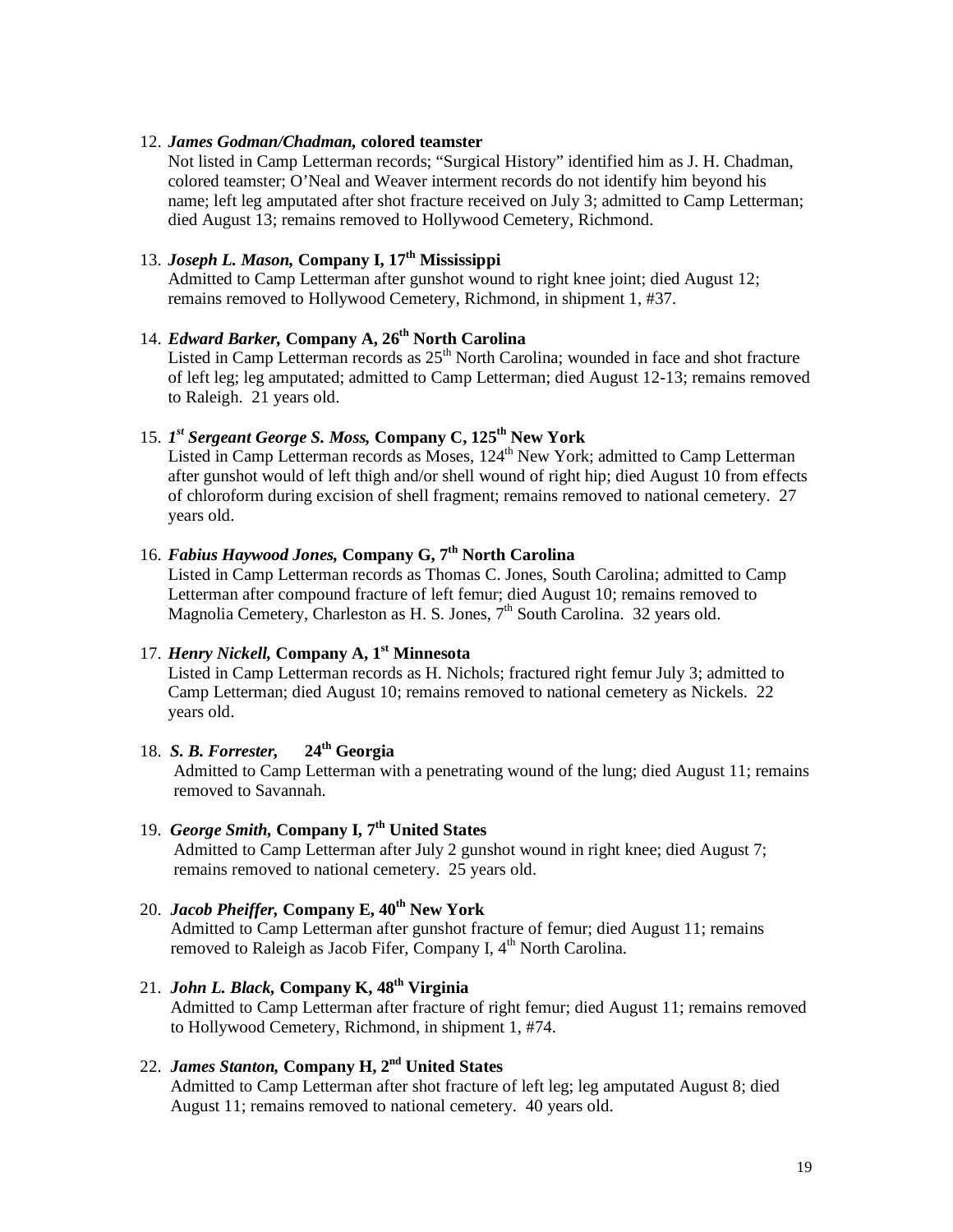#### 23. *J. Simon Attaway, Company G, 1<sup>st</sup> South Carolina*

**J. Simon Attaway, Company G, 1<sup>st</sup> South Carolina**<br>Listed in Camp Letterman records as S. Attorrey, 1<sup>st</sup> North Carolina; amputation July 3 of right femur at lower third after shot injury; admitted to Camp Letterman; died August 10; remains removed to Raleigh as S. Attorey, Company G,  $1<sup>st</sup>$  North Carolina. 16 years old.

24.

### 24a. *Alexander Bond,* **Company K, 27th Pennsylvania**

Listed in Camp Letterman records as Aleck Bond,  $27<sup>th</sup>$  Indiana; left leg amputated on July 7 after shot injury; admitted to Camp Letterman; died September 30 of exhaustion; interred in this grave after exhumation of another interment; remains removed to national cemetery. 37 years old.

### 25. *John C. Freeman,* Company E, 6<sup>th</sup> North Carolina

Admitted to Camp Letterman after compound fracture of right femur; died August 21; remains removed to Raleigh. 22 years old.

### 26. *David Hemphill,* **Company E, 72 nd Pennsylvania**

Right femur amputated on July 4 after gunshot fracture; onset of gangrene July 20; admitted to Camp Letterman; died August 20 of pyaemia; remains removed to national cemetery.

### 27. *Lieutenant Nathaniel Austin,* **Company E, 14th South Carolina**

Not listed in Camp Letterman burial records; O'Neal's Ledger recorded Lieutenant Austin, 14<sup>th</sup> South Carolina in this grave; O'Neal dated death as August 22; remains removed to Magnolia Cemetery, Charleston.

### 28. *Richard S. Price,* **Battery B, 1 st New Jersey**

Amputations of right forearm and right leg on July 4 after shot fractures to both; admitted to Camp Letterman; onset of colliquative diarrhea; died August 23 of exhaustion; remains removed to national cemetery. 25 years old.

### 29. *William Myers,* **Company A, 8th Ohio**

Admitted to Camp Letterman after comminuted compound fracture of right arm and a penetrating wound of the chest; died August 22; remains removed to national cemetery. 18 years old.

### 30. *Christiana F. Schmidtzer,* **Company G, 6th United States**

Listed in Camp Letterman records as C. F. Schmietzer; admitted to Camp Letterman after fracture of left leg; died August 23; remains removed to national cemetery and interred as C. F. Smetzer. 34 years old.

31. *F. E. Derrick,* **Company I, 15th South Carolina** Admitted to Camp Letterman after compound fracture of femur; died August 22; remains removed to Magnolia Cemetery, Charleston. 24 years old.

### 32. *Lieutenant William L. Battle,* **Company D, 37th North Carolina**

Admitted to Camp Letterman after gunshot wound and amputation of comminuted fracture of upper third of left humerus; reamputated at shoulder August 23; died three hours later on August 23; this grave was no longer marked when O'Neal resurveyed interment in May 1866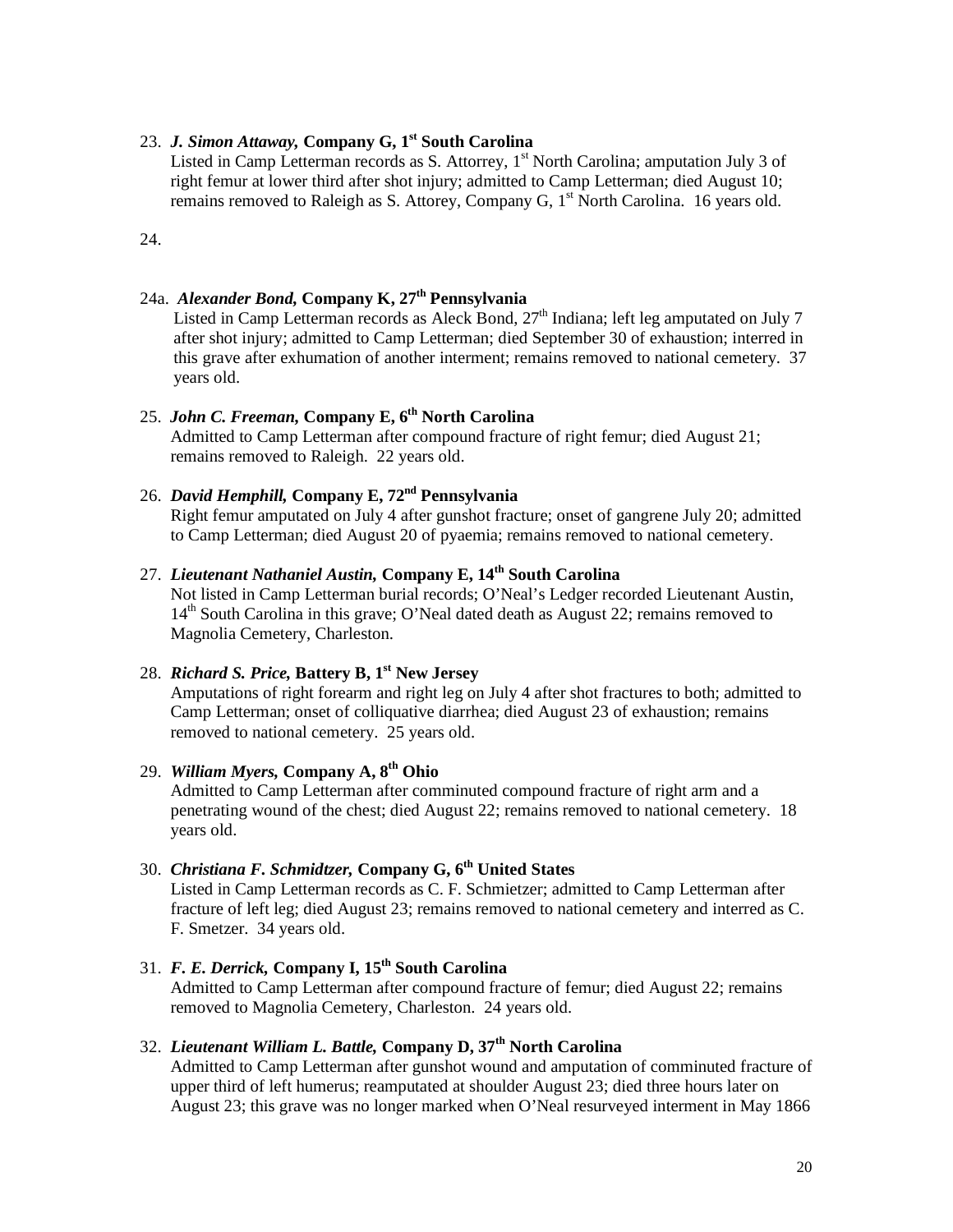(Battle may have been removed prior to 1866 or the grave may have been obliterated); no records found yet about final disposition of remains. 19 years old.

33.

### 34. *Frederick S. Call,* **Company C, 19th Maine**

Admitted to Camp Letterman after fracture of left knee; died August 23; no records yet found about final disposition of remains. 20 years old.

### 35. *William Ford,* **Company B, 7 th Louisiana**

Wounded in right thigh and amputation of left femur after shot fracture on July 1; admitted to Camp Letterman; died August 29 of hemorrhage; remains removed to Hollywood Cemetery, Richmond, in shipment 1, #26. 23 years old.

### 36. *William J. Brewer,* **Company C, 47th Virginia**

Admitted to Camp Letterman after compound fracture of right leg; died August 30; remains removed to Hollywood Cemetery, Richmond, in shipment 1, #38. 25 years old.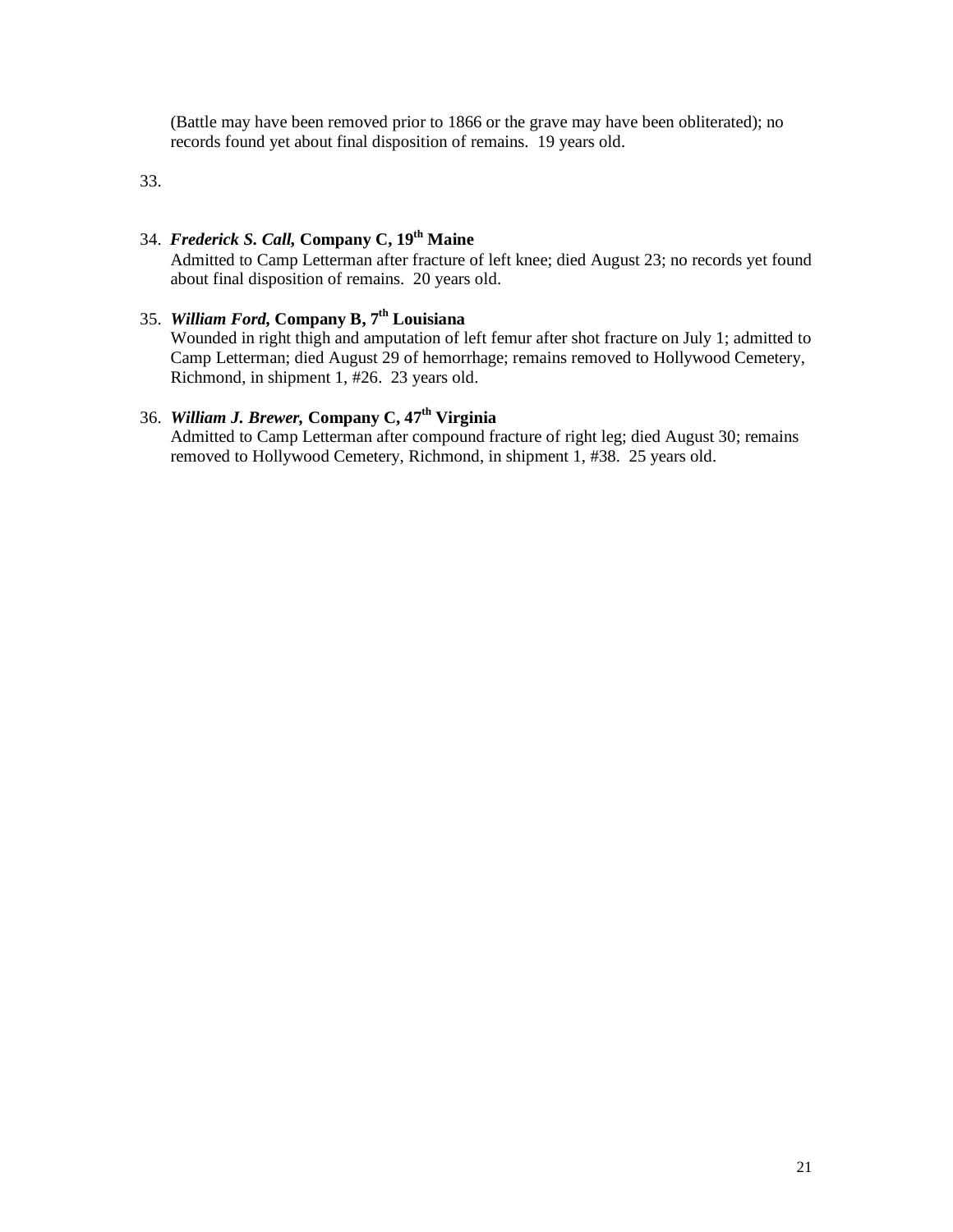1. *Sergeant James M. Haskell,* **Company A, 32nd Massachusetts**

Incurred shot injury to left leg and to right knee; left leg amputated July 3; admitted to Camp Letterman; died August 25; remains removed to national cemetery. 28 years old.

### 2. *Corporal John Merriam,* **Company D, 19 th Maine**

Admitted to Camp Letterman after compound fracture of left leg; died August 25; remains removed to national cemetery. 32 years old.

- 3. *Hugh A. Tate,* **Company D, 11th North Carolina** Incurred shot injury to right femur; amputated on July 3; admitted to Camp Letterman; died August 25; no records yet found about final disposition of remains. 22 years old.
- 4. *2nd Lieutenant Adolph Wagner,* **Company C, 39th New York** Admitted to Camp Letterman with a gunshot wound in the chest; died August 25; remains removed to national cemetery. 20 years old.
- 5. *Sergeant Spencer M. Train,* **Company C, 2nd Wisconsin** Admitted to Camp Letterman after a compound fracture of left femur; died August 25; remains removed to national cemetery.
- 6. *John Slaven,* **Company I, 61st New York** Listed in Camp Letterman records as Sleven; admitted to Camp Letterman after compound fracture of right femur; died August 26; remains removed to national cemetery. 27 years old.

# 7. *James N. Shepherd,* **Company G, 15th Alabama**

Listed in Camp Letterman records as Sheppard; admitted to Camp Letterman after fracturing left femur with subsequent amputation in upper third; died August 26; remains removed to Hollywood Cemetery, Richmond, in shipment 1, #35. 23 years old.

### 8. *Wiley K. Bracewell,* **Company G, 15th Alabama**

Admitted to Camp Letterman after comminuted compound fracture of right femur; died August 27; remains removed to Savannah. 24 years old.

### 9. *Naverson Cone,* **Company A, 47th North Carolina**

Admitted to Camp Letterman after compound fracture of femur; died August 27; remains removed to Raleigh. 20 years old.

### 10. *Richard Sauls*, Company E, 51<sup>st</sup> Georgia

Admitted to Camp Letterman on August 7 from Seminary Hospital with a penetrating wound in the abdomen; died August 27 of exhaustion; remains removed to Savannah.

### 11. **[***2nd Lieutenant Isaac Dunston,* **Company G, 105th Pennsylvania] ?**

Admitted to Camp Letterman after fracture of femur; died August 26; no records yet found about original Camp Letterman grave number; no records yet found about final disposition of remains.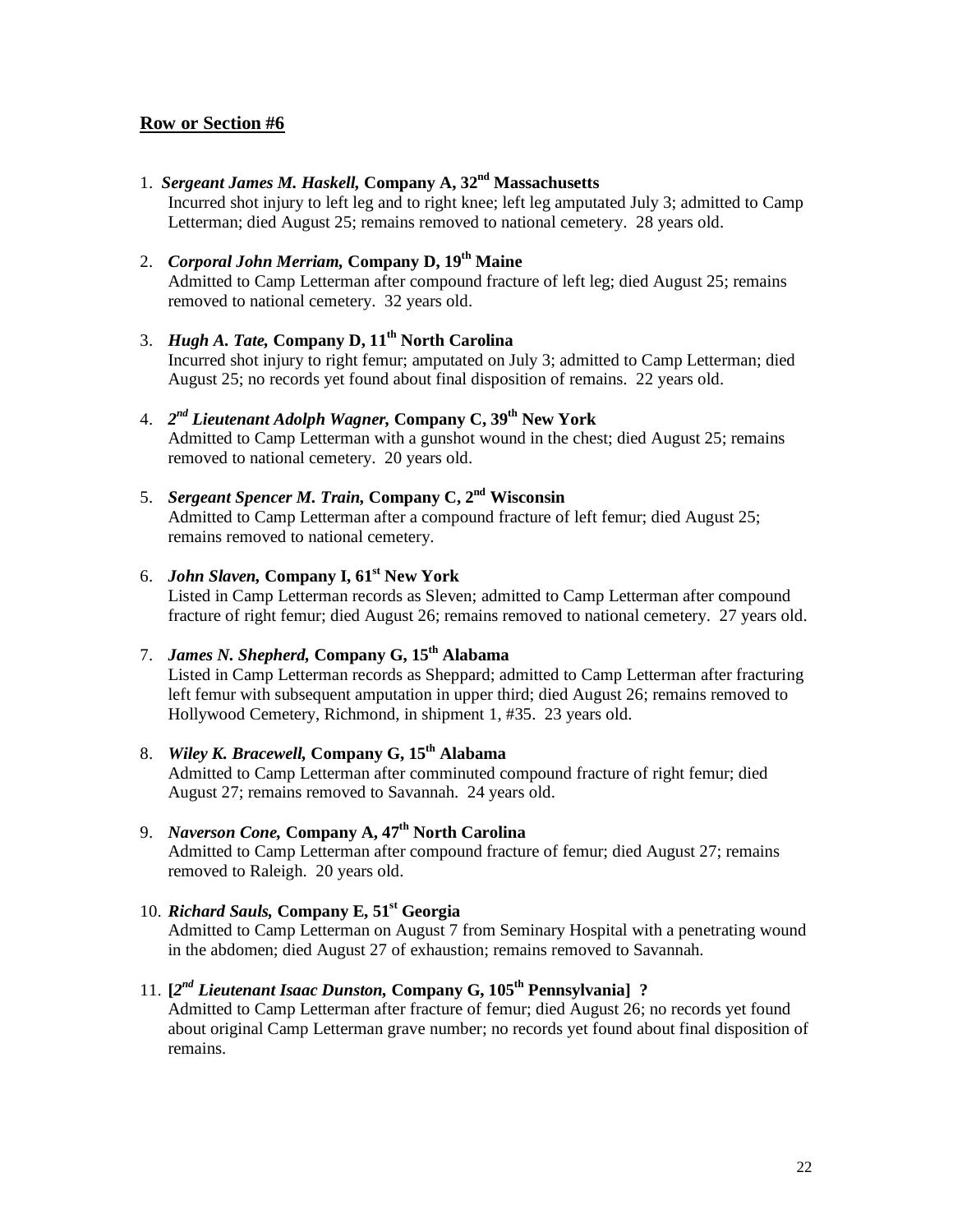### 12. *Robert C. Steel,* **Company I, 7th North Carolina**

Admitted to Camp Letterman after shot injury and amputation of right leg; died August 27 or 29; remains removed to Raleigh. 30 years old.

#### 13. *Henry/Heinrich Droeber***, Company B, 119th New York** Admitted to Camp Letterman after gunshot wound to right knee; died August 27; remains removed to national cemetery. 25 years old.

### 14. *Captain James M. Kincaid, Company G, 52<sup>nd</sup> North Carolina*

Listed in Camp Letterman records as J. N. Kincaid; admitted to Camp Letterman after shot fracture and July 3 amputation of left femur; died August 27; remains removed to Raleigh.

15. *Sergeant Hugh Farley,* **Company H, 57th Pennsylvania** Admitted to Camp Letterman after gunshot wound in right knee; died August 28; remains removed to national cemetery. 32 years old.

### 16. *Franz Benda*, Company F, 26<sup>th</sup> Wisconsin

Listed in Camp Letterman records as Frantz Benda; admitted to Camp Letterman after gunshot wound to pelvis; died August 28; remains removed to national cemetery. 19 years old.

### 17. *John C. Graham*, Company F, 4<sup>th</sup> Texas

Admitted to Camp Letterman after fracturing right arm and subsequent amputation at shoulder; died August 29; remains removed to Hollywood Cemetery, Richmond, in shipment 1, #116.

### 18. *Silas S. Stickney,* **Company D, 2nd New Hampshire**

Admitted to Camp Letterman with a penetrating wound in abdomen; died August 15; no records yet found about final disposition of remains. 26 years old.

### 19. *Simeon Ikins,* **Company K, 136th New York**

Listed in Camp Letterman records as Ikens; admitted to Camp Letterman after a compound fracture of the left arm and a shell wound in the head; died August 29; remains removed to national cemetery. 19 years old.

### 20. *William H. Clark, Co*mpany D,  $60^{\text{th}}$  New York

Admitted to Camp Letterman after gunshot wound in shoulder; died August 29; remains removed to national cemetery. 22 years old.

### 21. *John Sansom,* **Company D, 42nd Mississippi**

Admitted to Camp Letterman after amputation of right arm; died August 29; remains removed to Hollywood Cemetery, Richmond, in shipment 1, #105.

### 22. *Hardy R. Norris,* **Company B, 15th Alabama**

Admitted to Camp Letterman with gunshot wound in chest; died August 29, apparently from complications from use of chloroform; remains removed to Hollywood Cemetery, Richmond, in shipment 1, #73.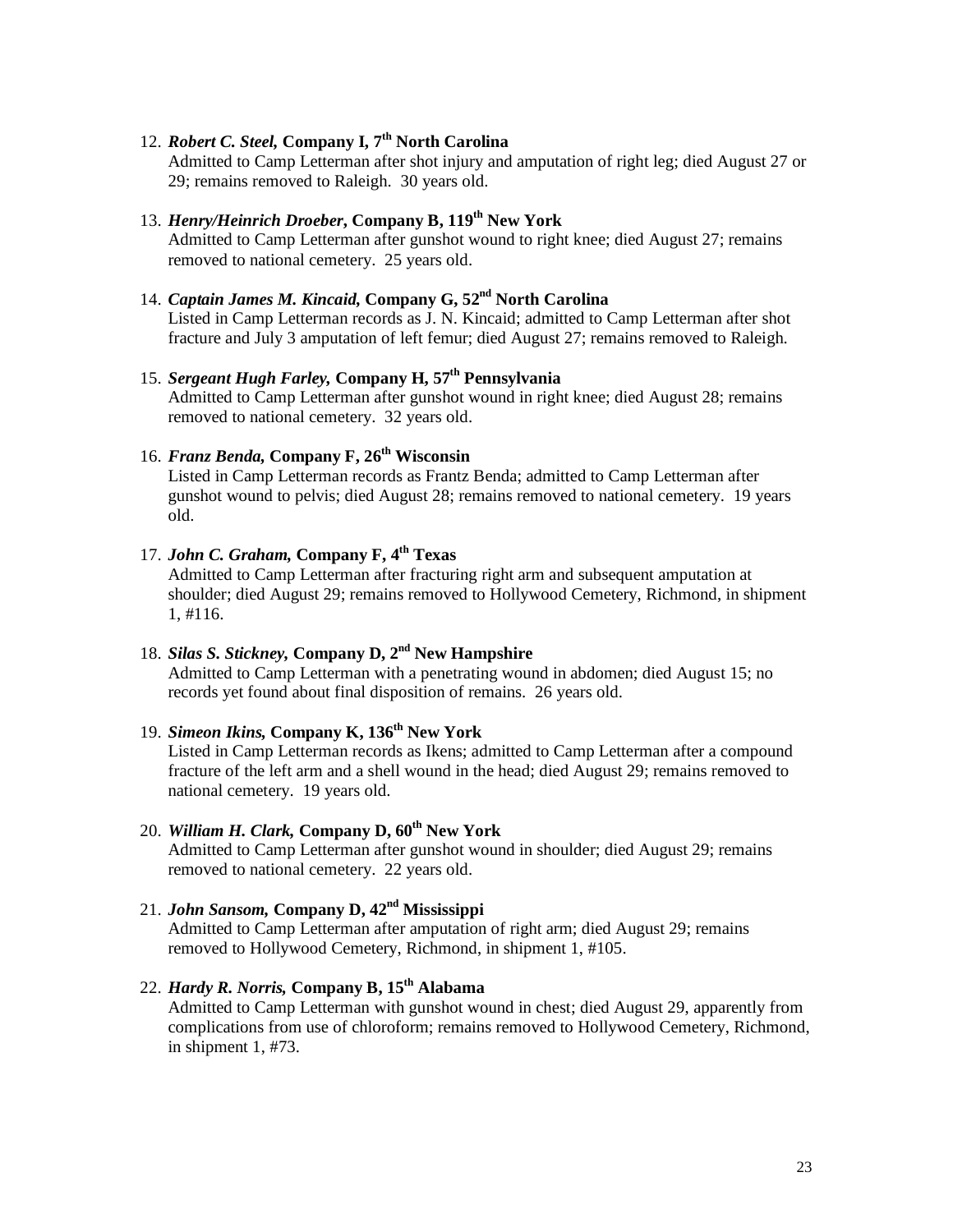### 23. *Edward J. Plummer,* **Company I, 2nd New Hampshire**

Admitted to Camp Letterman after compound fracture of femur; died August 16; remains removed to national cemetery. 18 years old.

### 24. *Rufus Myers,* **Company K, 111th New York**

Admitted to Camp Letterman after July 3 amputation by Surgeon H. M. McAbee, 4<sup>th</sup> Ohio, at lower third of shot-fractured left femur; died August 31; remains removed to national cemetery. 19 years old.

### 25. *Joseph Hayden,* **Company E, 18 th Georgia**

Admitted to Camp Letterman from Seminary Hospital on August 2 with a gunshot wound in left groin, perforating iliac artery; died August 30; remains removed to Savannah. 23 years old.

### 26. *Uriah R. Parrish,* **Company K, 2nd North Carolina Cavalry**

Listed in Camp Letterman records as W. R. Parish; admitted to Camp Letterman after compound fracture of right femur; died August 30; remains removed to Raleigh. 25 years old.

### 27. *James Carnes,* **Company H, 8th Georgia**

Admitted to Camp Letterman after fracturing left femur; died August 31; remains removed to Savannah. 22 years old.

### 28. *C. P. Garrett,* **Company I, 2nd Louisiana**

Admitted to Camp Letterman on July 27 after fracture of upper third of femur; died August 31; remains removed to Hollywood Cemetery, Richmond, in shipment 1, #24.

### 29. *William H. Day,* **Company F, 17th Maine**

Admitted to Camp Letterman after shot fracture of left should joint; died August 31; remains removed to national cemetery. 18 years old.

# 30. *Allen Dees,* **Company B, 43rd North Carolina**

Admitted to Camp Letterman after gunshot wound in right knee; died September 1; remains removed to Raleigh. 29 years old.

### 31. *John B. Willoughby,* **Company G, 38th Georgia**

Admitted to Camp Letterman with gunshot wound in liver; died August 31; remains removed to Savannah. 30 years old.

### 32. **[***James T. Bedell,* **Company F, 7th Michigan Cavalry] ??**

This soldier is listed as dying on August 30 as well as on July 30. See Row or Section #1, grave 13, for details of this soldier's injuries and ultimate disposition. If he died on August 30, he may logically have occupied this grave. If he died on July 30, someone else occupied this grave, viz.:

### **[***Corporal Willard F. Barstow,* **Company E, 4 th Maine] ?**

Admitted to Camp Letterman with gunshot wound of spine; died August 28; no records yet found of original Camp Letterman grave number; no records yet found of final disposition of remains. 18 years old.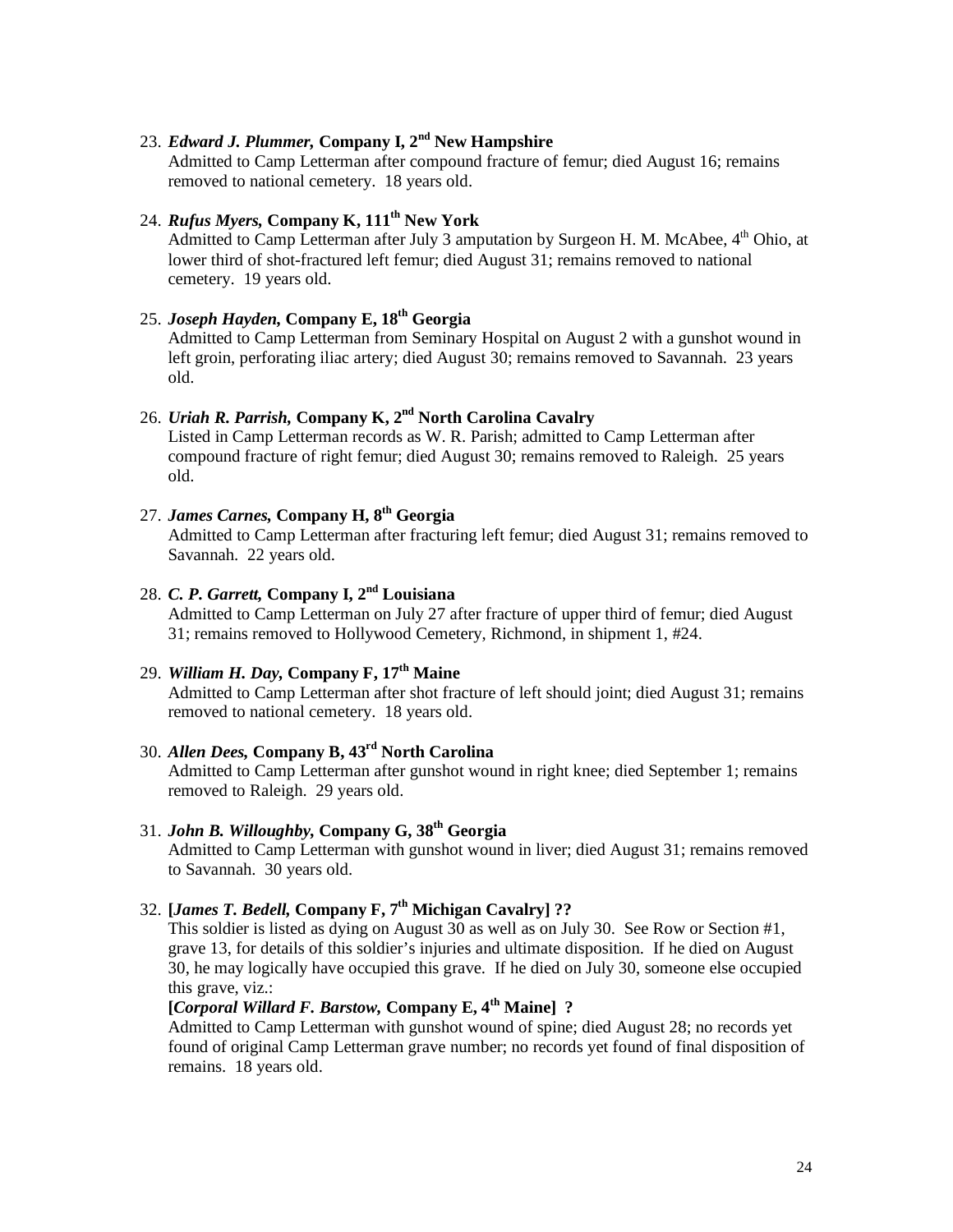#### 33. *Daniel/David Cook,* **ambulance driver, New York**

There are no Camp Letterman records of death of this individual at the General Hospital. John Busey's list of Union casualties places this man in this grave with no date of death; remains removed to national cemetery. 28 years old.

### 34. *Henry Clay Bascom Kirkman,* **Company G, 26th North Carolina**

Listed in Camp Letterman records as H. C. Kirkman; admitted to Camp Letterman after compound fracture of left foot; died September 1; remains removed to Raleigh. 21 years old.

### 35. *Hillery L. Quinn,* **Company E, 18th Mississippi**

Admitted to Camp Letterman with a wound in the throat; died September 1; remains removed to Hollywood Cemetery, Richmond, in shipment 1, #25.

### 36. *William H. Smith,* **Company K, 7th Maine**

Admitted to Camp Letterman after compound fracture of femur; died September 1; remains removed to national cemetery. 18 years old.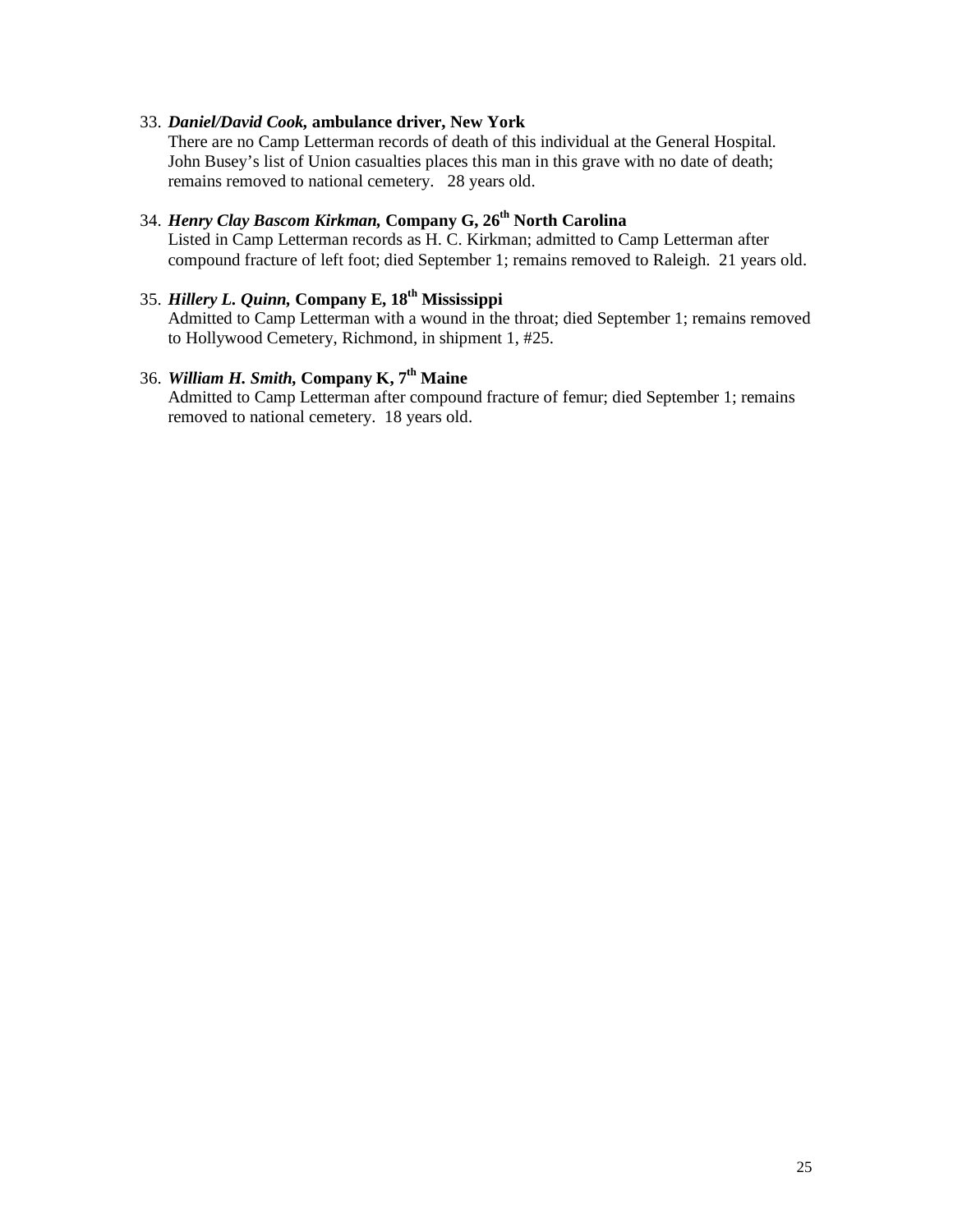#### 1. *Lieutenant Benjamin F. Wham,* **Company D, 42nd Mississippi**

Admitted to Camp Letterman after fracturing left femur; died September 3; remains removed to Hollywood Cemetery, Richmond, in shipment 1, #85. 32 years old.

# 2. *A. C. Hoffman,* **Company A, 18th Mississippi**

Admitted to Camp Letterman after gunshot wounds in thigh and left lung; died September 3; it is unclear whether or not these remains were removed to Hollywood Cemetery or not. 22 years old.

### 3. *Jacob Massey,* **Company A, 4th North Carolina**

Admitted to Camp Letterman with pyaemia and diarrhea contracted after July 3 amputation of shot-fracture left femur; died September 2-3 of pyaemia; remains removed to Raleigh. 22 years old.

# 4. *John O. Dolson,* **Company A, 2nd United States Sharpshooters**

Admitted to Camp Letterman with a penetrating wound in his left lung; died September 3; remains removed to Raleigh as J. O. Dolson,  $2^{\overline{nd}}$  North Carolina. 19 years old.

### 5. *Lieutenant Charles L. Walker,* **Company F, 26th Georgia**

Admitted to Camp Letterman with a penetrating wound in abdomen; died September 3; remains removed to Savannah. 43 years old.

### 6. *Charles W. Grube,* **Company F, 153rd Pennsylvania**

Admitted to Camp Letterman with an amputated left leg; died September 4; remains may have been privately exhumed by his wife or family (there is a "P" beside his name on the hospital death list); no records yet found to verify disposition of remains. 31 years old.

# 7. *Tillman Bailey,* **Company K, 26th North Carolina**

Admitted to Camp Letterman after compound fracture in upper third of femur; died September 4; remains removed to Raleigh. 19 years old.

8.

9.

### 10. *William Travick/Traywick,* **Company A, 8th Alabama**

Admitted to Camp Letterman after shot fracture of left femur; leg amputated or re-amputated August 3, with resultant sloughing, hemorrhaging, and gangrene by August 18; died September 4; remains removed to Hollywood Cemetery, Richmond, in shipment 1, #96. 46 years old.

### 11. *William E. Stevens,* **Company E, 5 th Texas**

Admitted to Camp Letterman after a shot fracture to right leg and wounds in left leg and right hip; leg amputated August 3; died September 4; remains removed to Hollywood Cemetery, Richmond, in shipment 1, #81. 18 years old.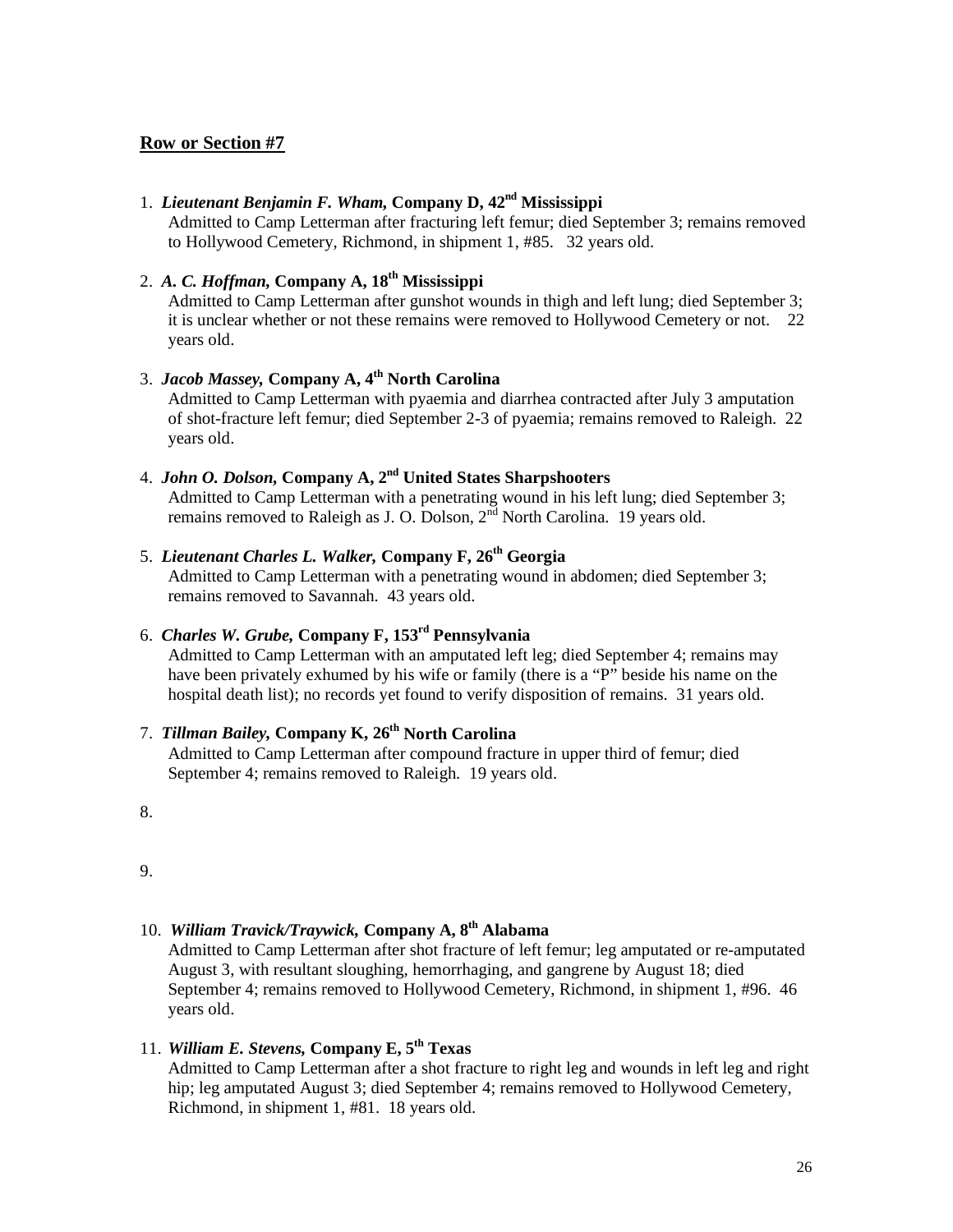### 12. *Sergeant Henry M. Paysinger,* **Company C, 3rd South Carolina**

Admitted to Camp Letterman with an amputated right leg; died September 5; remains removed to Charleston. 23 years old.

### 13. *Lieutenant Austin Nabors,* **Company G, 2nd South Carolina**

Admitted to Camp Letterman after compound fracture of upper third of left femur; died September 5; remains removed to Charleston. 20 years old.

# 14. *John Garrett Folkes, Company K,* 5<sup>th</sup> Michigan

Listed in Camp Letterman and "Surgical History" records as Folkarts, Company B; admitted to Camp Letterman after amputation of right femur; died September 5 of exhaustion. 45 or 50 years old.

### 15. *Sergeant Peter Williamson,* **Company D, 5th Texas**

Admitted to Camp Letterman after amputation of shot-fractured right femur; died September 5 of secondary hemorrhage; remains removed to Hollywood Cemetery, Richmond, in shipment 1, #82.

### 16. *Patrick McGuinity,* **Battery I, 1st United States**

Admitted to Camp Letterman after gunshot wounds to arm and finger; died September 5; remains removed to national cemetery. 22 years old.

### 17. *F. Augustus Butland,* **Company K, 17th Maine**

Listed in Camp Letterman records as F. A. Burtland; admitted to Camp Letterman after compound fracture of left femur; died September 5; no records yet found about final disposition of remains. 29 years old.

### 18. *Lieutenant E. R. Emick,* **Company C, 15th South Carolina**

Listed in Camp Letterman records as Erwick; admitted to Camp Letterman after comminuted compound fracture of femur; died September 6; remains removed to Charleston. 20 years old.

### 19. *Edwin T. Johnson,* **Company I, 8th Georgia**

Admitted to Camp Letterman after a compound shot fracture of the left femur; leg amputated or re-amputated on August 12; died of exhaustion on September 7; remains removed to Savannah. 18-19 years old.

### 20. *Timothy Manley,* **Company A, 63rd New York**

Listed in Camp Letterman records as Manly; admitted to Camp Letterman after compound fracture of right femur; died September 7; remains removed to national cemetery and interred as Manly. 24 years old.

### 21.

### 22. *David Smith,* **Company I, 57 th New York**

Admitted to Camp Letterman on August 8, wounded through pelvic cavity left of the spine with the ball lodging in the wall of the bladder; died September 8 or exhaustion; remains removed to national cemetery. 27 years old.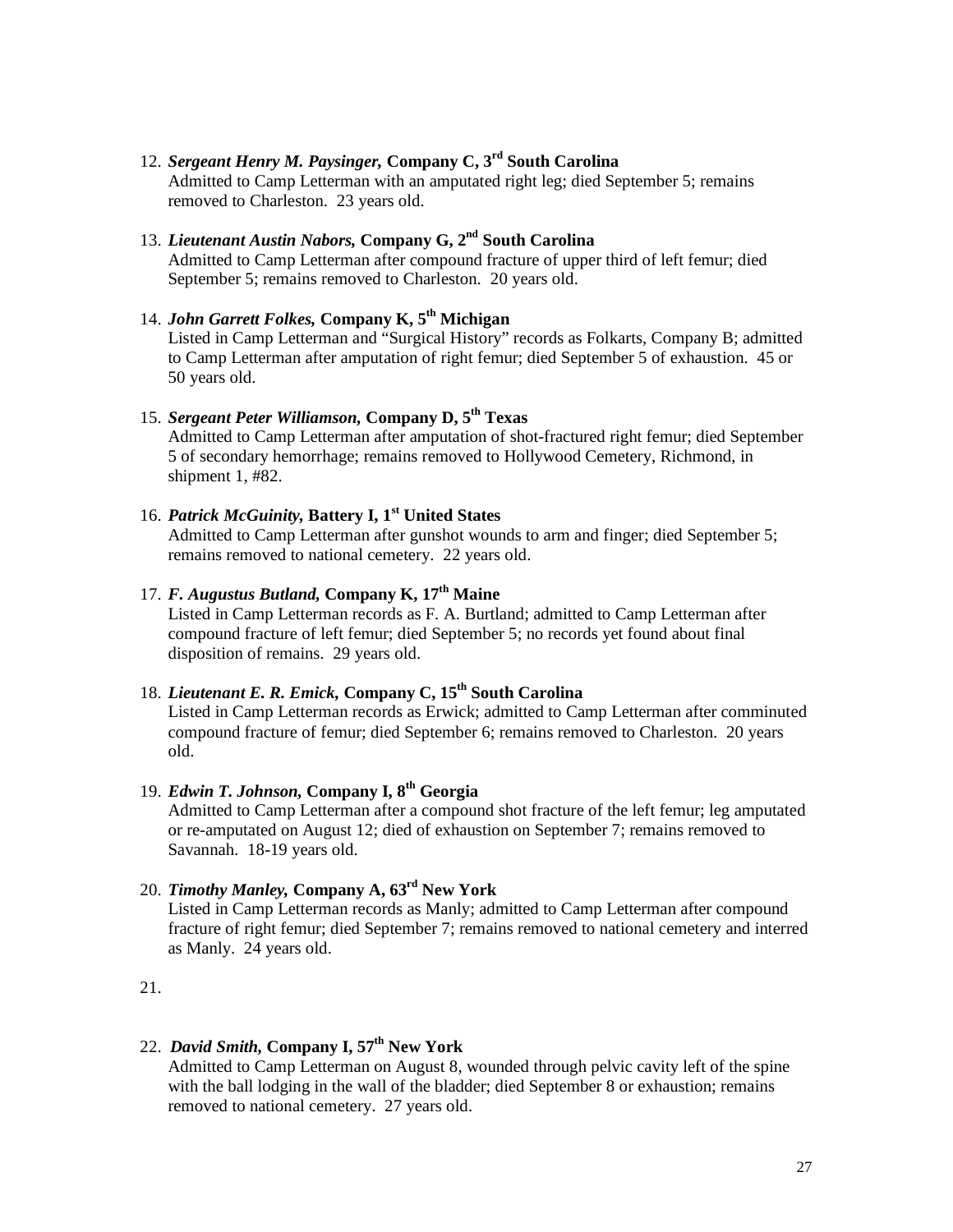### 23. *Sergeant John W. Williams,* **Company A, 7th or 14th Tennessee**

Admitted to Camp Letterman after gunshot wound in right knee; died September 7; remains removed to Hollywood Cemetery, Richmond, in shipment 1, #23. 27 years old.

### 24. *Harrison A. Ambrose,* **Company H, 20th Indiana**

Admitted to Camp Letterman after compound fracture of left tibia; leg amputated or reamputated on August 14; died September 8 of pyaemia; remains removed to national cemetery. 24 years old.

# 25. *Sergeant Charles Ferguson,* **Company I, 1st Massachusetts**

Suffered shot fracture and amputation of left femur on July 2; secondary hemorrhage on July 8; admitted to Camp Letterman; died September 11; exhumed by private parties on October 3. 22 years old.

### 25a. *J. F. Adams,* **Company B, 14 th Louisiana**

Listed in Camp Letterman records as Company A; admitted to Camp Letterman about August 22 with wounds in lung(s); died October 2 and interred the following day in the vacated grave of Sergeant Charles Ferguson; remains removed to Hollywood Cemetery, Richmond, in shipment 1, #56.

### 26. *Jeremiah B. Robinson,* Company G, 52<sup>nd</sup> North Carolina

Listed in Camp Letterman records as Joseph Robinson; admitted to Camp Letterman with a penetrating wound in the right lung; died September 8 or 9; remains removed to Raleigh.

### 27. *Hugh Purdy,* **Battery C, 1st Pennsylvania**

Admitted to Camp Letterman after amputation of fractured right femur; died September 11; remains removed to national cemetery. 32 years old.

### 28. *David S. Edwards***, Company I, 1st Virginia**

Admitted to Camp Letterman after compound fracture of right arm; died September 11; remains removed to Hollywood Cemetery, Richmond, in shipment 1, #76. 24 years old.

### 29. *Sergeant Charles Nichols,* **Company C, 57th Virginia**

Admitted to Camp Letterman after compound fracture of right femur; died September 11; remains removed to Hollywood Cemetery, Richmond, in shipment 1, #93. 23 years old.

### 30. *Sergeant James O. Dudding,* **Company C, 28th Virginia**

Admitted to Camp Letterman after resection of right arm; died September 12 of tetanus; remains removed to Hollywood Cemetery, Richmond, in shipment 1, #115.

### 31. *Sergeant David W. McWilliams,* **Company B, 17th Mississippi**

Admitted to Camp Letterman after shot injury and amputation of left leg; died September 10- 11; remains removed to Hollywood Cemetery, Richmond, in shipment 1, #94. 34 years old.

### 32. *Daniel M. Johnson,* **Company I, 13th Alabama**

Admitted to Camp Letterman after being wounded in right femur; died September 12; remains removed to Hollywood Cemetery, Richmond, in shipment 1, #79. 26 years old.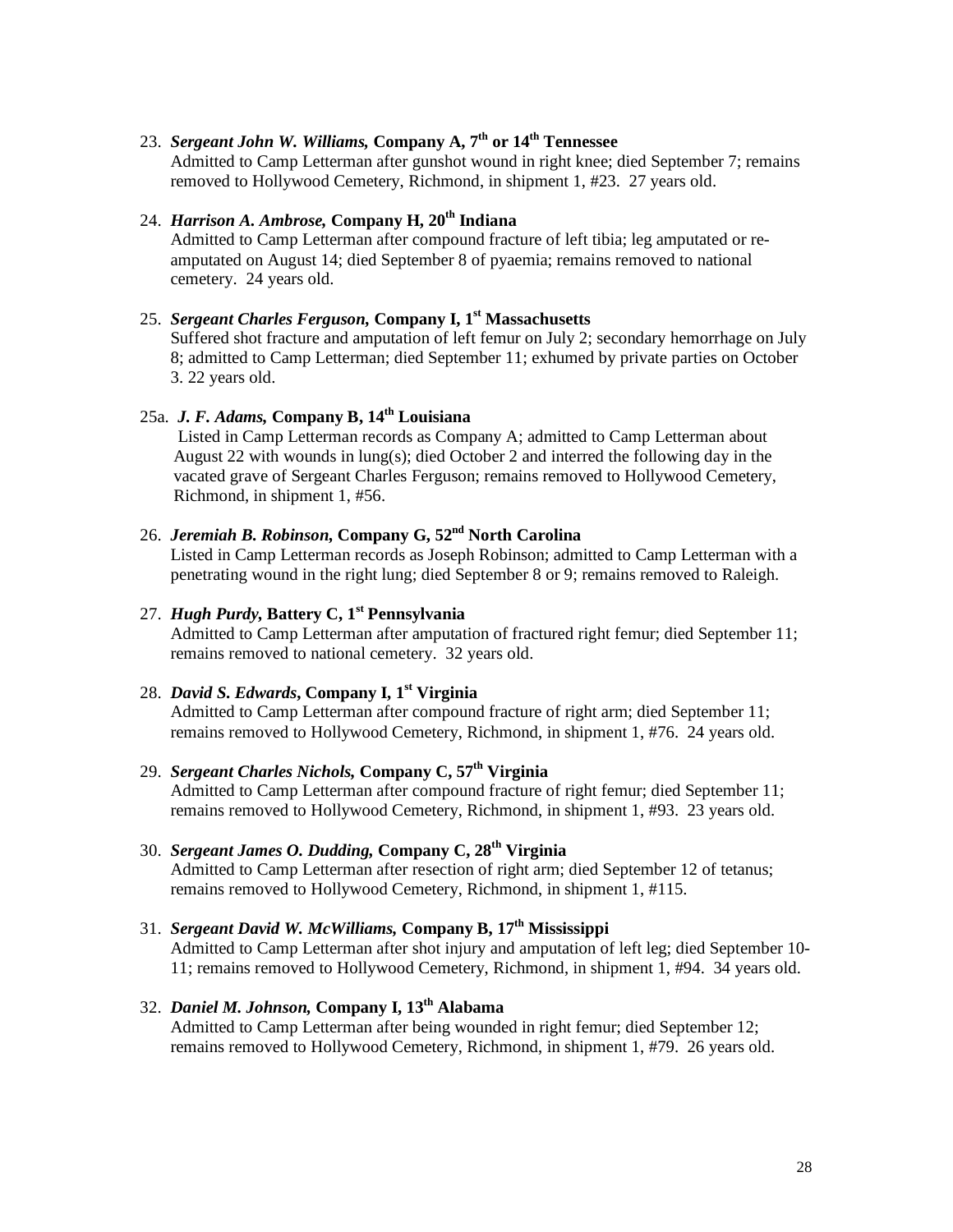### 33. *Berry Crow,* **Company F, 6th Alabama**

Admitted to Camp Letterman with a wound in the right lung; died September 12; remains removed to Hollywood Cemetery, Richmond, in shipment 1, #83. 32 years old.

### 34. *Hugh P. Caffey,* **Company H, 3rd Alabama**

Admitted to Camp Letterman after amputation of shot-fractured right humerus; died September 13 of exhaustion; remains privately exhumed and interred in Evergreen Cemetery. 28 years old.

### 35. *James H. Dunston,* **Company D, 14th Virginia**

Admitted to Camp Letterman after compound fracture of ilium in pelvis; died September 12; remains removed to Hollywood Cemetery, Richmond, in shipment 1, #78. 25 years old.

### 36. *John Van Dyck,* **Company K, 107th New York**

Admitted to Camp Letterman after excision of right ulna in arm; arm amputated August 24 by Acting Assistant Surgeon E. Martin; died September 12; remains removed to national cemetery. 23 years old.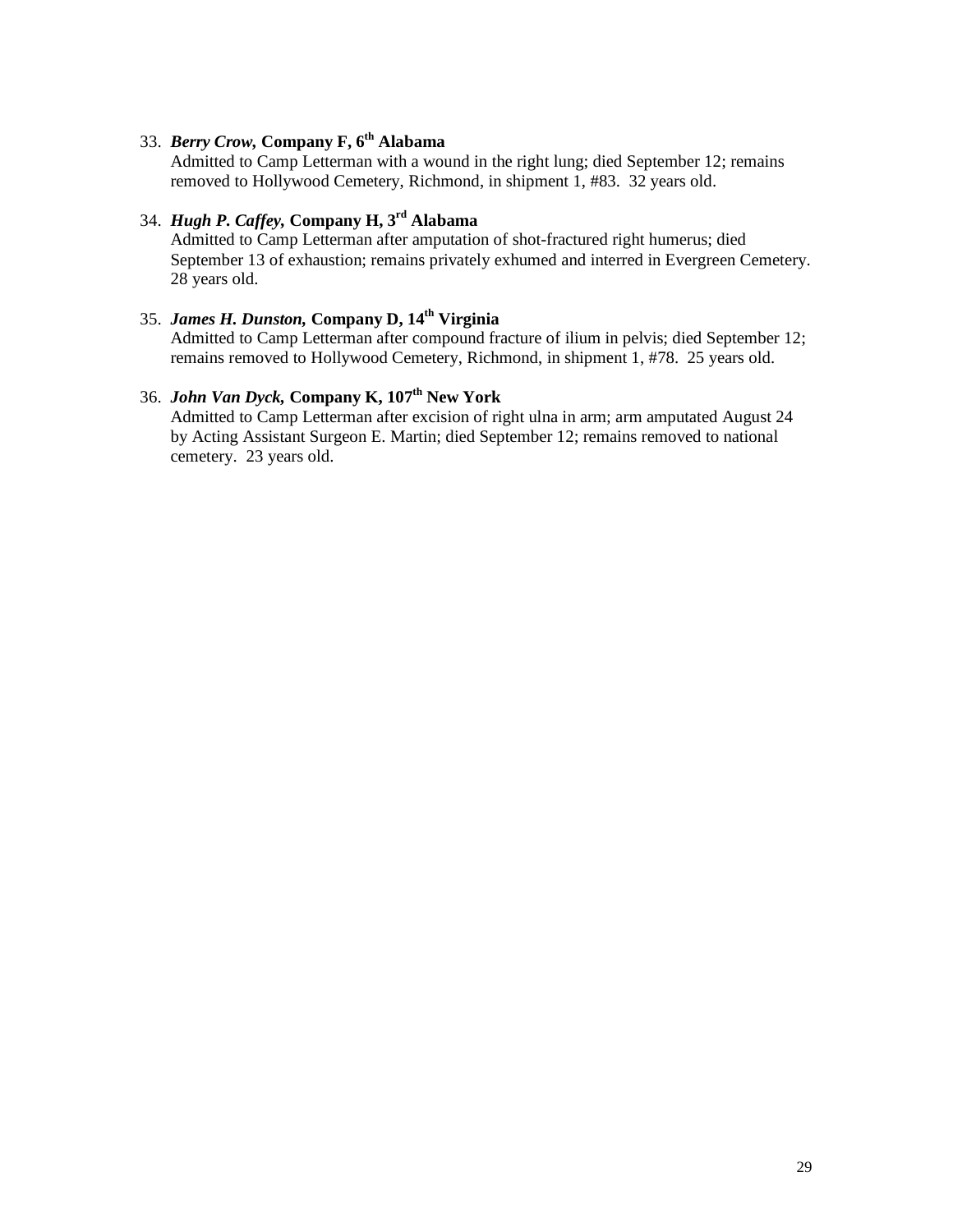#### 1.

### 1a. *E. A. Ward,* **Company C, 60th Georgia**

Admitted to Camp Letterman after fracture of right femur; died October 5; probably filled vacated grave after exhumation of other remains; remains removed to Savannah.

### 2. *Corporal Franklin Luther,* **Company B, 52nd North Carolina**

Admitted to Camp Letterman after amputation of right leg by Surgeon C. S. Wood, 66<sup>th</sup> NewYork; died September 14; remains removed to Raleigh. 24 years old.

### 3. *Samuel H. Watson,* **Company K, 5th Texas**

Admitted to Camp Letterman after fracture of right arm; died September 13; remains removed to Hollywood Cemetery, Richmond, in shipment 1, #100.

4.

## 5. *B. F. Pittman***, Company C, 1st North Carolina**

Listed in Camp Letterman records as P. F. Pittman; admitted to Camp Letterman after gunshot wound in right thigh; died September 14; remains removed to Raleigh. 28 years old.

# 6. *Dawson W. Arnold,* **Company G, 5th Florida**

Admitted to Camp Letterman after fracture of left femur; died September 15; remains removed to Hollywood Cemetery, Richmond, in shipment 1, #80. 19 years old.

### 7. *Edward P. Hale,* **Company I, 1st Minnesota**

 Received shot wound through left lung and a fractured right foot on July 2; foot was amputated at the ankle joint by Surgeon C. S. Wood,  $66<sup>th</sup>$  New York, at the 1<sup>st</sup> division, 2<sup>nd</sup> corps hospital; admitted to Camp Letterman and placed under charge of Acting Assistant Surgeon A. B. Shekel; died September 12; remains removed to national cemetery. 22 years old.

8.

9.

#### 10. *1st Sergeant Merrit B. Pendley,* **Company E, 6th North Carolina**

Received gunshot wound in right hip joint, fracturing femur; admitted to Camp Letterman and placed under charge of Assistant Surgeon D. R. Good; died September 17 of gangrene, pyaemia, and exhaustion; remains removed to Raleigh. 36 years old.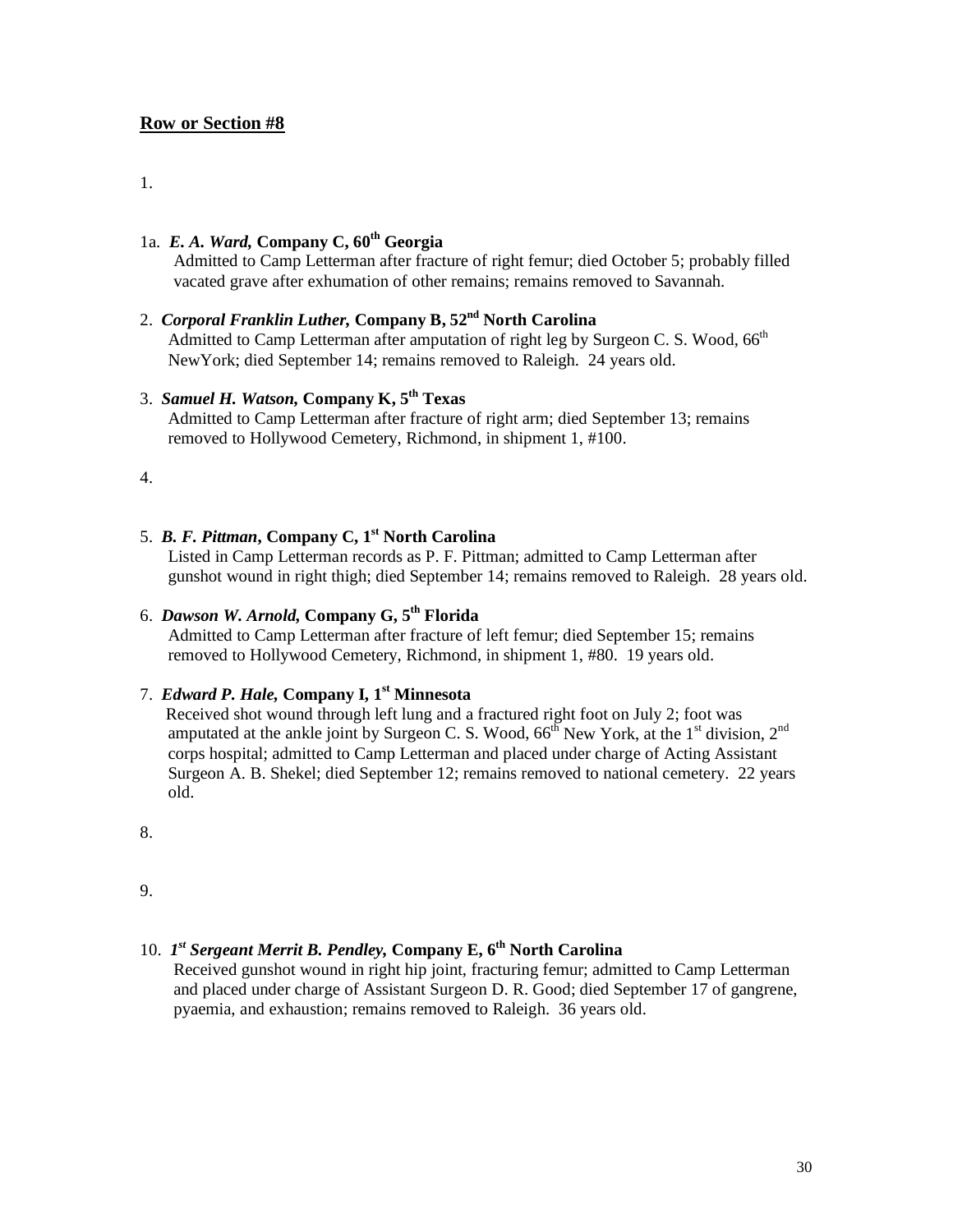### 11. *Samuel P. Forrest,* **Company K, 28th North Carolina**

Admitted to Camp Letterman after fracture of right arm; O'Neal and Camp Letterman records indicated that this soldier died on September 14, the regimental roster indicated that he died on September 17; remains removed to Raleigh as Fassett; listed as a duplicate burial by O'Neal in grave number 10. 21 years old.

### 12. *Levi Gibbs,* **Company G, 5th Michigan Cavalry**

Admitted to Camp Letterman after July 4 amputation of shot-fractured right femur; died September 18 of diarrhea; remains removed to national cemetery. 32 years old.

### 13. *David R. Nuckols,* **Company B, 38th Virginia**

Admitted to Camp Letterman with a discharging wound in his left hand; other Camp Letterman records indicated a vaccination in the left hand; died September 17; remains removed to Hollywood Cemetery, Richmond, in shipment 1, #113.

## 14. *John W. Thompson,* **Company G, 10th Alabama**

Listed in O'Neal's "Ledger" as Company B; admitted to Camp Letterman after receiving a flesh wound in the thigh and a shot fracture of the left ankle joint; admitted to Camp Letterman and left leg amputated July 1; died September 18-19 or hemorrhaging and gangrene; remains removed to Hollywood Cemetery, Richmond, in shipment 1, #110.

### 15. *Sidney H. Hager***, Company K, 23rd North Carolina**

Admitted to Camp Letterman amputation of lower third of left femur as a result of a shot fractured knee joint; died September 18 of diarrhea and pyaemia; remains removed to Raleigh. 20 years old.

### 16. *Sergeant William W. Coe***, Company M, 21st North Carolina**

Admitted to Camp Letterman after shot injury to both eyes and amputation of shot-injured right leg; died September 17 of chronic diarrhea; remains removed to Raleigh. 22-25 years old.

### 17. *Anderson W. Walker,* **Company D, 4th Alabama**

Admitted to Camp Letterman with gastro-enteritis; died September 20; remains removed to Hollywood Cemetery, Richmond, in shipment 1, #111.

### 18. *H. D. Moffatt,* **Company H, 8th Alabama**

Listed in Camp Letterman records as Moffit; admitted to Camp Letterman after shot fracture of left femur; died September 19; remains removed to Hollywood Cemetery, Richmond, in shipment 1, #117. 17 years old.

# 19. *William Frank Duncan,* **Company C, 13th Mississippi**

Admitted to Camp Letterman after gunshot wound in knee joint; died September 21; remains removed to Hollywood Cemetery, Richmond, in shipment 1, #102. 25-27 years old.

### 20. *Corporal Andrew J. Crabb,* **Company D, 20th Indiana**

Admitted to Camp Letterman after gunshot wound in right knee joint; died September 20; remains removed to national cemetery. 21 years old.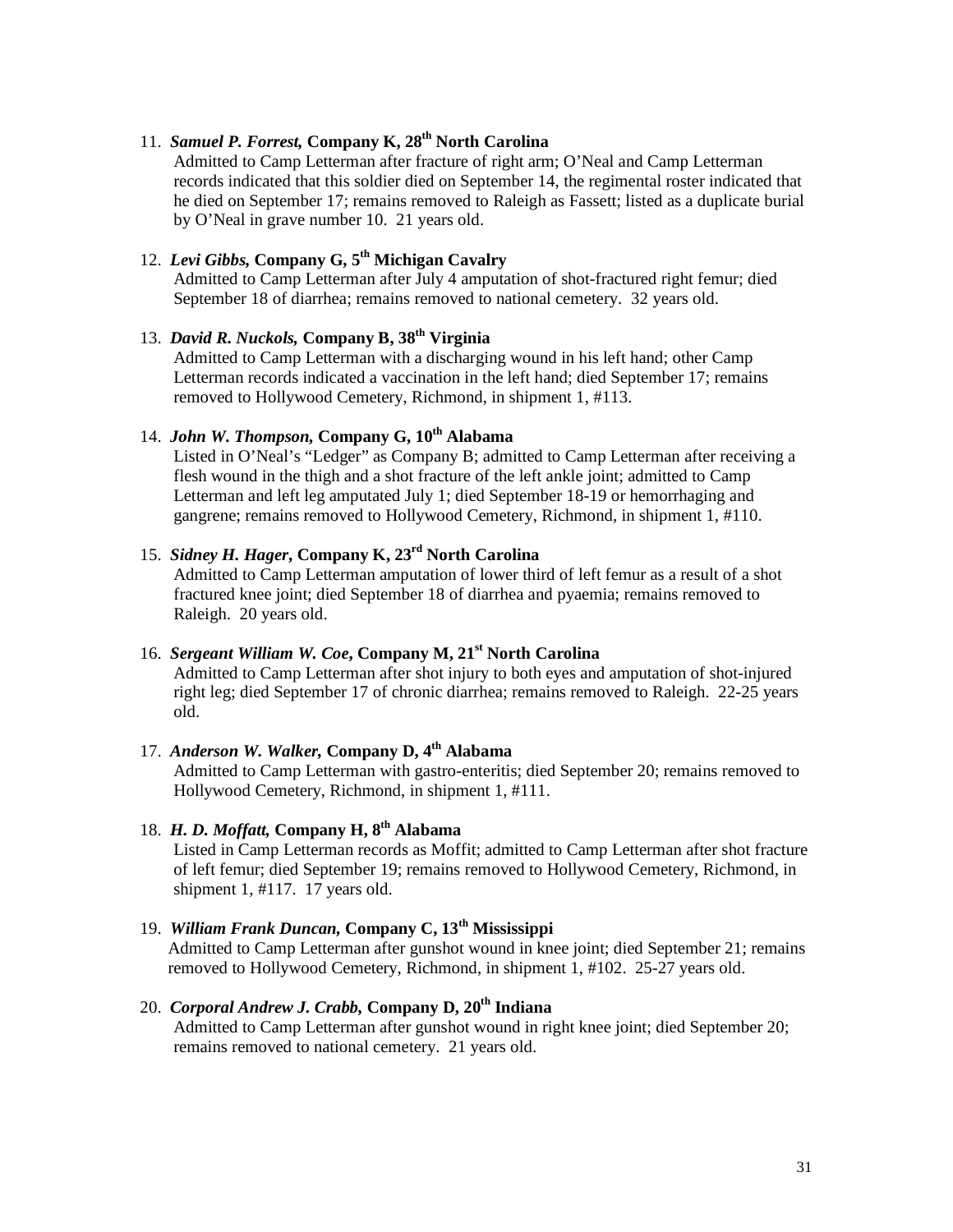### 21. *James A. Nuckols,* **Company A, 38th Virginia**

Listed in Camp Letterman records as Company B; admitted to Camp Letterman after amputation of gunshot-injured right arm; died September 21; remains removed to Hollywood Cemetery, Richmond, in shipment 1, #95. 20-22 years.

# 22. *Isaac N. Brooks,* **Company B, 47th Alabama**

Admitted to Camp Letterman after a compound fracture of the left femur; died September 21; remains removed to Hollywood Cemetery, Richmond, in shipment 1, #92. 30 years old.

### 23. *David C. Laird,* **Company A, 4th Michigan**

Admitted to Camp Letterman with a gunshot fracture to fourth lumbar vertebra; died September 24; remains removed to national cemetery. 19 years old.

### 24. *John Marley,* **Company K, 53rd North Carolina**

Admitted to Camp Letterman after gunshot fracture of left femur; O'Neal's "Ledger" entry indicated his headboard said September 25, whereas Camp Letterman death register indicated he died September 27; remains removed to Raleigh. 29 years old.

# 25. *Risden N. Thompson,* **Company I, 52nd North Carolina**

Admitted to Camp Letterman after a compound fracture of the left femur; died September 24; remains removed to Raleigh. 20 years old.

### 26. *Nathaniel P. Gowen***, Company C, 150th Pennsylvania**

Admitted to Camp Letterman with an amputated left leg; died September 25; remains removed to national cemetery.

# 27. *George Christiana***, Company A, 120th New York**

Admitted to Camp Letterman after a shot fracture of right leg; leg amputated August 10; reamputation of femur by Acting Assistant Surgeon H. Leaman on September 2; died September 26 of exhaustion; remains removed to national cemetery. 36 years old.

### 28. *William J. Button,* **Company K, 5th New Jersey**

Admitted to Camp Letterman after fracture of right knee joint; died September 25; remains removed to national cemetery. 23 years old.

### 29. *Sergeant Frederick Jell,* **Company I, 95th New York**

Admitted to Camp Letterman after shot fracture of right femur; amputated or re-amputated leg on August 26; died September 25-26 of diarrhea and exhaustion; remains removed to national cemetery. 35 years old.

### 30. *Andrew J. Kilgore,* **Company E, 8th Florida**

Admitted to Camp Letterman after a wound in the thigh; died September 27; remains removed to Hollywood Cemetery, Richmond, in shipment 1, #114.

### 31. *Joseph E. Perry,* **Company E, 32nd North Carolina**

Admitted to Camp Letterman with a wound in the left side; died September 27; remains removed to Raleigh.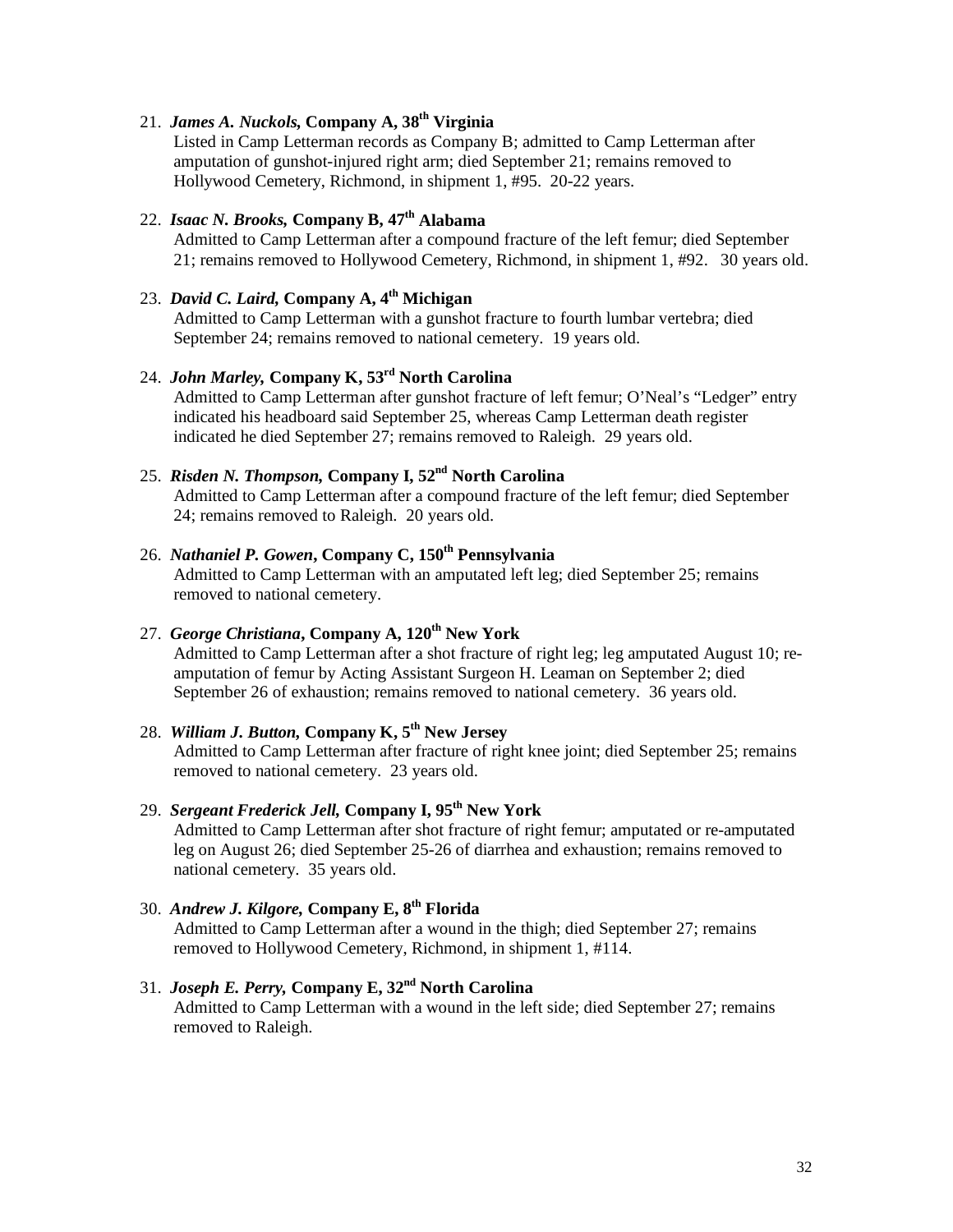### 32. *Charles D. Binns***, Company K, 53rd Virginia**

Admitted to Camp Letterman after fracture of left leg; died October 3; remains removed to Hollywood Cemetery, Richmond, in shipment 1, #84.

### 33. *James W. Anderson,* **Company H, 47th Virginia**

Admitted to Camp Letterman after fracture of left femur; died October 3; remains removed to Hollywood Cemetery, Richmond, in shipment 1, #109.

## 34. *Haskell Farr,* **Company G, 55th Ohio**

Admitted to Camp Letterman after compound fracture of right femur; died October 3; remains removed to national cemetery. 18 years old.

# 35. *Thomas W. Gray,* **Company K, 38th Virginia**

Admitted to Camp Letterman with gunshot wound in the back; died October 4; remains removed to Hollywood Cemetery, Richmond, in shipment 1, #98. 30 years old.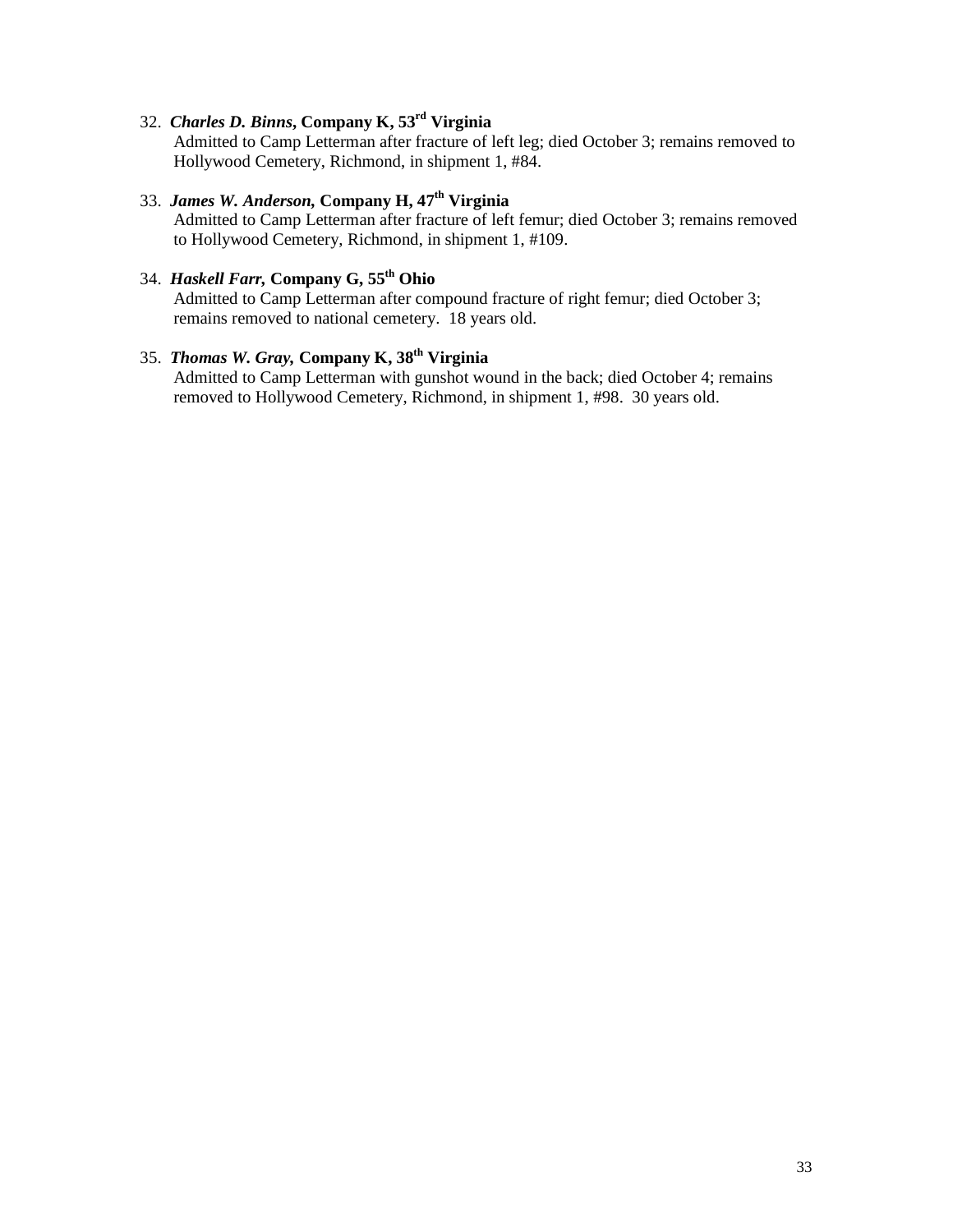### 1. *4th Sergeant Benjamin Franklin Dixon,* **Company B, 7th Louisiana**

Admitted to Camp Letterman on July 24 after fracture and resection of left elbow joint; died October 5; re mains removed to Charleston as Sergeant P. F. Dickerson, 2<sup>nd</sup> South Carolina. 24 years old.

## 2. *James Lesley,* **Company C, 2nd Mississippi**

Listed in Camp Letterman records as Leslie; admitted to Camp Letterman after fracture of left femur; died October 5; remains removed to Hollywood Cemetery, Richmond, in shipment 1, #91. 20 years old.

### 3. *Albion B. Mills,* **Company E, 16th Maine**

Admitted to Camp Letterman after shot fracture and amputation of lower third of left femur; re-amputated at upper third of femur; died October 7; remains removed to national cemetery. 18 years old.

## 4. **[***P. G. Ellithorpe,* **Company I, 42nd Pennsylvania] ?**

Admitted to Camp Letterman after shot fracture of left femur; leg amputated or re-amputated on August 10; subsequent sloughing, hemorrhaging, and application of tourniquet; died October 5 of exhaustion; no records yet found about disposition of remains. 20 years old.

# 5. *William G. Gray,* **Company C, 3rd Virginia**

Admitted to Camp Letterman after gunshot wound in left hip; died October 6 or 7; remains removed to Hollywood Cemetery, Richmond, in shipment 1, #77, as W. G. Grey,  $5<sup>th</sup>$  Virginia. 28 years old.

### 6. *Doctor F. Boswell,* **Company A, 13th Mississippi**

Admitted to Camp Letterman after wounds of shoulder and thigh; died October 7; remains removed to Hollywood Cemetery, Richmond, in shipment 1, #112. 18 years old.

### 7. *Christian Miller,* **Company E, 7th United States**

Admitted to Camp Letterman after gunshot wound in right foot; died October 11; remains removed to national cemetery. 36 years old.

### 8. *William F. Dearman,* **Company I, 16th North Carolina**

Admitted to Camp Letterman after amputation at lower third of fracture left femur; died October 13; remains removed to Raleigh. 31 years old.

## 9. *Perry Taylor,* **Company G, 75th Ohio**

Admitted to Camp Letterman after fracture of left leg; died October 15; remains removed to national cemetery. 34 years old.

10. *Andrew J. Glasco,* **Company H, 21st North Carolina** Admitted to Camp Letterman after amputation of shot-fractured right femur; died October 18; remains removed to Raleigh. 24 years old.

#### 11. *Corporal Isaac Johnson***, Battery K, 1st Ohio**

Admitted to Camp Letterman after amputation of shot-fractured left femur; hemorrhaging on October 10; died October 18; remains removed to national cemetery. 19 years old.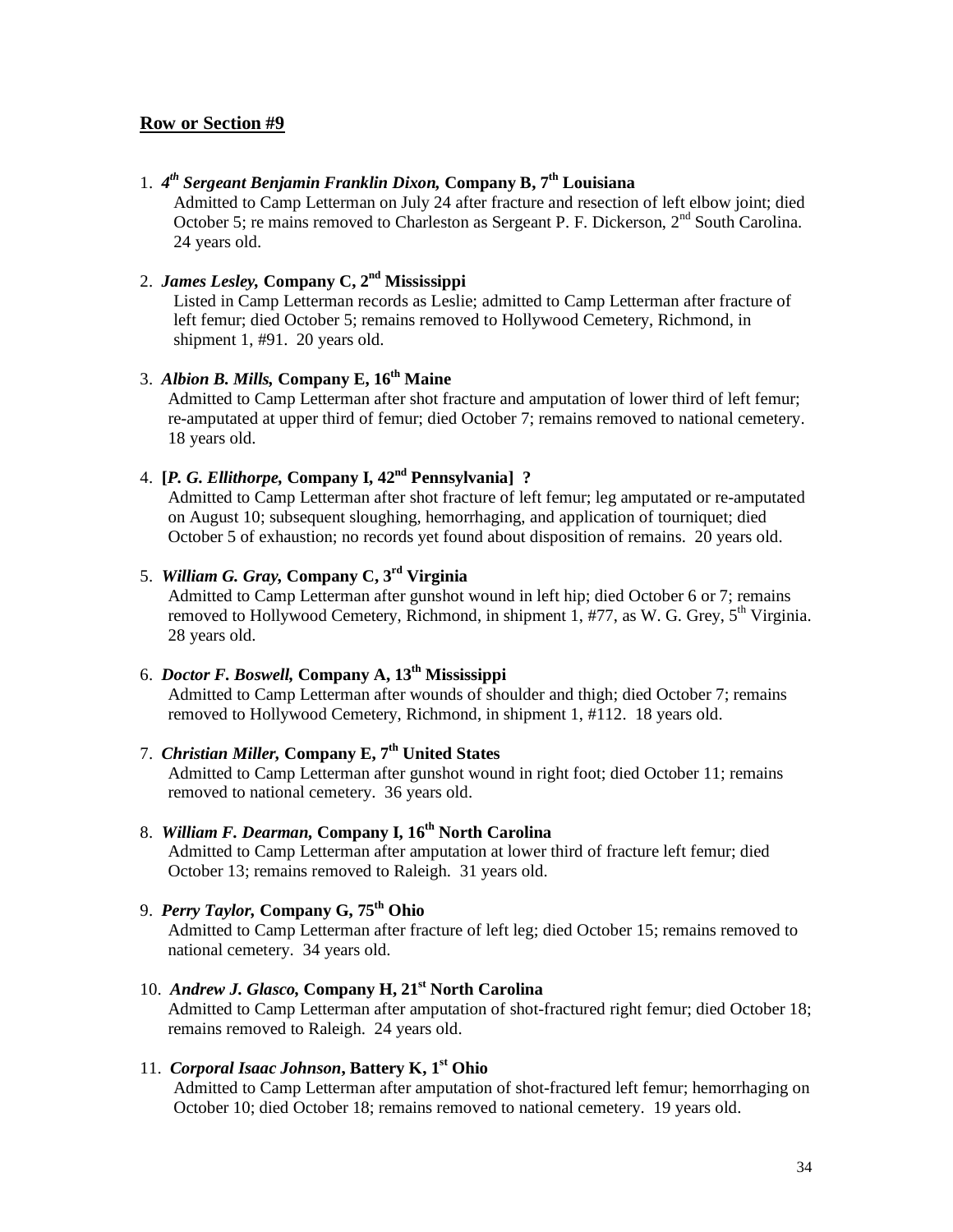# 12. *Jeremiah Huffman,* **Company C, 28th North Carolina**

Listed in Camp Letterman records as Hoffman; left behind sick; admitted to Camp Letterman; died October 20 or typhoid fever; remains removed to Raleigh. 28 years old.

# 13. *John F. Drean,* **Company A, 53rd Virginia**

Listed in Camp Letterman records as Drain; admitted to Camp Letterman after July 4 amputation of lower third of shot-fractured left femur; hemorrhaging occurred October 1; reamputation on October 9; died of exhaustion on November 4; remains removed to Hollywood Cemetery, Richmond, in shipment 1, #99. 26 years old.

# 14. *1st Sergeant William H. Gaskins,* **Company K, 8th Virginia**

Incurred a shot injury to his right foot; amputation of lower third of tibia/fibula on August 1 by Assistant Surgeon W. F. Richardson, CSA; admitted to Camp Letterman; died November 5 after necrosis and diarrhea; no records yet found about final disposition of remains.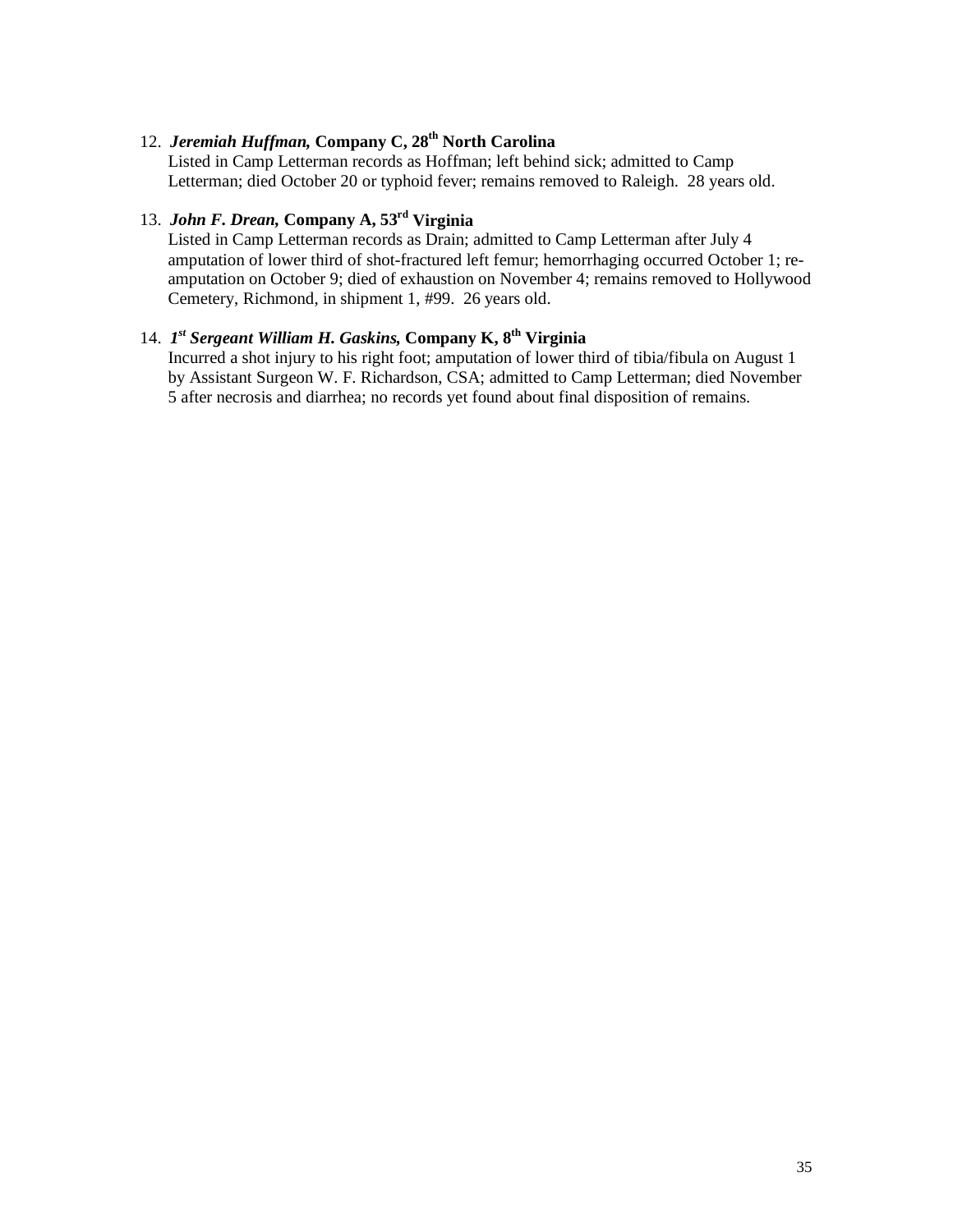### **Private Interments – Never Interred in Hospital Cemetery**

### *John Black,* **Company H, 30th Pennsylvania**

Admitted to Camp Letterman after resection of left humerus; died August 15; no records yet found about disposition of remains but this soldier's home was in Carlisle, Pennsylvania, and was most likely taken there after his death. 28 years old.

### *Alfred Miller,* **Company A, 111th New York**

Admitted to Camp Letterman with a penetrating wound in his right lung; died August 20; remains removed by family on August 21. 19 years old.

### *Jesse Harrison,* **Company C, 143rd Pennsylvania**

Admitted to Camp Letterman after a compound fracture of right femur; died August 20; remains removed by family August 21. 42 years old.

### *John E. Dougall,* **Company H, 134th New York**

Admitted to Camp Letterman after compound fracture of left femur; died August 22 of typhoid; remains removed to Evergreen Cemetery for interment August 23. 20 years old.

## *Harrison A. Bond,* **Company K, 22nd Massachusetts**

Admitted to Camp Letterman after gunshot wounds in left chest and forearm; died August 22; remains removed by family on August 23. 20 years old.

# *William Park,* **Company E, 3rd Indiana Cavalry**

Admitted to camp Letterman with a gunshot wound in right lung; died August 27; remains removed to Evergreen Cemetery. 32 years old.

#### *Harry B. Campbell,* **Company B, 72nd Pennsylvania**

Admitted to Camp Letterman with a gunshot wound in the groin; died September 8; remains removed by family "sometime thereafter." 21 years old.

### *Frank Anderson,* **Company D, 5th Michigan**

Admitted to Camp Letterman after gunshot wound in left knee; died September 9; remains removed by family or friends September 10. 20 years old.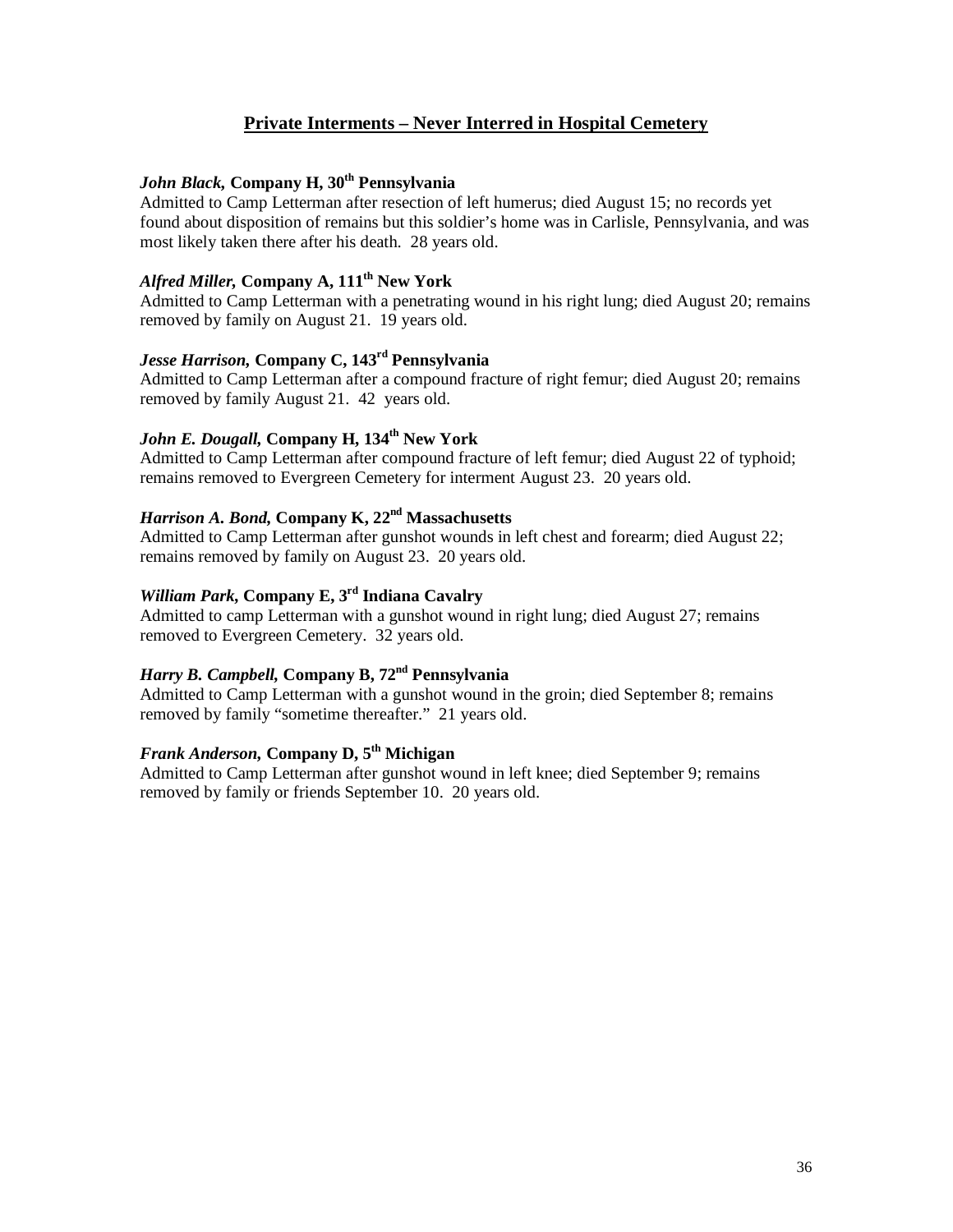### **Unresolved Camp Letterman Burial Sites**

The first five of the earliest deaths at Camp Letterman were apparently buried in a location divorced from the eventual hospital cemetery. There is some reason to believe that these burial sites may have been close up to the woods, perhaps near the death house and embalming tents, and the marks of these first burials were eradicated and the graves leveled over. These interments originally were not listed by Row but merely by grave number.

O'Neal's "Ledger" indicates that at least three non-Camp Letterman interments (gunners from Carpenter's Virginia Battery) were leveled and eradicated by Camp Letterman operations. Because he had recorded them earlier, he was able to remember them from his notes when disinterment of Confederates to Hollywood Cemetery occurred. O'Neal recorded the Camp Letterman hospital-related graves when the General Hospital was disbanded and the cemetery was completed. He would not, therefore, have had the opportunity to record the names on hospital-related headboards or markers before they had been eradicated by hospital development. Weaver's disinterment records for the 1872-73 Hollywood Cemetery shipments indicated that, in addition to the three pre-Camp Letterman interments from Carpenter's Battery, there were an additional ten unidentified remains being sent to Richmond from Camp Letterman. At least five of these had to have been from the earlier, leveled over, cemetery. The other five may have been from graves where headboards had also disappeared.

# *John P. Brundage, Company C, 137<sup>th</sup> New York*

Admitted to Camp Letterman after compound fracture of left femur; died July 23, the first patient to die at the newly opened General Hospital; no records yet found about a row or grave number; probably in the early cemetery in Grave #1; no records as to final disposition of remains, but he may have been mistakenly sent with other unidentified remains to Hollywood Cemetery, Richmond.

### *Alexander Adair***, Company I, 4th Virginia**

Admitted to Camp Letterman with a penetrating wound in thorax; died July 25; no records yet found about a row or grave number; probably in the early cemetery in Grave #2; no records as to final disposition of remains, but he may been one of the ten unidentified Camp Letterman remains sent to Hollywood Cemetery, Richmond.

### *H. Clinton White, Company H, 1<sup>st</sup> North Carolina*

Admitted to Camp Letterman after amputation of lower third of fractured right femur; died July 25-26; no records yet found about a row or grave number, probably interred in the early cemetery as Grave #3; no records as to final disposition of remains, but he may have been one of the ten unidentified Camp Letterman remains sent to Hollywood Cemetery, Richmond.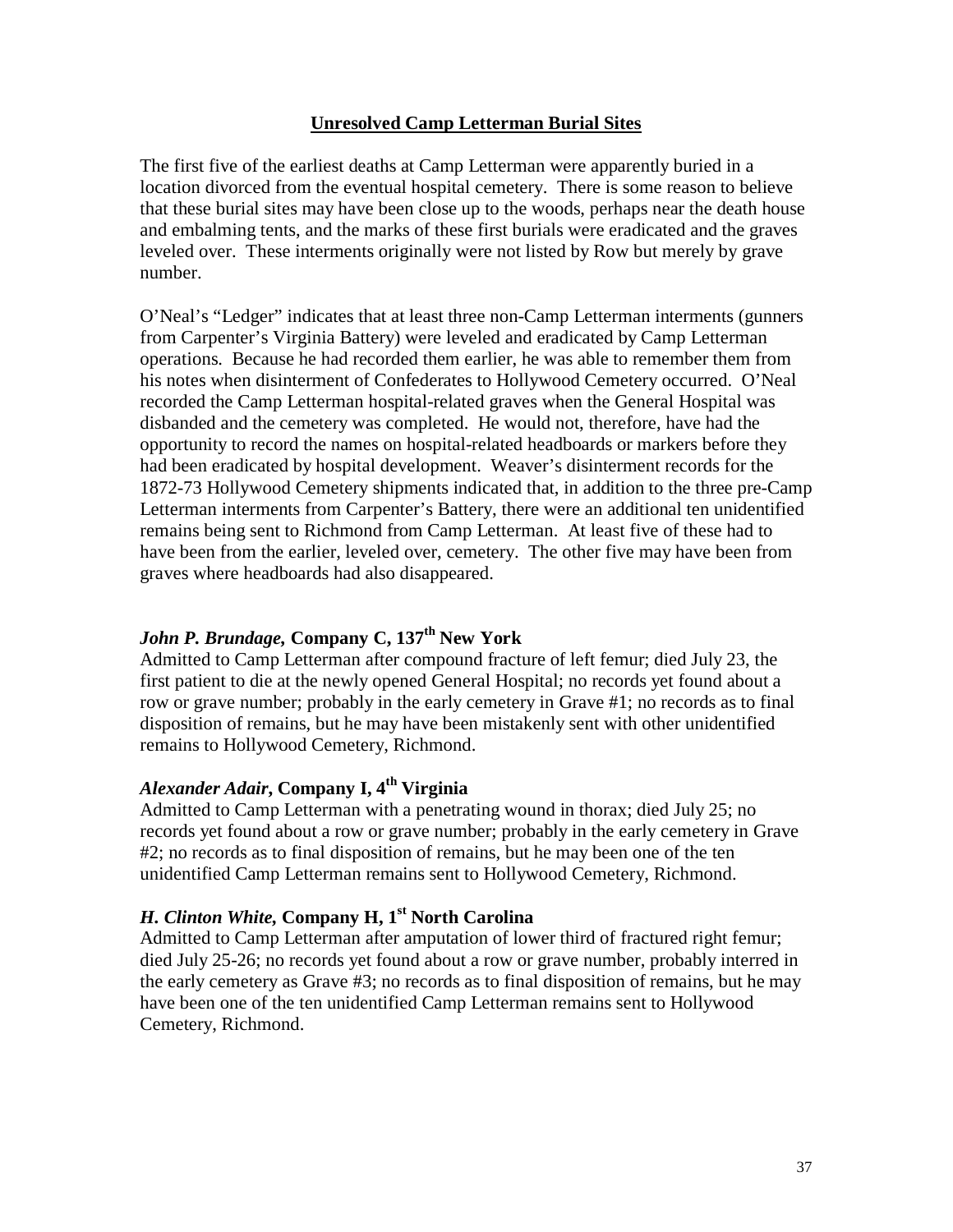## **[***Robert Finch, Company E, 7th Michigan Cavalry***]**

Finch was originally interred in Grave #4, but his remains apparently were relocated to the larger hospital cemetery sometime about August 20-21 to Row 4, #31.

# *Isaac Pilgrim***, Company G, 150th Pennsylvania**

Admitted to Camp Letterman with gunshot wound to the hip and bowels; died July 25; interred originally in the first cemetery as Grave #5; no records yet found as to final disposition of remains, but he may have been among the ten unidentified remains sent to Hollywood Cemetery, Richmond.

# *Sergeant I. T. McCouch,* **Company , 3rd Georgia**

Admitted to Camp Letterman with typhoid fever; died July 27; no records yet found for interment at hospital cemetery, but he may have been among the ten unidentified remains sent to Hollywood Cemetery, Richmond.

### *Gillian Miller,* **Company D, 142nd Pennsylvania**

Admitted to Camp Letterman after a gunshot wound to left knee joint; died July 29; no records yet found about original interment site at hospital; no records yet found about disposition of remains.

# **[***George Stapleton,* **Company E, 142nd Pennsylvania]**

See records for this man in Row #1, grave 25.

# **[***James T. Bedell***, Company F, 7th Michigan Cavalry]**

See records for this man in Row #1, grave 13.

# *Sergeant Stephen J. Rayburn,* **Company D, 27th Indiana**

Admitted to Camp Letterman after amputation by Surgeon W. H. Twiford, 27<sup>th</sup> Indiana, at lower third of fractured left femur; died August 1; no records yet found for original interment site at Camp Letterman; no records found yet about final disposition of remains.

# *George H. Mosher,* **Company H, 136th New York**

Admitted to Camp Letterman after resection of humerus; died August 1; no records yet found for original interment site at Camp Letterman; no records yet found about final disposition of remains. 18 years old.

# **[***Harry/Harvey Morris,* **Company A, 150th Pennsylvania]**

See records for this man in Row #3, grave 22.

# **[***Hiram Fones,* **Company I, 150th Pennsylvania]**

See records for this man in Row #3, grave 16.

### **[***Sergeant Matthew M. Allegar,* **Company G, 142nd Pennsylvania]** See records for this man in Row #3, grave 10.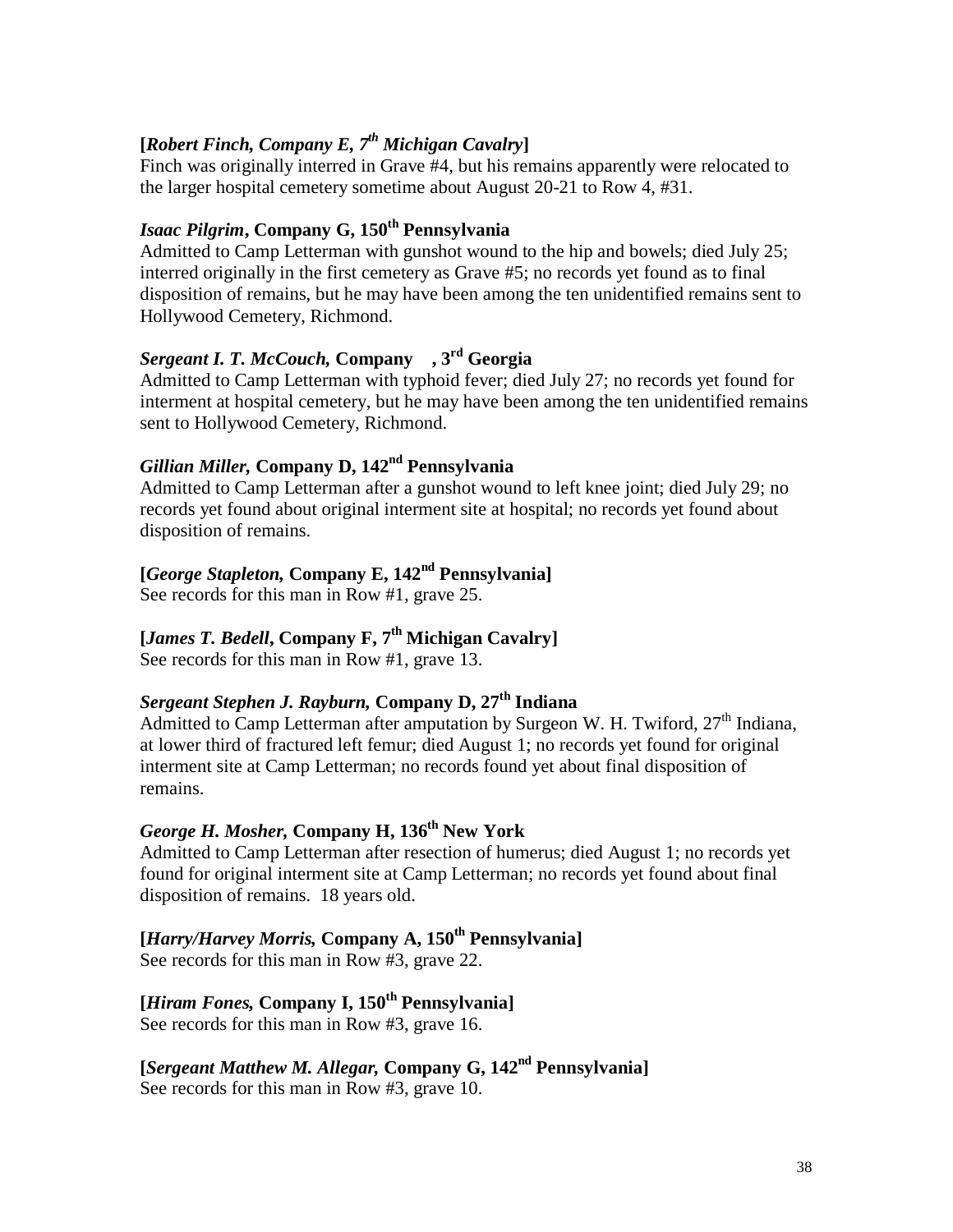### **[***Charles Sewald,* **Company A, 8th Ohio]**

See records for this man in Row #3, grave 3.

## *Sergeant Jeremiah J. Holm,* **Company G, 107th Ohio**

Listed in Camp Letterman records as Helm; admitted to Camp Letterman after shell wounds in upper third of both femurs; died August 8; no records yet found for original interment site at Camp Letterman; no records yet found for final disposition of remains. 23 years old.

# *Corporal William C. Templin,* **Company A, 73rd Ohio**

Listed in surgical history records as Company C; admitted to Camp Letterman after amputation in lower third of fractured left femur; died August 9; no records yet found for original interment site at Camp Letterman; no records yet found for final disposition of remains. 22 years old.

## *Seward Dean,* **Company I, 111th New York**

Admitted to Camp Letterman after amputation by Surgeon O. Monson, 108<sup>th</sup> New York, of shot-fractured left femur; second amputation at middle third of femur; died August 9; no records yet found for original interment site at Camp Letterman; no records yet found for final disposition of remains. 22 years old.

# *William Tilley,* **Company G, 53rd North Carolina ?**

Listed in Camp Letterman records as William Telly of 53<sup>rd</sup> Virginia; admitted to Camp Letterman after compound fracture of right arm; died August 9; no records yet found for original interment site at Camp Letterman; no records yet found for final disposition of remains.

# *George W. Franklin,* **Company K, 50th Georgia**

Admitted to Camp Letterman after amputation of fractured femur; died August 10; no records yet found for original interment site at Camp Letterman; no records yet found for final disposition of remains. 19 years old.

## *Frank P. Rolland,* **Company I, 1st Massachusetts**

Listed in Camp Letterman records as Rollins; admitted to Camp Letterman after fracture of right femur; died August 10; no records yet found for original interment site at Camp Letterman; no records yet found for final disposition of remains. 23 years old.

# *Corporal Benjamin F. Cathcart,* **Company G, 114th Pennsylvania**

Admitted to Camp Letterman after amputation of right leg; died August 10; no records yet found for original interment site at Camp Letterman; no records yet found for final disposition of remains.

# **[***Sergeant Danforth M. Maxey,* **Company C, 3rd Maine]**

See records for this man in Row #1, grave 44.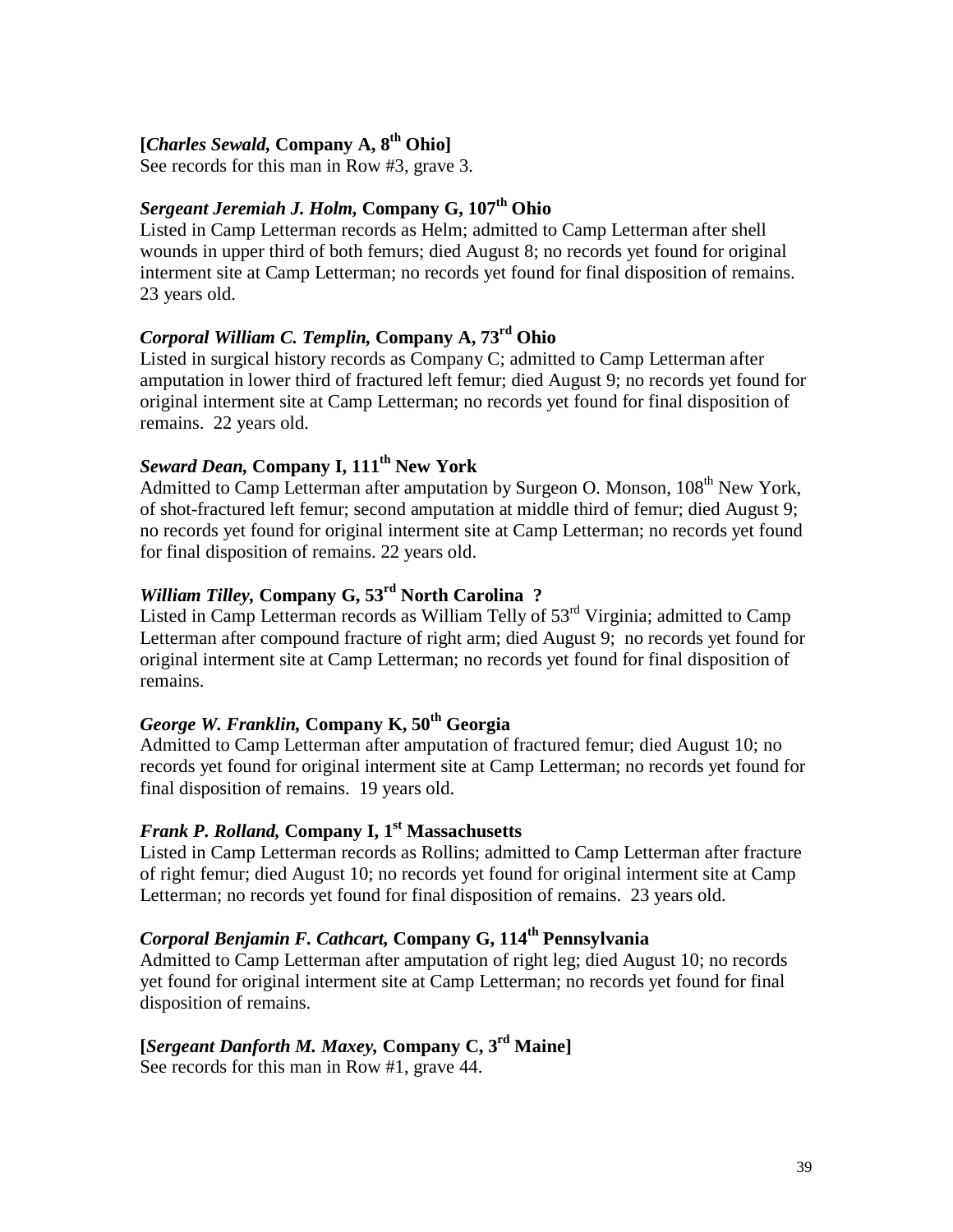# **[***Felix McGraw,* **Company K, 42nd New York]**

See records for this man in Row #1, grave 28.

# **[***John Taylor,* **Company E, 12th New Hampshire]**

See records for this man in Row #1, grave 35.

# **[***John Bowen,* **Company B, 7th Virginia]**

**[***Eli T. Green,* **Company E, 14th Virginia]**

See records for this man in Row #1, grave 43.

# *George Turner,* **Company A, 116th Pennsylvania**

Admitted to Camp Letterman after amputation of humerus above right elbow joint; died August 16; no records yet found about original location of grave at Camp Letterman; no records yet found about final disposition of remains.

### *Jacob Morford,* **Company A, 29th Pennsylvania**

Admitted to Camp Letterman with a gunshot fracture of frontal bone of skull; died August 16; no records yet found about original location of grave at Camp Letterman; no records yet found about final disposition of remains. 42 years old.

# *Herbert W. Potter,* **Company G, 14th United States**

Listed in Camp Letterman records as Hubert W. Potter and also as of  $14<sup>th</sup>$  Mississippi; admitted to Camp Letterman after amputation of right leg and forearm; Camp Letterman death register recorded this soldier's death as August 18, whereas the "Surgical History" recorded the date of death as August 22, of exhaustion; no records yet found about original location of grave at Camp Letterman; no records yet found about final disposition of remains.

# *Corporal Hugh Meach,* **Company K, 111th New York**

Listed in Camp Letterman records as Meek and Meech; admitted to Camp Letterman after gunshot fracture of left leg; died August 22; no records yet found about original location of grave at Camp Letterman; no records yet found about final disposition of remains.

### *Minion F. Knott, Company F.* 1<sup>st</sup> Maryland Battalion (CSA)

Admitted to Camp Letterman with a gunshot wound in left side; died August 24; no records yet found about original location of grave at Camp Letterman; no records yet found about final disposition of remains. 23 years old.

## *Corporal Willard F. Barstow,* **Company E, 4th Maine**

Admitted to Camp Letterman with a gunshot wound of spine; died August 28; no records yet found about original location of grave at Camp Letterman; no records yet found about final disposition of remains. 18 years old.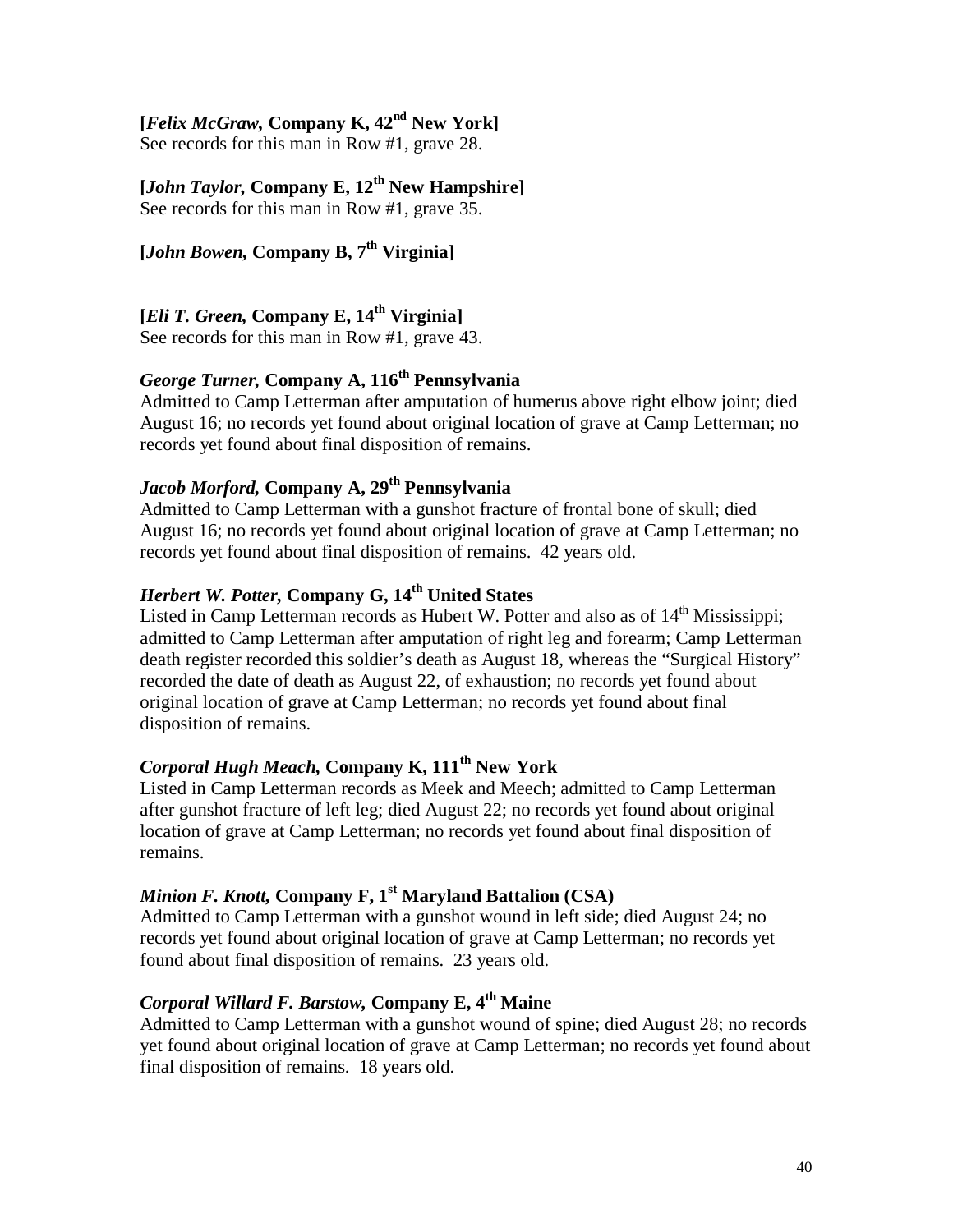## *Peter Gahagan, Company H, 4<sup>th</sup> Michigan*

Admitted to Camp Letterman after a compound fracture of left femur; died September 7; no records yet found about original location of grave at Camp Letterman; no records yet found about final disposition of remains. 20 years old.

# *Sergeant Thomas E. Steger,* **Company F, 17th Mississippi**

Admitted to Camp Letterman after a gunshot wound in left thigh; contracted chronic diarrhea; died September 8; no records yet found about original location of grave at Camp Letterman; no records yet found about final disposition of remains; Weaver's Hollywood Cemetery list does not include Steger, but his name appears on the Mitchell cemetery history list.

# *George E. Heath,* **Company I, 12th Massachusetts**

Admitted to Camp Letterman after shot fracture and amputation of left leg; died September 11 of diarrhea and hepatitis; no records yet found about original location of grave at Camp Letterman; no records yet found about final disposition of remains.

# *Thomas J. Hines,* **Company D, 1st Maryland Battalion (CSA)**

Listed in "Surgical History" as of  $1<sup>st</sup>$  U.S. Maryland; admitted to Camp Letterman after fracturing right tibia; amputated or re-amputated; died September 14 or 17 of "hectic fever; no records yet found about original location of grave at Camp Letterman; no records yet found about final disposition of remains. 32 years old.

# *John W. Lattimer,* **Company G, 9th Virginia**

Admitted to Camp Letterman after July 8 amputation of left leg; onset of gangrene noted on August 15; died September 18; no records yet found about original location of grave at Camp Letterman; no records yet found about final disposition of remains; Weaver's Hollywood Cemetery list does not include Lattimer, but his name appears on the Mitchell cemetery history list. 24 or 27 years old.

### *Ira G. Dodson,* **Company F, 149th Pennsylvania**

Admitted to Camp Letterman after gunshot fracture of right femur; onset of gangrene; died September 19; no records yet found about original location of grave at Camp Letterman; no records yet found about final disposition of remains. 18 years old.

### *George A. Hayden,* **Company B, 1st Maryland**

Listed in Camp Letterman records as a Union soldier but Krick's "Death Roster" identifies him as Company D of  $1<sup>st</sup>$  CSA Maryland Battalion; to further complicate matters, the "Surgical History" identifies this man as Battery  $B, 1<sup>st</sup>$  Maryland; sustained shot injury to the left knee joint necessitating amputation of lower third of femur on July 8; hemorrhage and ligation of femoral artery on July 13; admitted to Camp Letterman; died September 23 of exhaustion; no records yet found about original location of grave at Camp Letterman; no records yet found about final disposition of remains.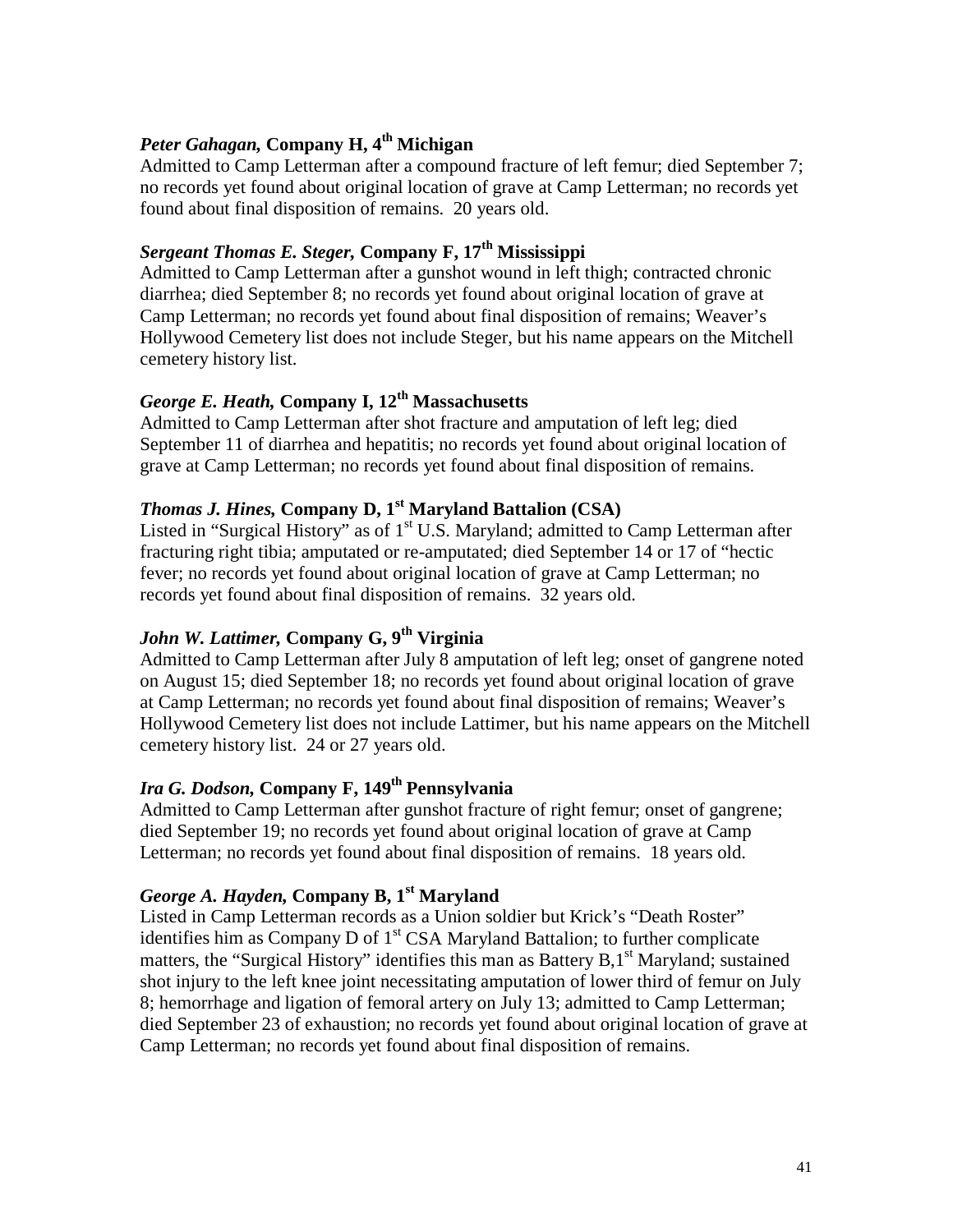# *John A. Christen/Christian, Company K,* 7<sup>th</sup> Virginia

Admitted to Camp Letterman after rifle shot in upper lobe of left lung; died September 25-26; no records yet found about original location of grave at Camp Letterman; no records yet found about final disposition of remains.

# *Sergeant Samuel Comstock,* **Company H, 17th Connecticut**

Admitted to Camp Letterman after fracture of left femur; died September 27; no records yet found about original location of grave at Camp Letterman; no records yet found about final disposition of remains.

# *Captain Lewis A. Lingston,* **Company F, 8th Alabama**

Sustained shot injury and amputation of left leg; re-amputation of leg at femur on July 14; admitted to Camp Letterman; died September 27 of erysipelas and hemorrhage; no records yet found about original location of grave at Camp Letterman; no records yet found about final disposition of remains. 23 or 28 years old.

# *Clarence Hartman,* **Company I, 93rd Pennsylvania**

Admitted to Camp Letterman after fracture of upper third of right femur; died September 28; no records yet found about original location of grave at Camp Letterman; no records yet found about final disposition of remains.

### *William C. Schultz,* **Company I, 71st Pennsylvania**

Admitted to Camp Letterman after fractures to both femurs; died September 29; no records yet found about original location of grave at Camp Letterman; no records yet found about final disposition of remains. 21 years old.

# *Corporal Charles A. Clement,* **Company C, 13th Massachusetts**

Admitted to Camp Letterman with a penetrating wound in thorax; died September 30; no records yet found about original location of grave at Camp Letterman; no records yet found about final disposition of remains.

### *Lawrence P. Gilreath,* **Company B, 2nd South Carolina**

Admitted to Camp Letterman after amputation of right femur; died October 2; no records yet found about original location of grave at Camp Letterman; no records yet found about final disposition of remains. 22 years old.

# Alva C. Phillips, Company E,  $10^{th}$  Massachusetts

Admitted to Camp Letterman with a penetrating wound in chest; died October 3; no records yet found about original location of grave at Camp Letterman; no records yet found about final disposition of remains. 20 years old.

# **[***P. G. Ellithorpe,* **Company I, 42nd Pennsylvania]**

See records for this soldier in Row #9, grave 4.